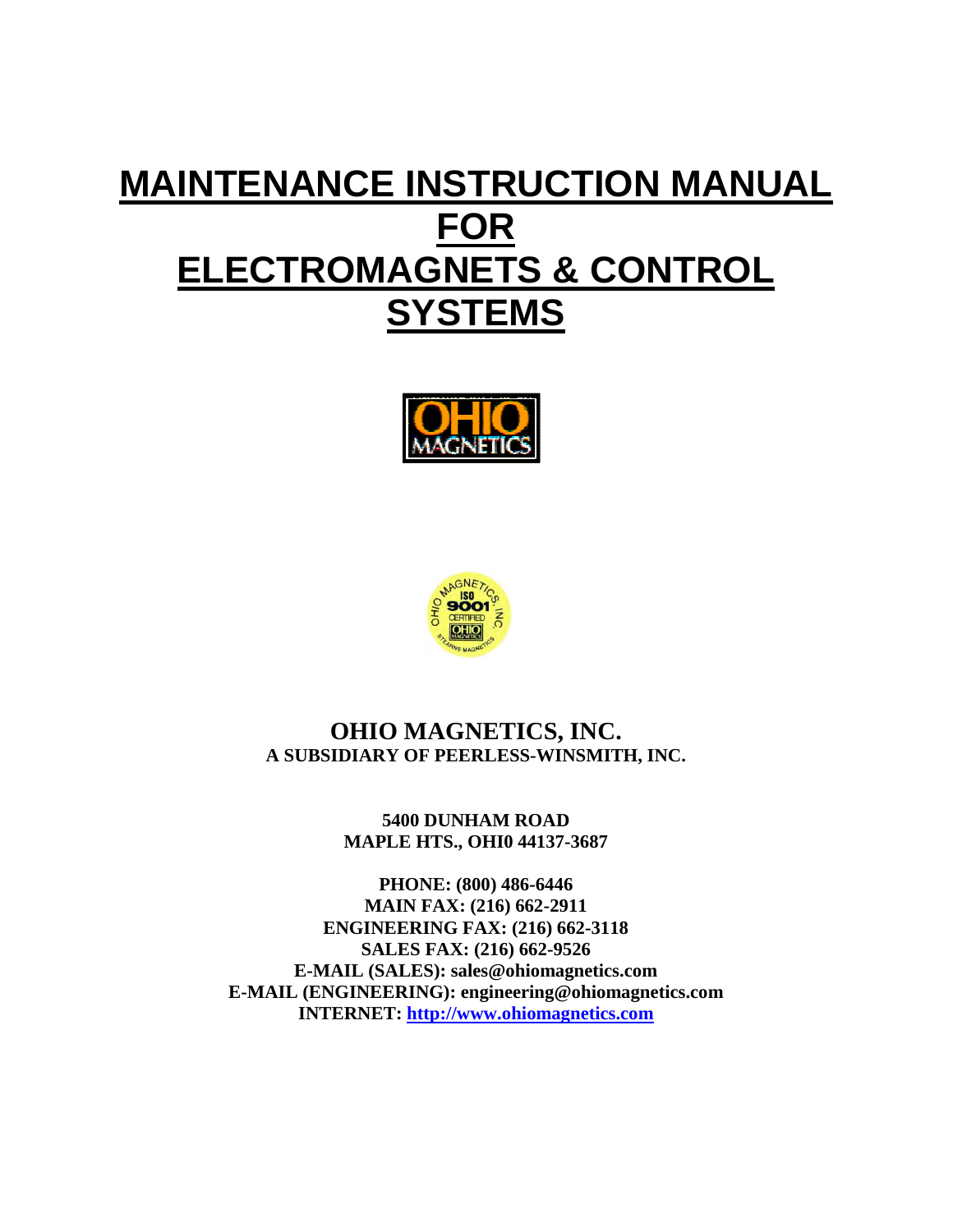### TABLE OF CONTENTS (INDEX)

| <b>ITEM</b>  |                                                                               | <b>SECTION</b> | PAGE  |
|--------------|-------------------------------------------------------------------------------|----------------|-------|
|              | Magnet System Safety Data Sheets (SDS)<br>Magnet Operation Rules (Don't & Do) |                |       |
| I            | System Information $&$ Troubleshooting                                        | $\mathbf{0}$   |       |
| $\mathbf{I}$ | Magnet Inspection & Maintenance                                               | 1              |       |
|              | General Information<br>Operating Instructions for Hot                         |                | 1.1.1 |
|              |                                                                               |                | 1.2.1 |
|              |                                                                               |                | 1.3.1 |
|              | Terminal Assembly                                                             |                | 1.4.1 |
|              | Magnet Resistance Table                                                       |                | 1.5.1 |
|              | Welding Information                                                           |                | 1.6.1 |
| III          | System Connections & Details                                                  | $\overline{2}$ |       |
|              | System Connection Diagram                                                     |                | 2.1.1 |
|              |                                                                               |                | 2.2.1 |
|              |                                                                               |                | 2.3.1 |
|              | Magnet Safety Disconnect.                                                     |                | 2.4.1 |
| IV           | Magnet Controller Information.                                                | 3              |       |
|              |                                                                               |                | 3.1.1 |
|              |                                                                               |                | 3.1.2 |
|              |                                                                               |                | 3.1.3 |
|              | Maintenance Instructions                                                      |                | 3.1.3 |
| V            |                                                                               | 4              |       |
|              | Maintenance Instructions.                                                     |                | 4.1.1 |
| VI           | DC Magnet Generator                                                           | 5              |       |
|              | Power Take Off Installation                                                   |                | 5.1.1 |
|              | Connection Diagrams                                                           |                | 5.2.1 |
|              | Maintenance & Trouble Shooting.                                               |                | 5.3.1 |
|              |                                                                               |                | 5.4.1 |
|              | Engine Generator Sets                                                         |                | 5.5.1 |
| VII          | Hydraulic Generator Packages (Preventative Maintenance Information)           | 6              |       |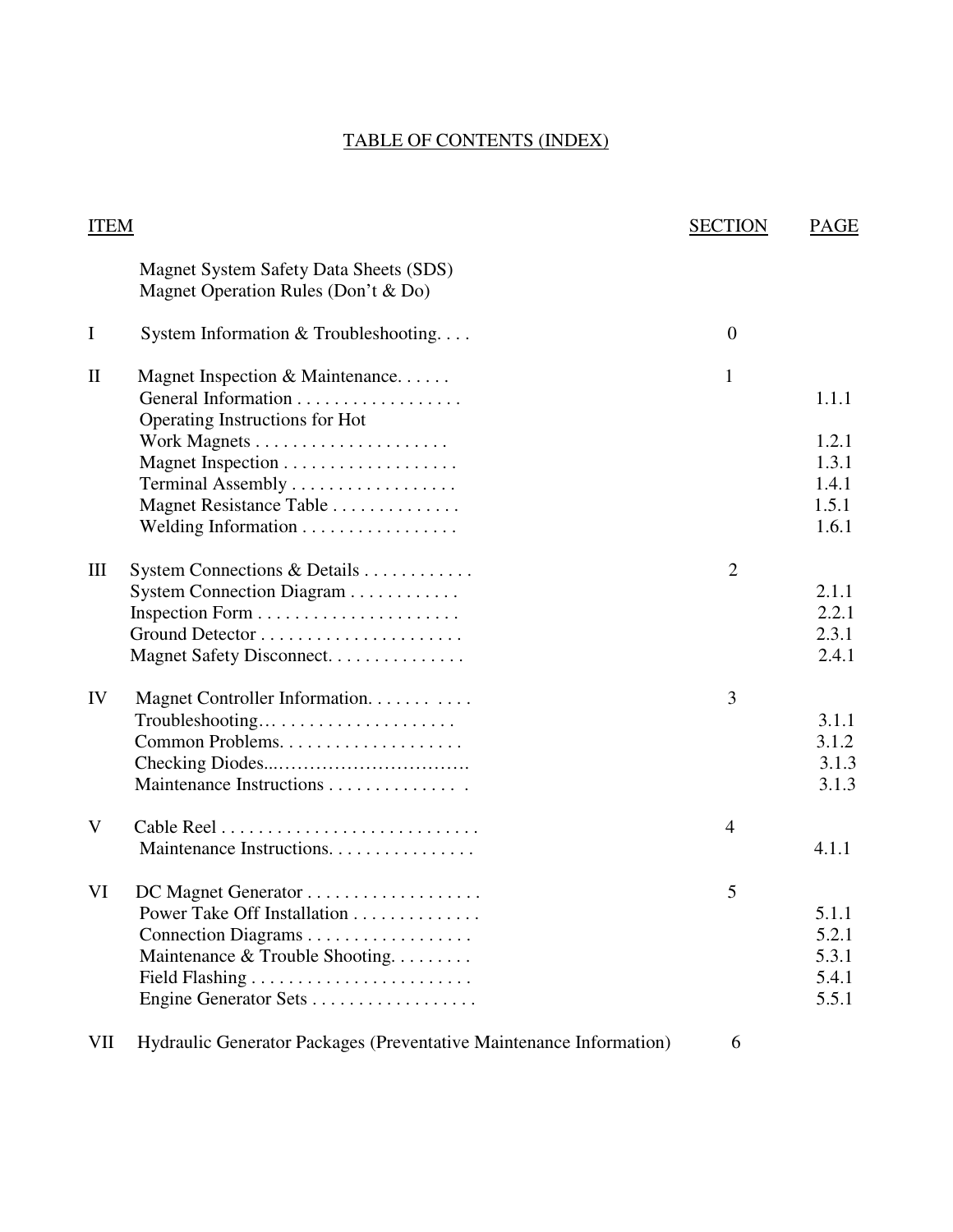### **MAGNET SYSTEM SAFETY DATA SHEETS (SDS)**

OHIO lifting magnets and *Stearns* separation magnets are designed in accordance with ASME B30.20 "Below- The-Hook Devices" Safety standards. Maintenance manuals for our products are typically included along with each product that we manufacture and ship. These manuals are also available online (see our web site www.ohiomagnetics.com). For build to order products or when special engineering is required, these manuals are typically emailed along with the certified for construction dimensional drawings. The proper handling of our equipment is required for Safe and Economical operation.

### **FOR SAFE OPERATION OF EQUIPMENT, LIFTING AND W A R N I N G : SEPARATION MAGNET SYSTEMS MUST BE INSTALLED AND OPERATED BY FULLY TRAINED PERSONNEL ONLY.**

**Danger always exists when lifting devises such as magnets are used to handle and transport ferrous materials.** Consult the product manual and always follow the Magnet Operation Rules concerning Do's and Don'ts.

### **Electrical Dangers exist.**

Once power is applied to the magnet system, dangerously high voltages are present inside the components. Do not open enclosure doors or remove equipment covers while the power is ON. Make electrical connections and disconnections ONLY when power is OFF.



 **DANGER - HAZARDOUS VOLTAGE -** placed on covers of the rectifiers and controllers, and inside of rectifiers (WILL CAUSE SEVERE SHOCK OR BURN).

### **Pacemaker warning.**

This area is subject to a strong magnetic field. Anyone with a pacemaker should maintain a safe distance of at least 6 m or 20 feet away from the magnet.



**WARNING: STRONG MAGNETIC FIELD**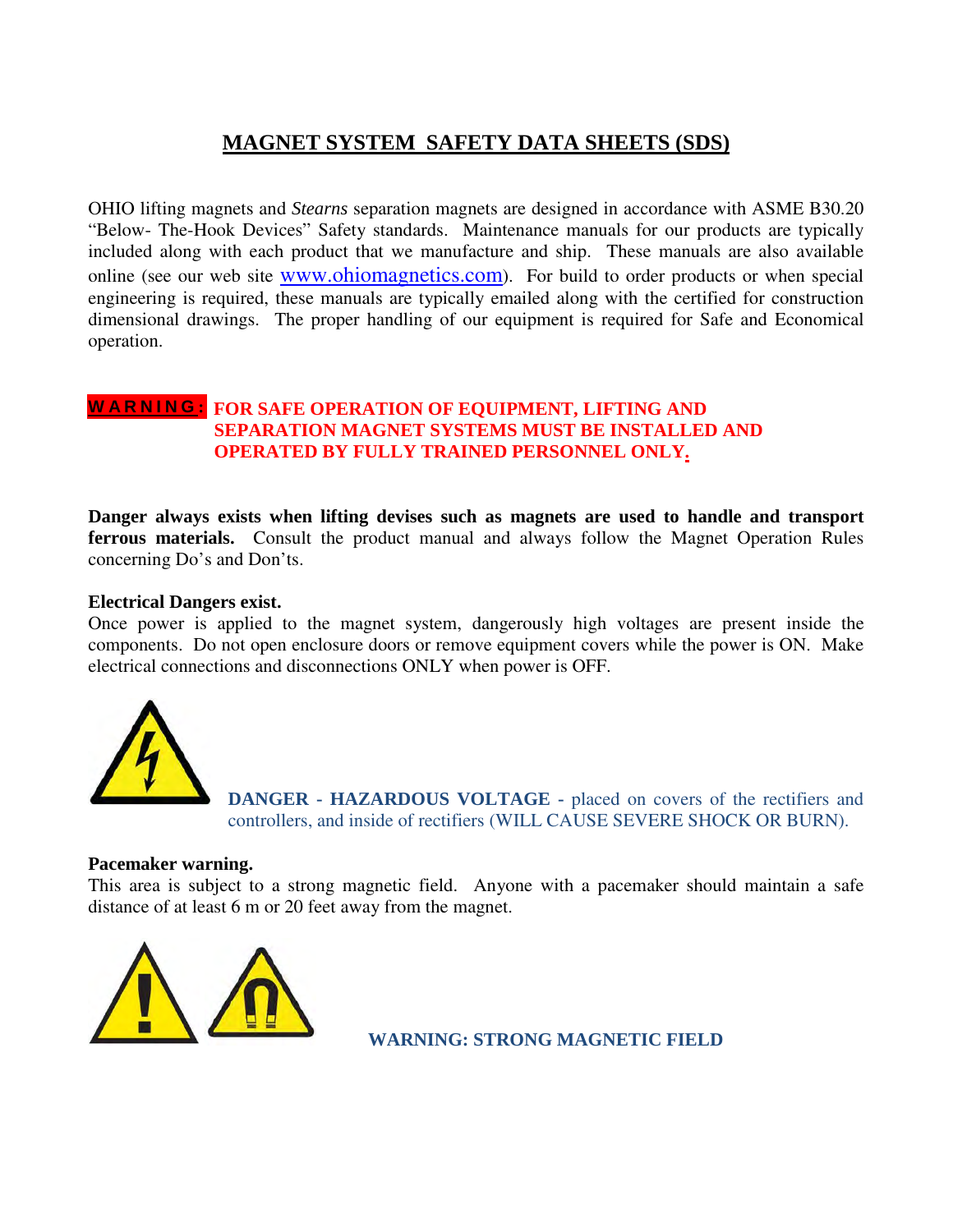### Projected tag for 2014 magnetic equipment. (MAY BE HARMFUL TO PERSON WITH PACEMAKER)

### **APPLY FOR PERMANENT MAGNETS ONLY.**

Extreme care should be used when transporting, installing and working around Permanent magnet since it has a powerful, permanently established magnetic field.

Assure that No two magnets come in close proximity to one another when handling, and prevent magnets from coming in close proximity to carbon steel or other magnetic steel.

Keep electronic devices, credit cards away from permanent magnets.

### **Thermal Danger exists.**

Magnets and the individual components within the magnet system may be **Hot** to the touch causing injury from extreme heat. Always allow the equipment sufficient time to cool before inspecting or performing maintenance.



 **WARNING: HOT SURFACE (do not touch)** 

Projected tag for 2014 magnetic equipment design. The temperature on the surface of the magnet and electrical equipment can be up to 105°C.



**General warning sign –**placed on the cover of the Rectifiers, Controllers, BBU.

The intent of these instructions is to act as a guide and notice of the dangers that may exist in, or around, a magnet system. It is the responsibility of the owner or the operator to properly post warning signs and adequately train all personnel in the safe operation of a magnet system.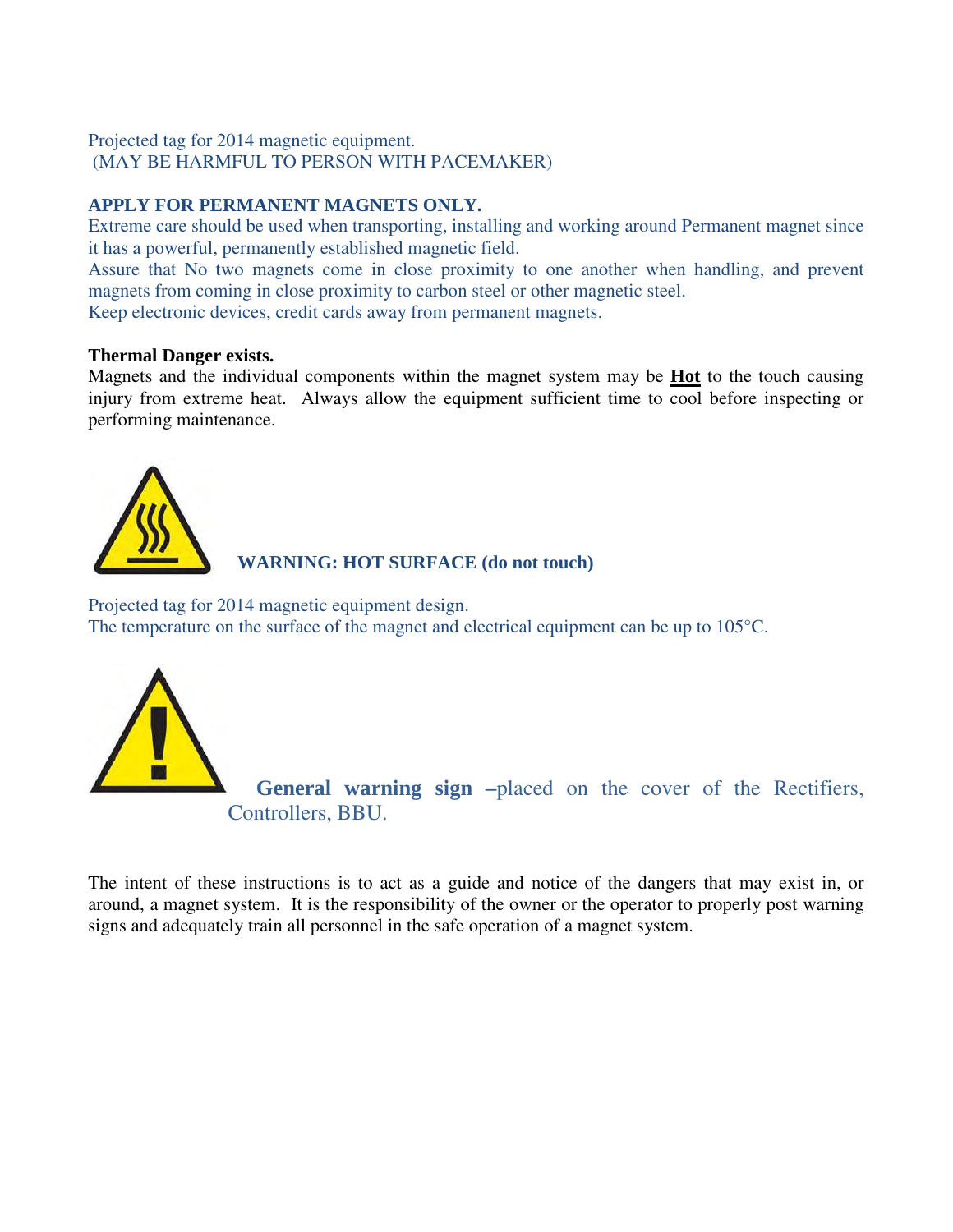# **MAGNET OPERATION RULES (DON'T & DO)**

### **DON'T:**

## *· NEVER ATTEMPT TO OPERATE THE MAGNET UNTIL YOU READ AND UNDERSTAND THE MAINTENANCE INSTRUCTION MANUAL*

- *NEVER STAND NEAR LOAD.* Any load can potentially drop unexpectedly due to power loss or some other system failure.
- *· NEVER LIFT LOADS OVER PEOPLE OR IN CLOSE PROXIMITY TO PEOPLE.*
- *· DO NOT USE THE MAGNET AS A BATTERING RAM.* Remember, magnets are made for lifting only. They'll last for years when treated properly. Using a magnet as a battering ram may cause damage to the coils or insulation,
- *· DO NOT USE THE MAGNET AS A DROP BALL.* If you want to break up big pieces of scrap or slag, use a drop ball. Careless use of a magnet means unnecessary repair bills, lost production and lost time.
- *DO NOT GREASE THE CHAIN.* If there are abrasive particles in the air, such as foundry sand or slag dust, the grease will cause it to adhere to it. This dust will then act like a grinding compound and soon wear away at the chain material. If there is no way around greasing the chain, use graphite grease only, just grease lightly and wipe of any excess.
- *· NEVER PERFORM MAINTENANCE ON ANY PORTION OF THE MAGNET SYSTEM WITHOUT INSURING THAT POWER HAS BEEN COMPLETELY TURNED OFF AND THE MAGNET HAS BEEN PROPERLY DISCHARGED.*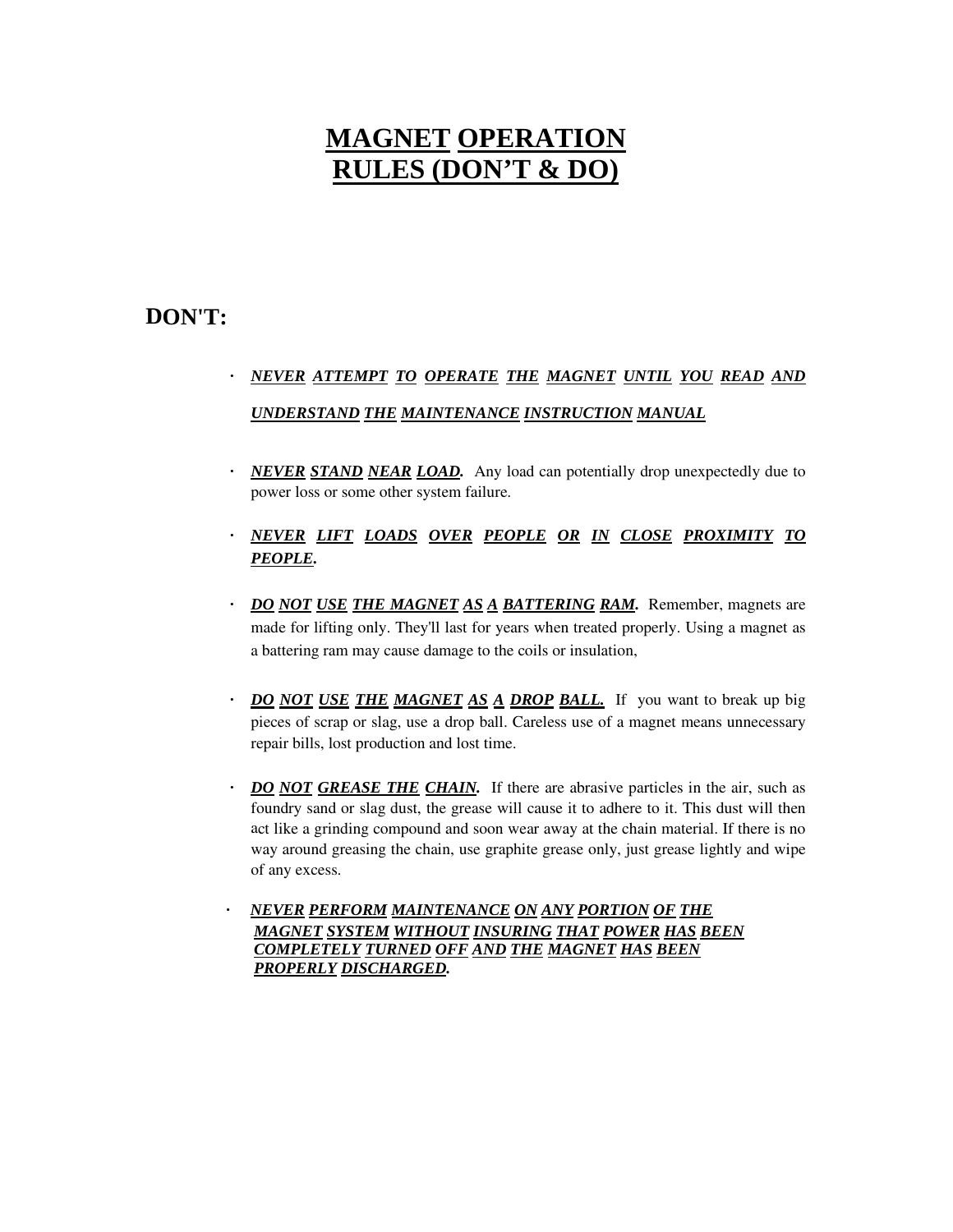- $\sqrt{\ }$  Keep the power "OFF "until magnet is in contact with the pile. Small pieces won't jump up and prevent the magnet from getting full load. This also helps to prevent the magnet from overheating. Remember, "a hot magnet will not lift as much and won't last as long".
- $\sqrt{\phantom{a}}$  Work on deep piles. Let the magnet settle on the deepest part of the pile. Then, switch the magnet "ON". To let the magnet get a good bite, leave the power on for approximately 3 s for magnets up to a 50 A, 5 s for magnets up to 100 A and  $8 \text{ s}$ from magnets larger than 100 A.
- $\sqrt{\phantom{a}}$  Make big piles. When you are almost done cleaning up your piles, use the magnet to "sweep up" the smaller piles that have been left, into one big pile. A good magnet operator will get the largest load possible on every lift.
- $\sqrt{\ }$  Set the magnet down easy. Set your magnet down gently and you will save money on repairs, parts and time. Our magnets are built to withstand the gaff but don't handle them carelessly.
- $\sqrt{\ }$  Keep the bolts tight. Check your bolt tightness periodically. Bolts can become stretched, allowing the center pole shoe to come away from the face of magnet core. This will cause reduced lift and a dangerous situation. The bolts can snap allowing the center pole shoe to fall off
- $\sqrt{\phantom{a}}$  Keep the magnet dry. When you are through with the magnet, story the magnet where it is dry. Leave it off the ground, on the pile of scrap, a pile of tires or on a pallet. Letting it cool off on the ground may cause it to absorb moisture. NEVER cool a magnet with water. Rapid cooling may cause the steel section or welds to crack.
- $\sqrt{\ }$  Watch the magnet temperature Remember to monitor your duty cycle and voltage. If you are exceeding the recommended duty cycle of the design or voltage for the unit, the magnet will overheat. When handling hot slabs or ingots, watch the temperature carefully. If it gets too hot, switch to a spare magnet to finish the job. *DO NOT LEAVE THE POWER ON WHEN THE MAGNET IS NOT IN USE.*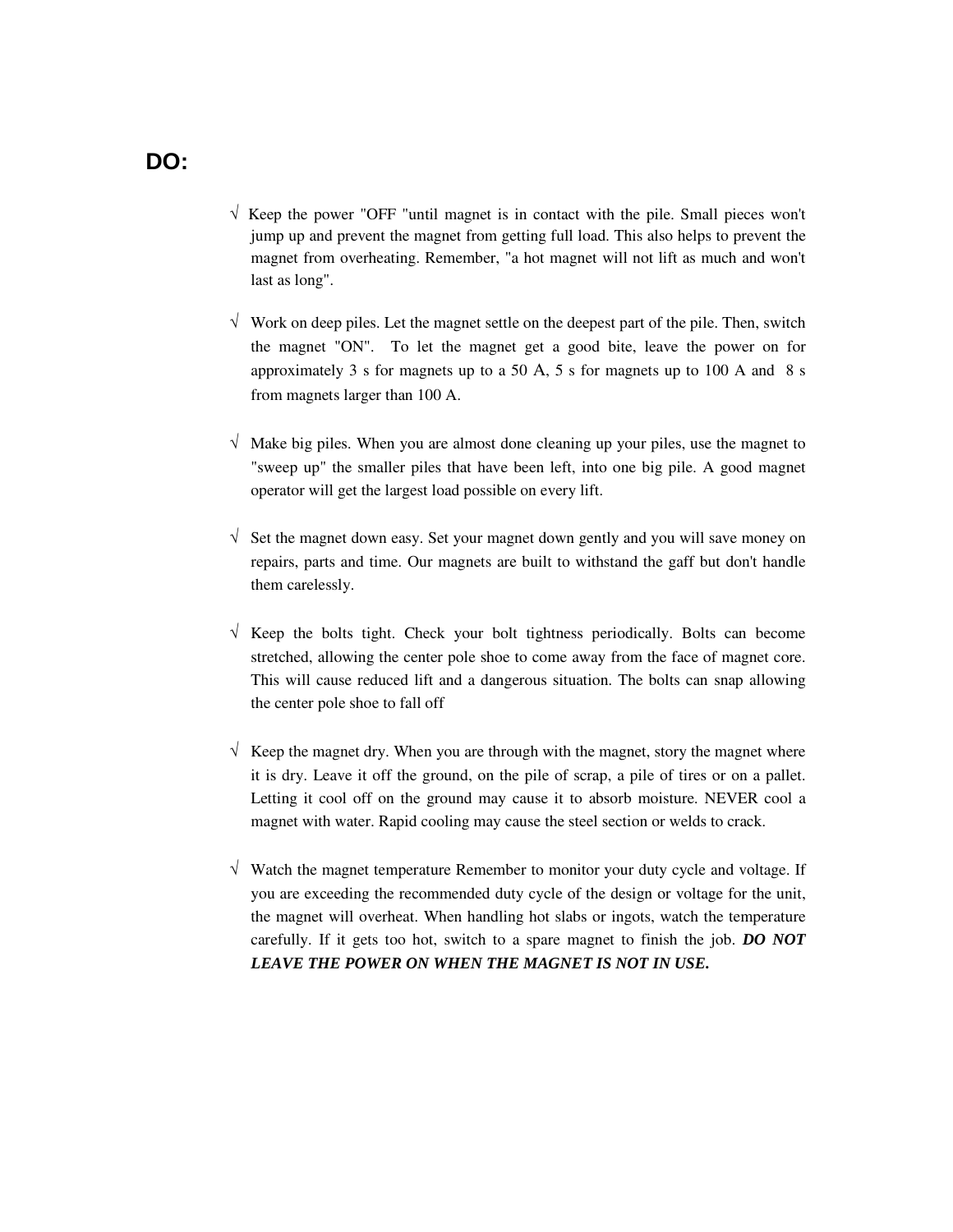# **SECTION 0**

# **SYSTEM INFORMATION**

**&** 

# **TROUBLESHOOTING**





### **OHIO MAGNETICS, INC. A SUBSIDIARY OF PEERLESS-WINSMITH, INC**

**5400 DUNHAM ROAD MAPLE HTS., OHI0 44137-3687** 

**PHONE: (800) 486-6446 MAIN FAX: (216) 662-2911 ENGINEERING FAX: (216) 662-3118 SALES FAX: (216) 662-9526 E-MAIL (SALES): sales@ohiomagnetics.com E-MAIL (ENGINEERING): engineering@ohiomagnetics.com INTERNET: http://www.ohiomagnetics.com**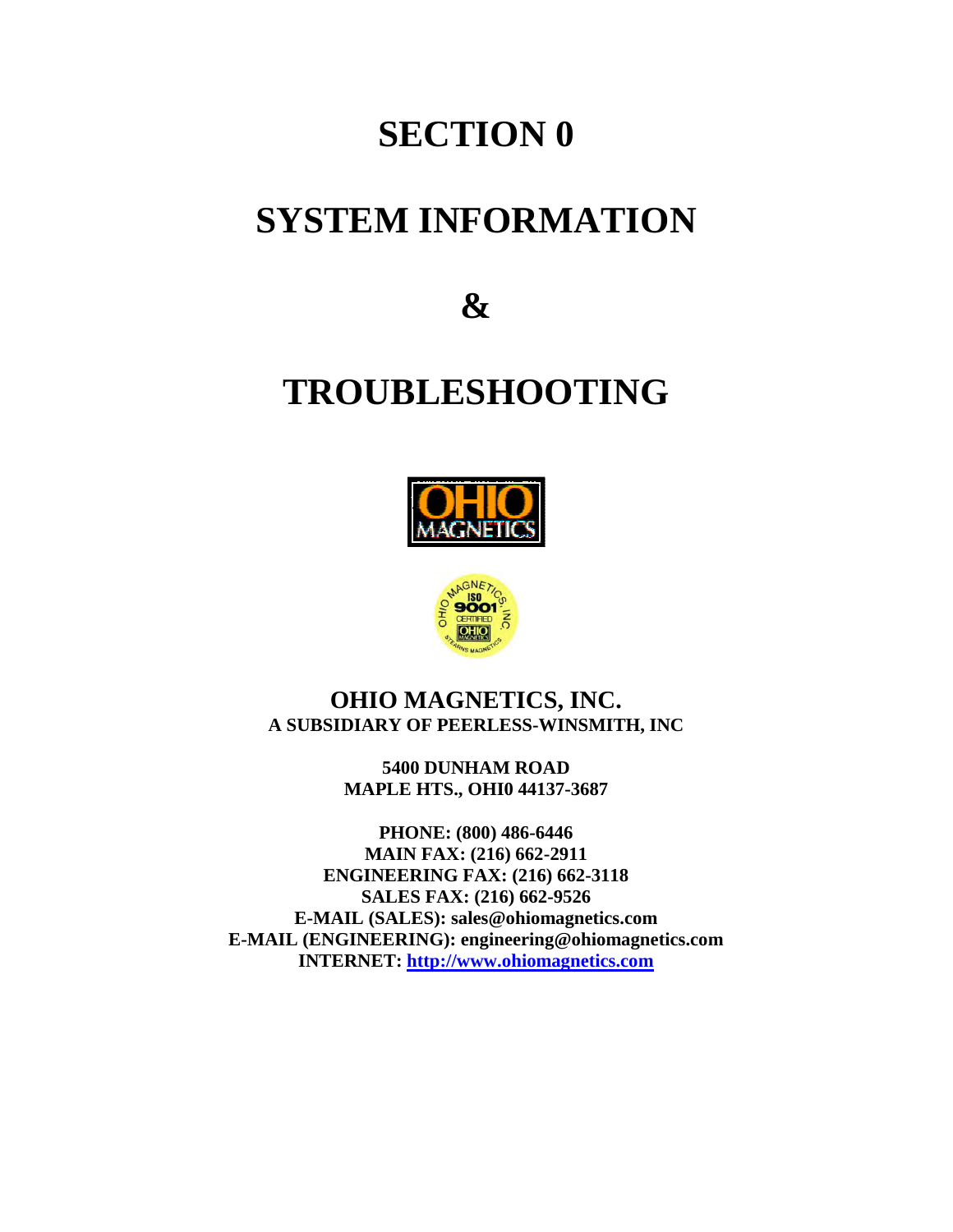### SYSTEM DESCRIPTION

A complete control and power system necessary to operate an electromagnet consists of the following equipment:

1. DC Power supply.

 2. Manual Magnetic Disconnect Switch or fused Manual Magnetic Disconnect Switch (optional).

- 3. Electromagnet Controller.
- 4. Control master switch or pushbutton station or low voltage master control.
- 5. Ground Indicator (optional).
- 6. Cable Reel.
- 7. Electromagnet.

The following is a brief description relating to the above components:

### 1. POWER SUPPLY

230~250 V dc is the standard system voltage required to operate an electromagnet. This power is either available through direct generation or by rectification of AC power.

A DC generator is normally used on portable type cranes where Trolley wires and AC power is not readily available. The DC generator can be driven by an auxiliary shaft from the main engine with pulleys and belts to obtain the proper speed. A complete engine driven generator is another common method of providing DC power for this application.

If 3 phase AC power is available, a silicon rectified power supply for magnet service with protective surge suppressors is the normal means of converting AC power to DC. Occasionally an AC motor driven DC generator (MG set) is used as a means of converting the power. Both methods are reliable and it is a matter of personal preference and economics as to which to select.

Instruments such as voltmeters and ammeters are available with these products. Other optional equipment such as remote operated AC contactors are also available.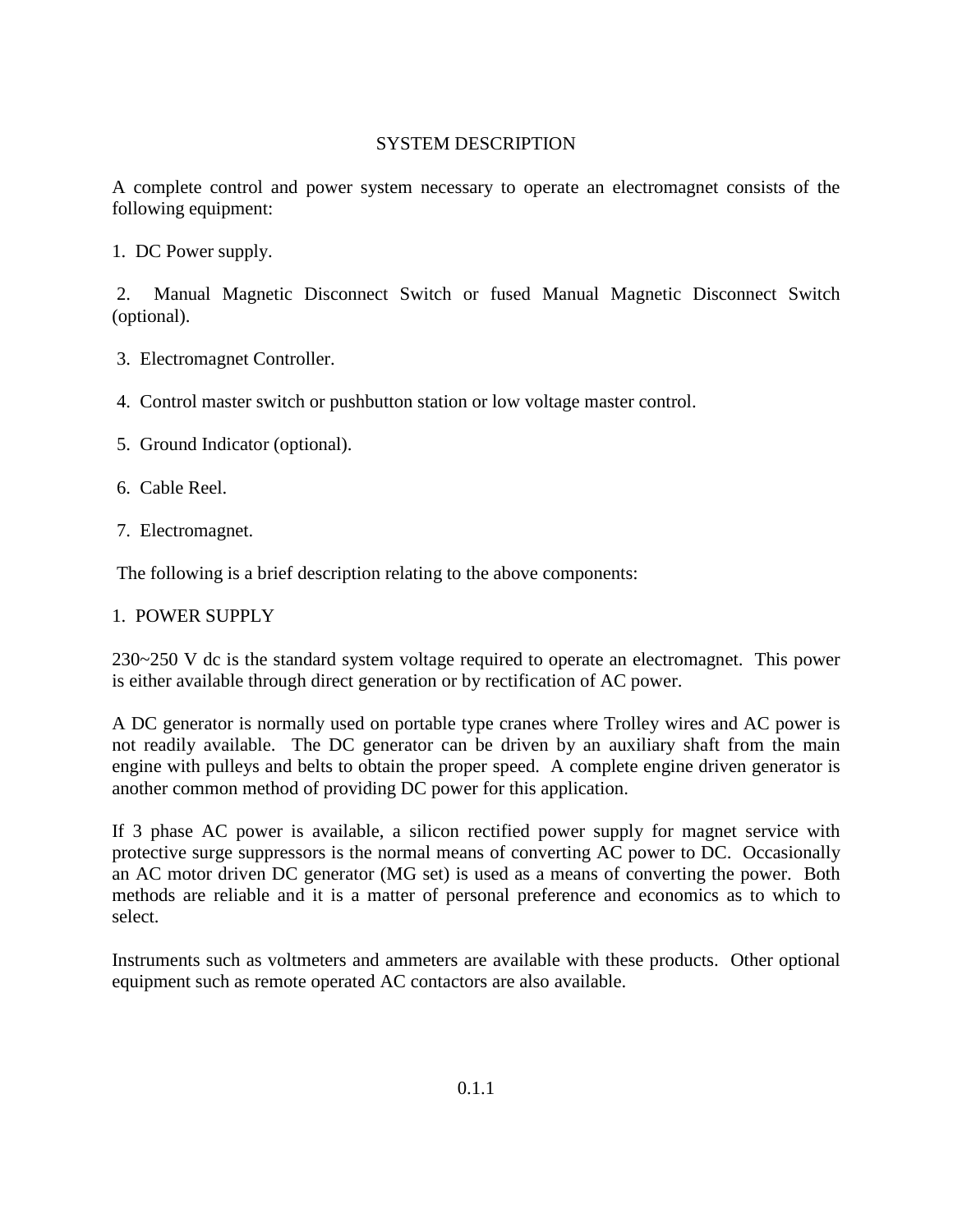### 2. MANUAL-MAGNETIC DISCONNECT SWITCH OR FUSED SWITCH

This equipment is normally used when branch circuit protection is required, and a single power source is used for more than one load.

The accessories available with AC rectified power supplies eliminates the need for separate disconnect switches of this type.

When the magnet system is the only load on the generator, the power cables are normally connected directly from the generator to the controller. When the code requires a power disconnect switch then a special magnet safety disconnect with an auxiliary power pole and discharge resistor must be used. Two sizes are available, one rated at 100 A and one at 200 A.

### 3. ELECTROMAGNET CONTROLLER

A special controller is required to turn the magnet "ON" and "OFF" to dissipate the stored inductive energy, and to provide the proper demagnetizing reverse current. The controller must be sized to suit the cold current rating of the magnet.

A pushbutton station, master switch or low voltage master control with "LIFT", "OFF" and "DROP" positions is required to operate the controller.

### 4. SYSTEM GROUND INDICATOR

A DC system ground indicator is applicable on those systems where the magnet is the primary load on the generator. It is a two light indicator whose intensity will change on the grounded line.

### 5. CABLE REEL

A spring operated cable reel will allow the magnet cable to "payout" and "retrieve" depending upon the motion of the crane. The spring assembly within the reel makes this action automatic as it maintains the proper tension on the cable at all times. There should be an excess amount of cable on the reel so that it cannot be completely de-reeled under normal operation.

The cable is two conductor, flexible, rubber covered and must be sized for the current rating of the magnet. The selection of the cable reel is a function of the size and amount of cable it must handle.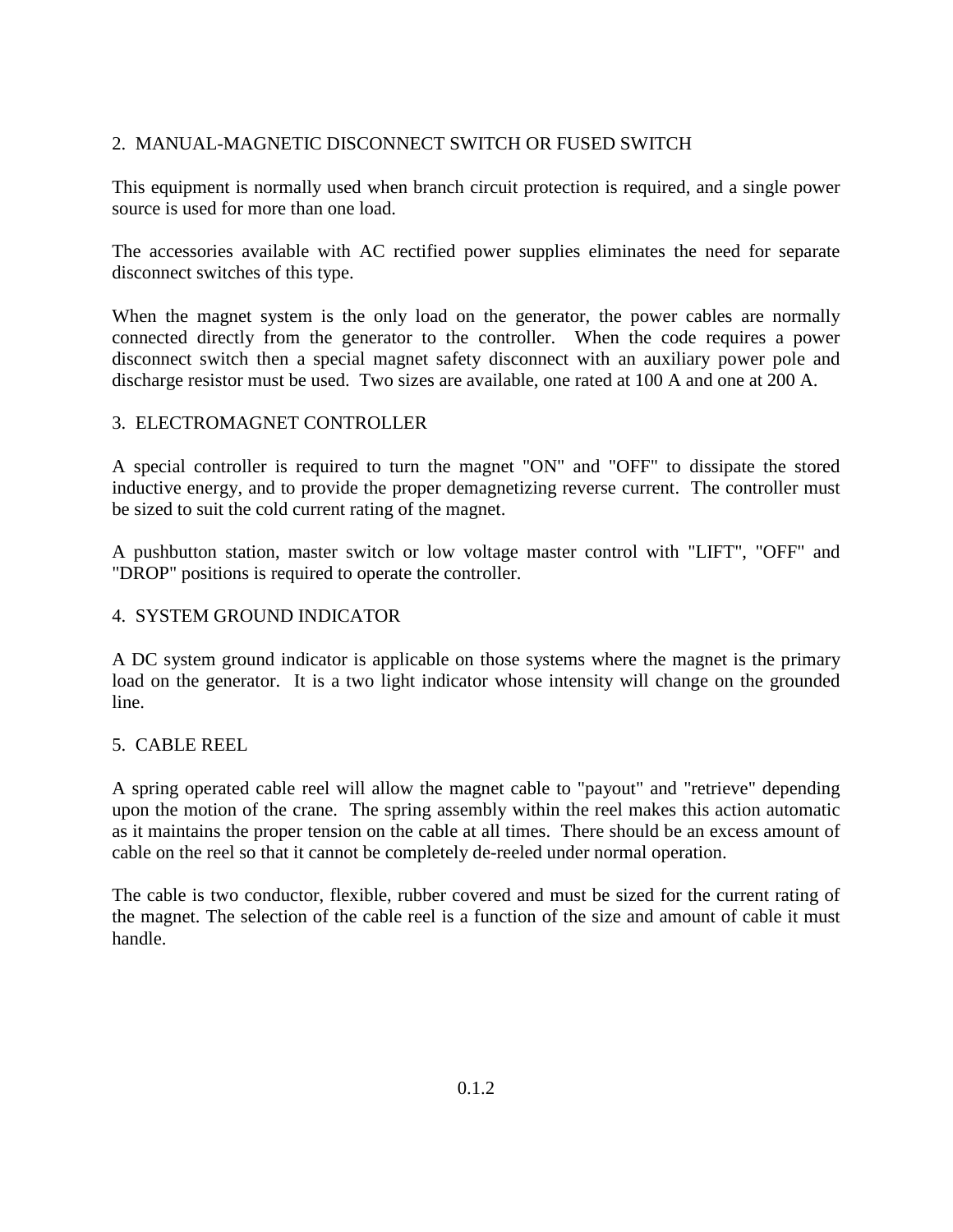### TROUBLESHOOTING

A malfunction can occur in any of the seven system components just described. Isolating the problem to the defective component must be achieved before the defect can be corrected.

Being familiar with the equipment, its rating, performance, operation and instructions is a must before value judgments can be made relative to the equipment in analyzing any problem that may develop. Keep a technical folder on the equipment of each crane. The information should include wiring diagrams, operating instructions, ratings, such as power (in watts), current (in amps), resistance (in ohms), lifting capacities and ground resistance and history and dates of prior problems.

### STANDARD PERFORMANCE CHECK

When the system is first installed or known to be operating good, readings of the system should be made and recorded for future reference. Measure or record magnet resistance and ground resistance (check supplier's test records). Record DC voltage full load and no load; record current, initial and hot, etc.

### SYSTEM TROUBLESHOOTING

The following guide assumes that the system includes a voltmeter and ammeter panel. Solution to both rectified and generated power supply is included:

| <b>ITEM</b> | <b>PROBLEM</b>                            | DEFECTIVE AREA AND REMEDY                                                                                                                        |
|-------------|-------------------------------------------|--------------------------------------------------------------------------------------------------------------------------------------------------|
| I           | Low Voltage<br>Low Current<br>(Poor Lift) | A. General:<br>1. Excessive line loss – wiring too small.<br>2. Loose Connections.<br>3. Cable reel brushes worn.                                |
| ratio.      |                                           | B. DC Generator:<br>1. Too small overloaded.<br>2. Low speed belt slipping or improper pulley<br>3. Adjust rheostat.                             |
|             |                                           | C. Rectified Power Supply:<br>1. Low AC Voltage.<br>2. One AC Fuse blown.<br>3. Defective diodes.<br>4. Capacity too small, overloaded.<br>0.2.1 |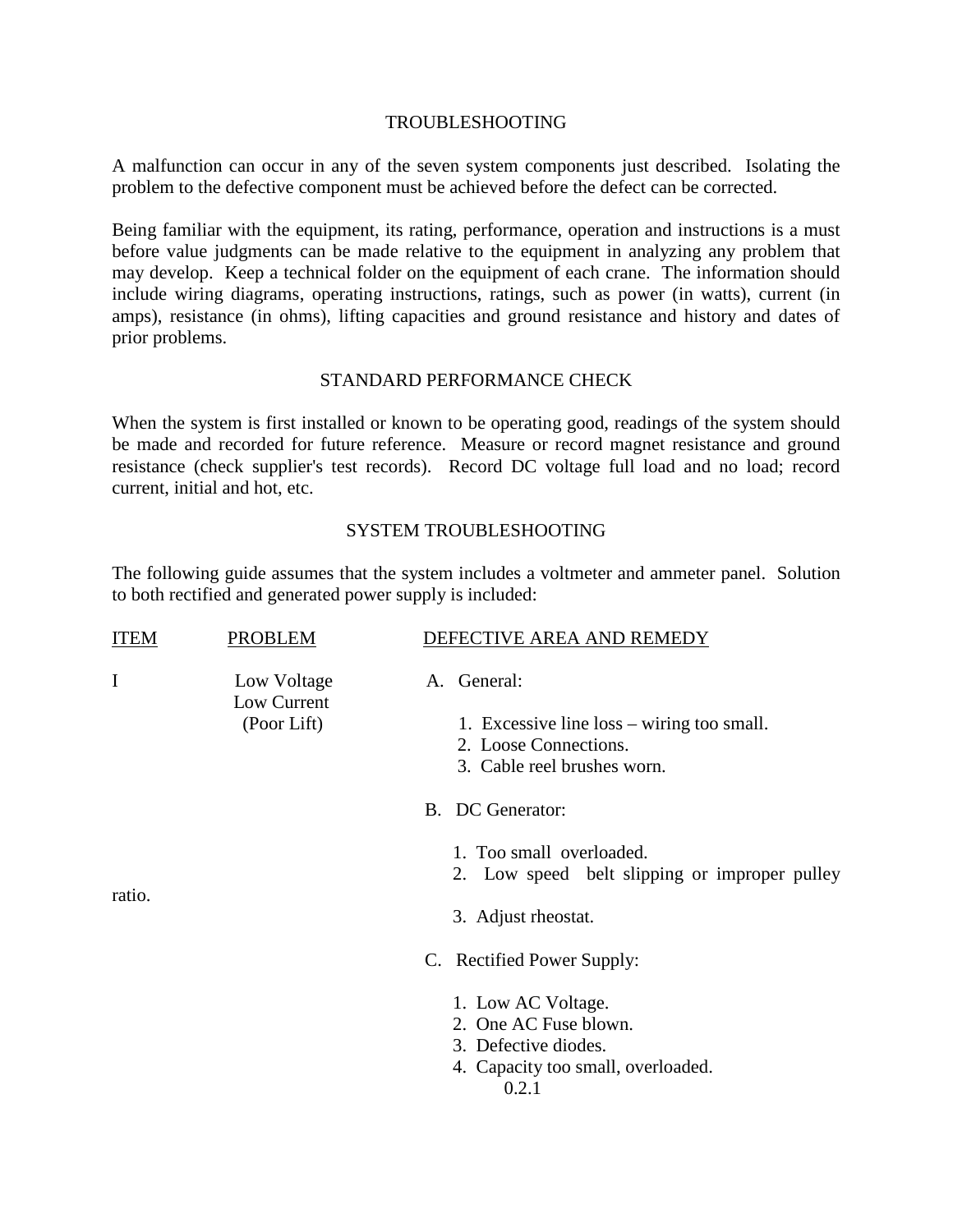| ITEM                | PROBLEM                               | DEFECTIVE AREA AND REMEDY                                                                                                                                            |
|---------------------|---------------------------------------|----------------------------------------------------------------------------------------------------------------------------------------------------------------------|
| $\mathbf{I}$        | No Voltage<br>No Current<br>(No Lift) | A. General:<br>1. Broken Wire or connection.<br>2. Cable reel brushes worn.                                                                                          |
|                     |                                       | B. DC Generator:                                                                                                                                                     |
|                     |                                       | 1. Worn brushes or broken spring.<br>2. Broken belts or drive coupling.<br>3. Open rheostat.<br>4. Open armature or field winding.<br>5. Loss of residual magnetism. |
|                     |                                       | C. Rectifier:                                                                                                                                                        |
|                     |                                       | 1. Push reset or "ON" button.<br>2. No AC Voltage.<br>3. Blown AC Fuses.<br>4. Defective AC contactor.<br>5. Defective diodes.                                       |
| Ш                   | Low Voltage                           | System short circuit or low resistance:<br>Check:                                                                                                                    |
|                     |                                       | 1. Short or ground in cable reel.<br>2. Malfunction of controller.<br>Observe for proper opening and closing of                                                      |
| devices.            |                                       | 3. Short or ground at the magnet.<br>Check magnet terminals or coil for low                                                                                          |
| resistance or<br>IV | <b>High Voltage</b><br>(Good Lift)    | low ground readings.<br>Check DC Generator for:<br>1. Rheostat adjustment.                                                                                           |
| improper            |                                       | 2. Over speed excessive engine speed or<br>pulley ratio.                                                                                                             |
| V                   | Fluctuating<br>Voltage<br><b>or</b>   | A. General<br>1. Same as Ia.                                                                                                                                         |
|                     | Excessive<br><b>Voltage Drop</b>      | B. DC Generator:                                                                                                                                                     |
|                     | from no load<br>to full load          | 1. Too small, overloaded.<br>2. Engine too small.<br>0.2.2                                                                                                           |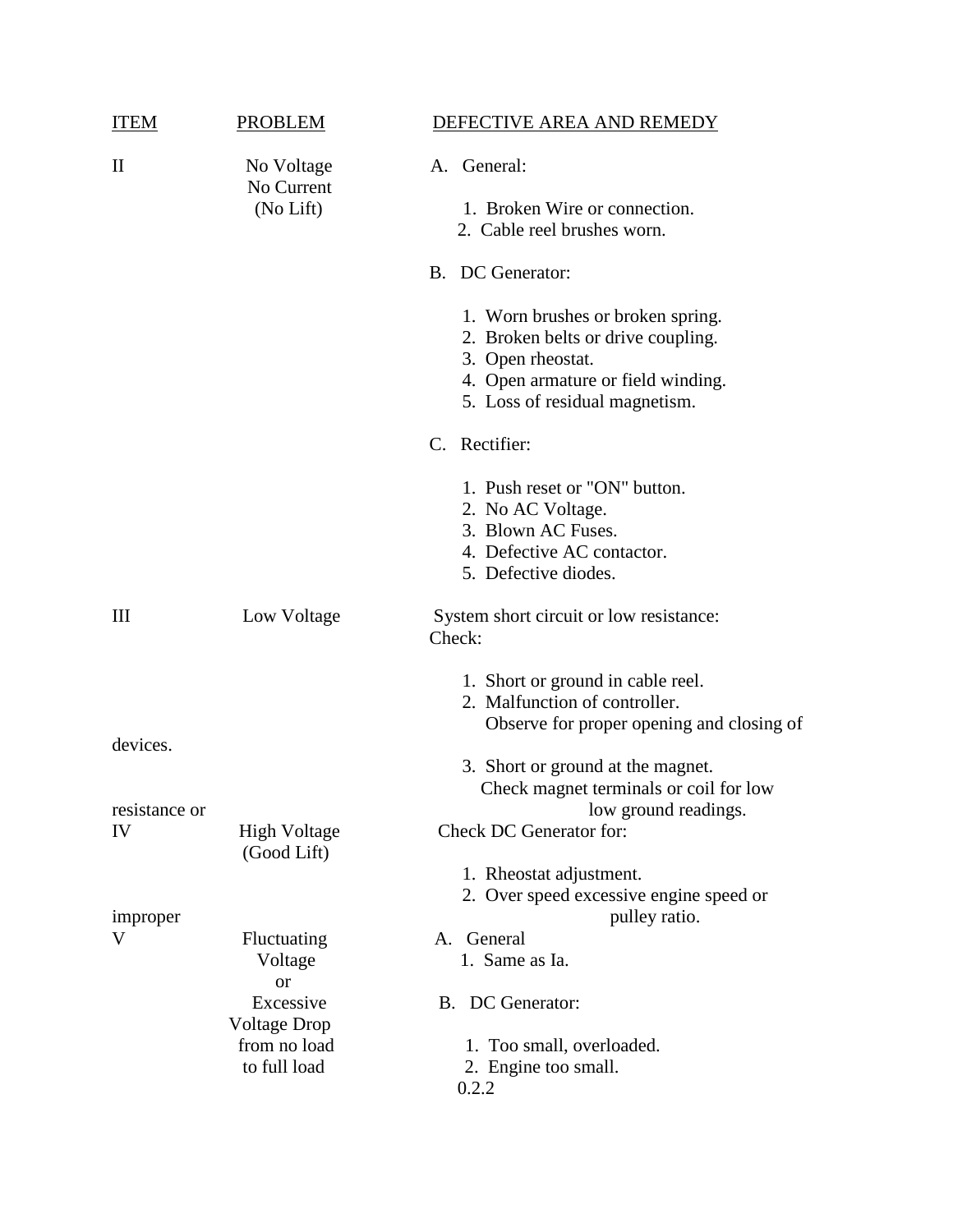| ITEM                | PROBLEM                                   | DEFECTIVE AREA AND REMEDY                                                                                                            |
|---------------------|-------------------------------------------|--------------------------------------------------------------------------------------------------------------------------------------|
|                     | (Poor Lift)                               | 3. Engine compression poor, requires overhaul.<br>4. Engine governor defective.<br>5. Belts slipping, loose or insufficient quality. |
| VI<br>operation.    | No DC Amperes<br>DC Volts OK<br>(No Lift) | A. Controllers:<br>1. Check master switch and Controller for                                                                         |
|                     |                                           | B. Cable Reel:                                                                                                                       |
|                     |                                           | 1. Check for worn-out brushes.                                                                                                       |
|                     |                                           | C. Electromagnet:                                                                                                                    |
|                     |                                           | 1. Check for broken terminal connections.<br>2. Check magnet resistance for open.                                                    |
|                     |                                           | D. General:                                                                                                                          |
|                     |                                           | 1. Check power cables and connections from controller to<br>cable reel and magnet.<br>Check ammeter.<br>2.                           |
| VII                 | Low DC                                    | A. General:                                                                                                                          |
|                     | Amperes<br>DC volts OK<br>(Poor Lift)     | 1. Defective ammeter or ammeter shunt                                                                                                |
|                     |                                           | B. Electromagnet:                                                                                                                    |
| (High<br>condition. |                                           | 1. Check magnet resistance for partially open<br>resistance) and/or grounded                                                         |
| connections.        |                                           | 2. Check magnet terminals for high resistance                                                                                        |
| VIII                | High DC<br>Amperes                        | A. General:                                                                                                                          |
|                     | DC volts OK<br>(Good Lift)                | 1. Check for grounds and shorts the generator,<br>controller and cable reel.                                                         |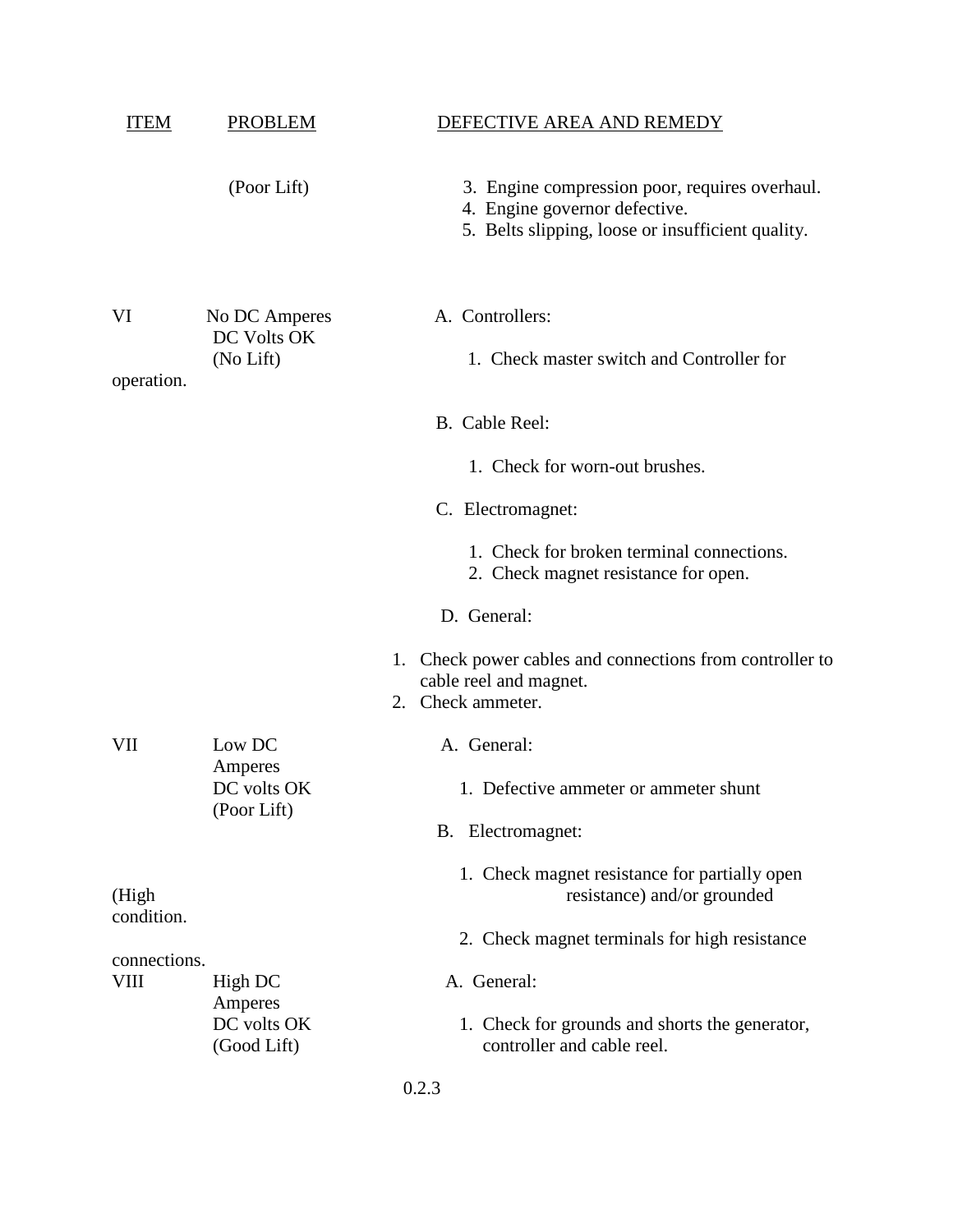| <b>ITEM</b>                               | <b>PROBLEM</b>                          | DEFECTIVE AREA AND REMEDY                                                                                                                                    |
|-------------------------------------------|-----------------------------------------|--------------------------------------------------------------------------------------------------------------------------------------------------------------|
| Electromagnet:<br>and/or terminals.<br>to |                                         | 1. Check for low resistance. (Partly shorted)<br><b>B.</b><br>coil<br>2. Check ground resistance from each terminal<br>ground for a short circuit to ground. |
| IX<br>readings<br>the above               | Poor Lift<br>Characteristics            | A. General:<br>Check voltmeter and ammeter for correct<br>1.<br>and isolate the problem with one of<br>eight conditions.                                     |
| X<br>three.                               | Poor Drop<br>Characteristics            | Controller:<br>A<br>1. Check controller for malfunction in the drop<br>circuit.<br>Refer to factory instructions and section                                 |
| one.                                      |                                         | B. Electromagnet:<br>1. Partly shorted and/or grounded coil.<br>Refer to factory instructions and section                                                    |
| XI                                        | Poor Lift<br>Voltage OK<br>Current High | A. Electromagnet:<br>1. Check magnet for shorted turns.                                                                                                      |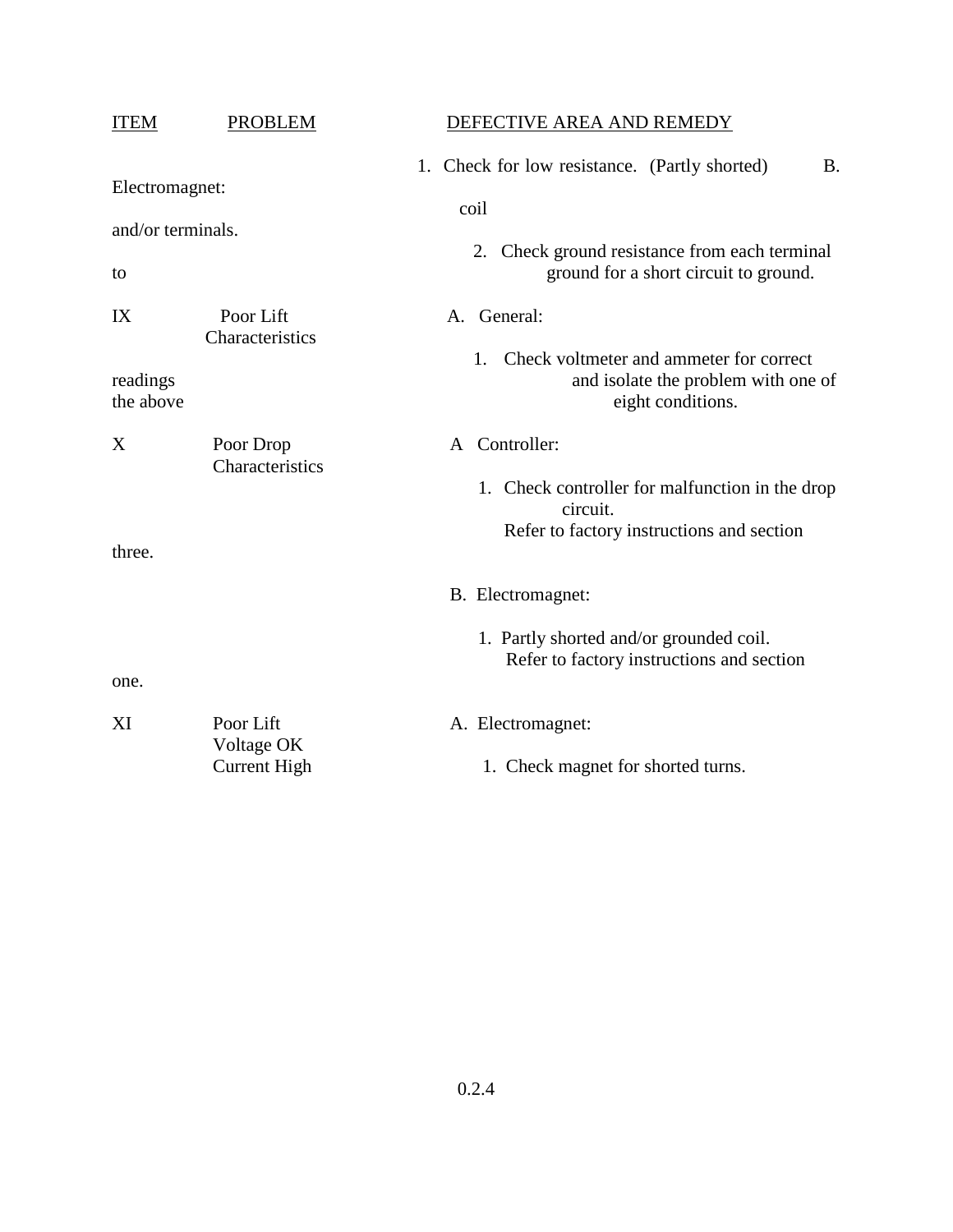# **SECTION 1**

# **MAGNET INSPECTION & MAINTENANCE**





### **OHIO MAGNETICS, INC. A SUBSIDIARY OF PEERLESS-WINSMITH, INC**

**5400 DUNHAM ROAD MAPLE HTS., OHI0 44137-3687**

**PHONE: (800) 486-6446 MAIN FAX: (216) 662-2911 ENGINEERING FAX: (216) 662-3118 SALES FAX: (216) 662-9526 E-MAIL (SALES): sales@ohiomagnetics.com E-MAIL (ENGINEERING): engineering@ohiomagnetics.com INTERNET: http://www.ohiomagnetics.com**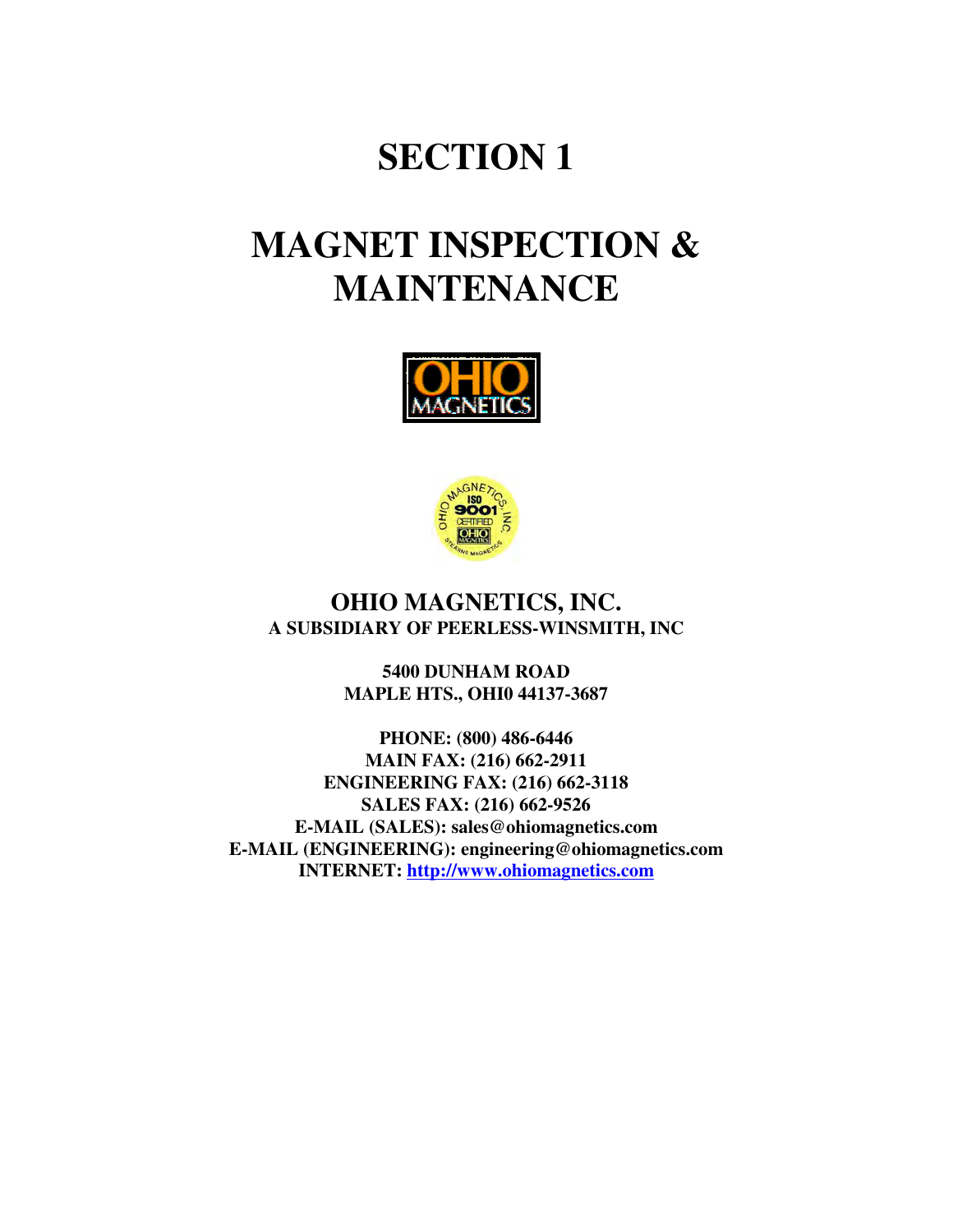### GENERAL MAGNET INFORMATION COMMON PROBLEMS

Magnets used on severe applications suffer from terrific mechanical abuse. The result can be cracked casting; outer pole, center pole or even the case; broken or loose bolts, worn chain or ears; completely worn center or outer pole; dented bottom plate; and broken center pole weld.

Under these conditions the coil will eventually fail and appear as a grounded, shorted, or open coil; or a combination thereof. A grounded coil usually happens because the magnet seal has broken, permitting water to enter and causing the trouble. Coils can also become grounded because mechanical shock breaks or cracks the insulation. Broken insulation can also permit adjacent coil layers to arc across, causing a shorted coil. Continued pounding on the bottom plate can loosen the layer insulation and permit individual coil layers to shift, usually resulting in an open coil.

Moisture is the greatest single factor in coil failure. Water will reduce the ground reading at elevated temperature; and, if it is not removed in time and dried out, a complete short to ground will result, requiring a rewind.

A defective magnet coil will cause malfunction of the controller and usually results in poor load drop characteristics. Other problems external of the magnet will also have the same effect; these are grounded magnet terminals, leads or cable reel. When this occurs on a system having a ground also on the generator side of the controller, the reverse current resistors on the controller will overheat and eventually burn out.

### SERVICE FACTOR

Magnets are wound for 50% or 75% cycle operation which means they are suitable only for intermittent duty such as thirty seconds (30 s) on and thirty seconds (30 s) off for a 50% duty cycle magnet and ninety seconds (90 s) on and thirty seconds (30 s) off for a 75 % duty cycle magnet. A poor crane operator can easily cause a magnet to become overheated by energizing it more than its rated cycle. A hot magnet loses some lifting capacity and so it is doubly important to keep it cool. Overheating a magnet may not result in a burnout, but each time this occurs the coil life will be shortened by an amount dependent on the time and temperature.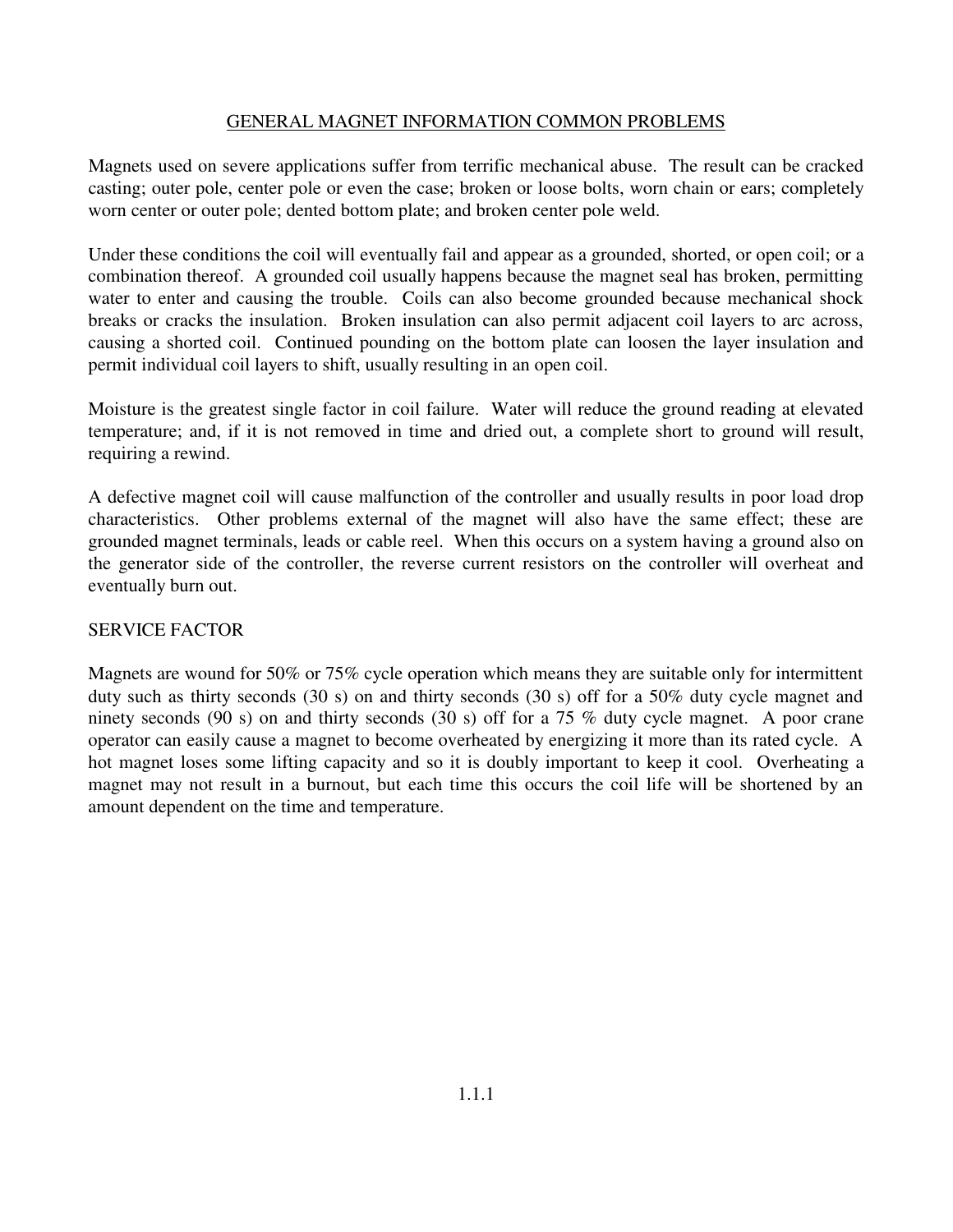### OPERATING INSTRUCTIONS FOR HOT WORK MAGNETS

### Limitations

Magnetic steels become nonmagnetic from temperatures above  $500^{\circ}$ C  $\sim 600^{\circ}$ C depending on the type of steel. Material below these temperatures can be handled economically with magnets provided the following is considered.

### Skin Effect Cooling

In the cooling process, material cools from the outside in. If the outside skin is below the magnetic temperature, and is only a thin area, and the inside is still above the magnetic temperature, the magnet may not be able to develop enough pull to lift the piece. Additional time to cool must be allowed until a thick enough skin of magnetic steel develops to allow the magnet to lift the part.

### Magnet Heating

When a magnet is lifting hot material, it is being heated in three ways. First, due to its own coil heating because of current passing through the windings. Second, because of direct contact with the hot parts with the pole shoes by conduction. Third, by radiation given off by the hot material and absorbed by the magnet area in direct line with the hot part.

The second and third ways of heating the magnet add great amounts of heat quickly to the magnet especially when the temperature is above 400ºC.

### Reduce Heating of Magnets

There are several ways to minimize heating of the magnets. Keep the magnet in contact with the hot material only as long as necessary to move the material. Only leave the magnet energized while lifting. When the magnet is not being used, do not leave it above the hot material. Do not set the magnet on a solid floor or ground. Do not try to cool in water. Do keep the magnet in the air. If placed to rest, use a frame or blocks to allow air to circulate under the magnet. Provide fans to increase cooling. A moving magnet stays much cooler than a stationary magnet.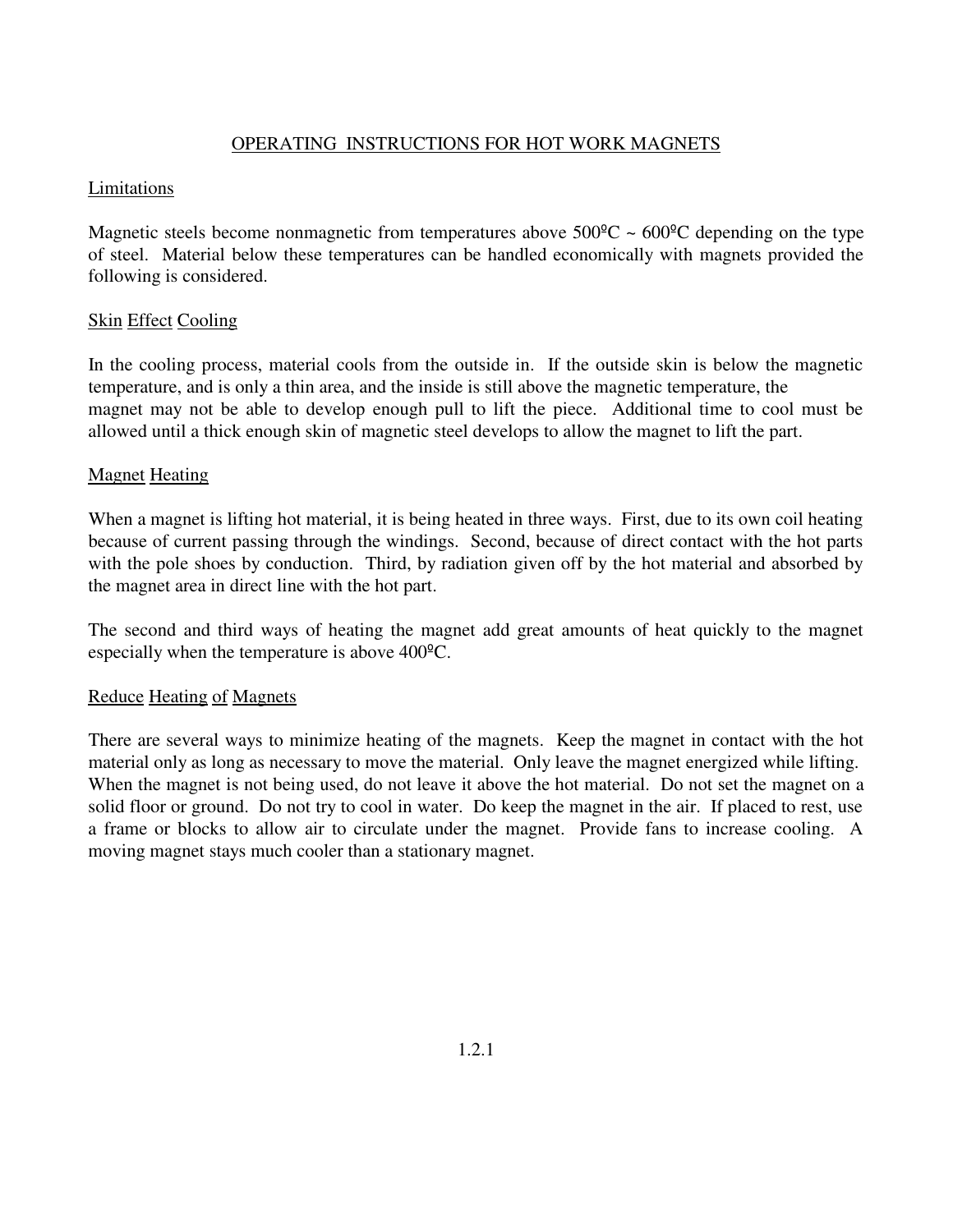### Monitoring Magnet Temperature

The coil and leads are the items that must be kept cool, otherwise the magnet will fail in a short time. Average coil temperature can be monitored by monitoring magnet current. However, voltage must be fairly constant to get accurate results. A variance of  $\pm 11.5$  V will give  $\pm 5\%$  accuracy plus the accuracy of the current reading. If the accuracy of the current reading is 2% then the total accuracy is  $\pm 7\%$ . If you wanted to insure that the temperature rise never exceeded 180ºC rise then the hot magnet resistance should never exceed 1.67 times the cold magnet resistance.

Other methods of monitoring coil temperature is by imbedded thermocouples or thermal switches in the coil, terminal box or outside of the case. Temperature coordination of the thermal device to the average coil temperature must be made.

Specific operating times for particular magnets are difficult to predict due to the many variables involved. If operations are repeatable, typical times can be determined by monitoring magnet resistance over a period of time. The smaller the magnet, the shorter time period. Magnets of any size and/or shape can be monitored over an eight hour (8 h) period with resistance taken every one to two hours. Resistance and ambient temperatures must be taken when the magnet is cold, that is at ambient temperature throughout the magnet. Resistance readings can be taken by measuring voltage at the magnet lead (this eliminates voltage drop through the cable reel and long leads) and current with accurate meters. The resistance can be calculated by dividing voltage by current. Also, direct magnet resistance with an accurate meter is suitable. The following table can be used to determine when magnet temperature is up to coil rated temperature:

| Class | $R(hot) / R(@25^{\circ}C)$ Rise 25 <sup>o</sup> C Ambient |      | Temperature Resistance Ratio max Average Coil Temperature |  |
|-------|-----------------------------------------------------------|------|-----------------------------------------------------------|--|
|       | B                                                         | 1.41 | $105^{\circ}$ C                                           |  |
|       | F                                                         | 1.50 | $130^{\circ}$ C                                           |  |
|       | H                                                         | 1.60 | $155^{\circ}$ C                                           |  |
|       |                                                           | 1.70 | $180^{\circ}$ C                                           |  |

Because of some thermal overshoot, the magnet coil temperature is continuing increase in temperature for a short time after the magnet is removed from service. It is good idea for the magnet to be removed from service and allowed to cool before the rated temperature rise is reached. The overshoot can be minimized by following the suggestion in the "Reduce Heating of Magnets" section.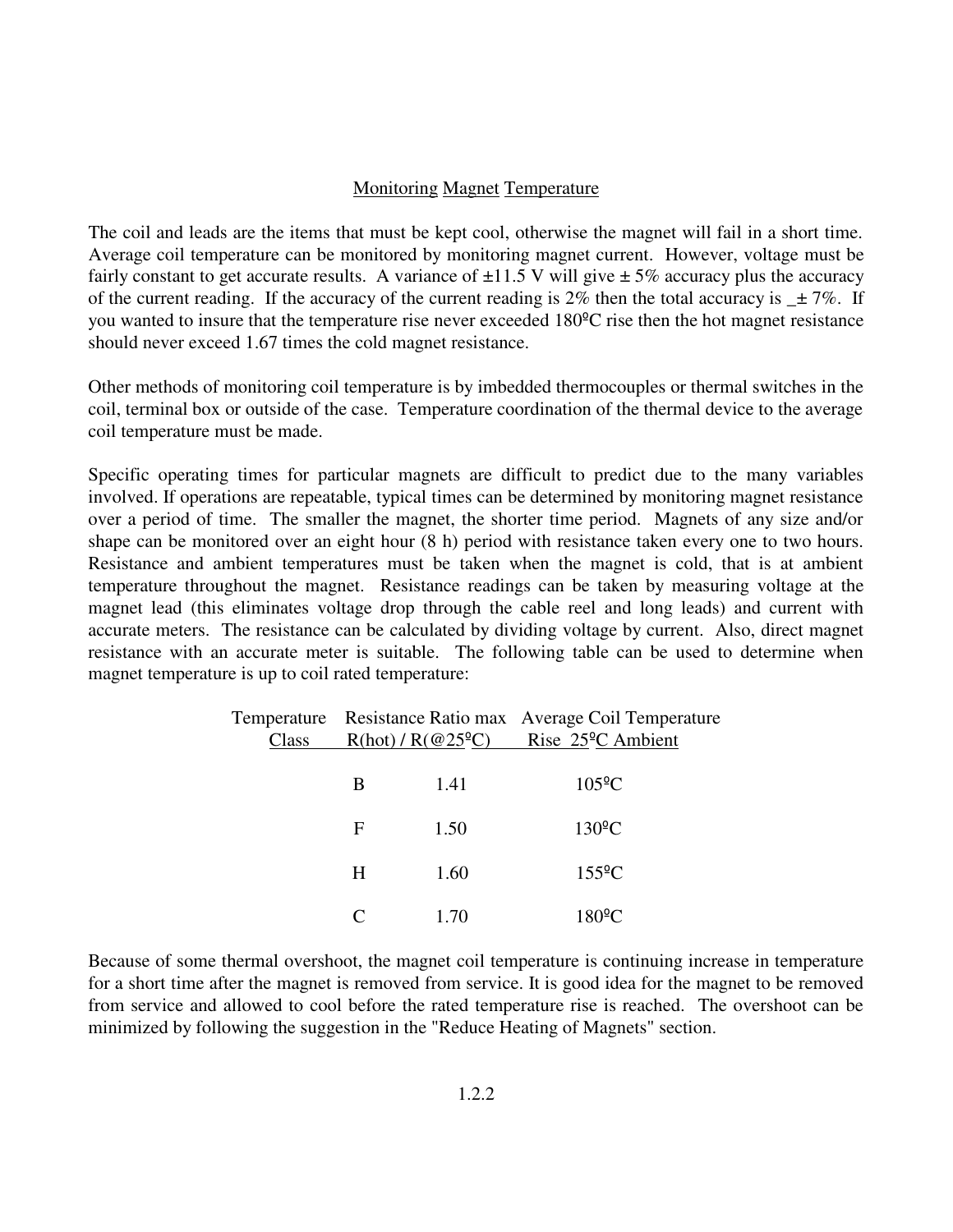### General

Overheating of magnet coils is a quick way to reduce the life of the magnet. A rule of thumb, often related by insulation manufacturers, is that for ever 10ºC over the temperature class rating, the insulation life will be reduced to half. It doesn't take too high of a temperature rise over rating to reduce magnet life to months or even weeks. At the cost to rewind magnets, the above methods to increase the life of magnets should pay for themselves in short order. Operator training, along with instrumentation or information, is necessary for efficient handling of hot material.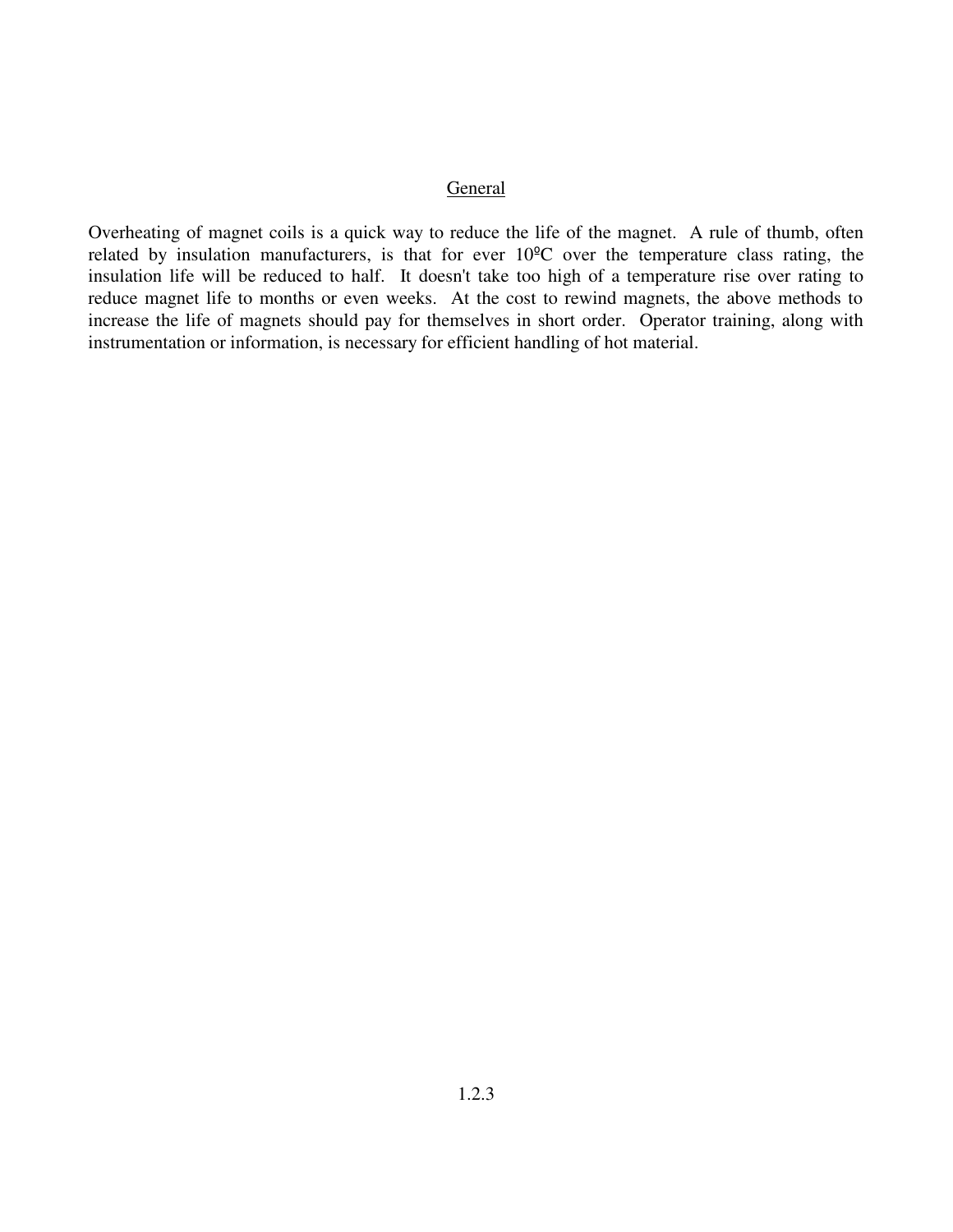### MAGNET INSPECTION

To determine the condition of the magnet, the resistance of the coil and insulation resistance to ground must be measured. To be meaningful these readings should be compared with figures obtained from the factory for your particular magnet at the ambient temperature in which it is operating.

It can take two days for the magnet to reach ambient temperature after the magnet has been taken out of service. Preliminary readings can be taken immediately, however, and this will indicate if the magnet is grounded, shorted or open. When readings are taken of a hot magnet, consideration must be given to the values for the heated condition.

The coil resistance should be within 5% of the original value when the magnet is at room temperature (25<sup>o</sup>C). The resistance to ground on a new magnet at room temperature should be 10 M $\Omega$  or more. When the magnet is hot the coil resistance can increase to 70% of its value and the ground resistance can drop to 0.1 M $\Omega$ .

The procedure for making the readings are as follows:

- 1. Obtain a resistance bridge or meter with a $10 \text{m}\Omega$  resistance accuracy, and a 500 V min. ground megger.
- 2. Unplug the cable reel leads from the magnet and inspect the magnet leads.
- 3. If the magnet leads are in good condition, then connect the meter to the ends of the leads for measurement purposes.
- 4. If the measurement indicates a faulty condition, then remove the leads from the terminals and measure directly at the terminals.
- 5. If the measurement at the terminals indicates a faulty condition, then the problem is interior of the box and could be the internal leads, the coil itself, or magnet terminals.
- 6. Refer to the terminal replacement instructions and remove the coil leads from the terminals at the interior of the terminal box.
- 7. Inspect the leads for burned condition and splice a new section if this appears to be the problem. Measure the coil and if it checks faulty, the magnet should be returned to the factory for further service.
- 8. Inspect the terminals and measure the resistance to ground on each one. If one checks or appears bad, replace both of them.

In addition to checking the coil, inspect the magnet for worn chain or chain pins; worn center pole shoe; loose center pole bolts; worn, broken, or cracked case; and loose outer pole bolts. The chain and center pole can be replaced in the field, but if problems with the magnet case are evident, the magnet should be returned to the factory for further inspection and service.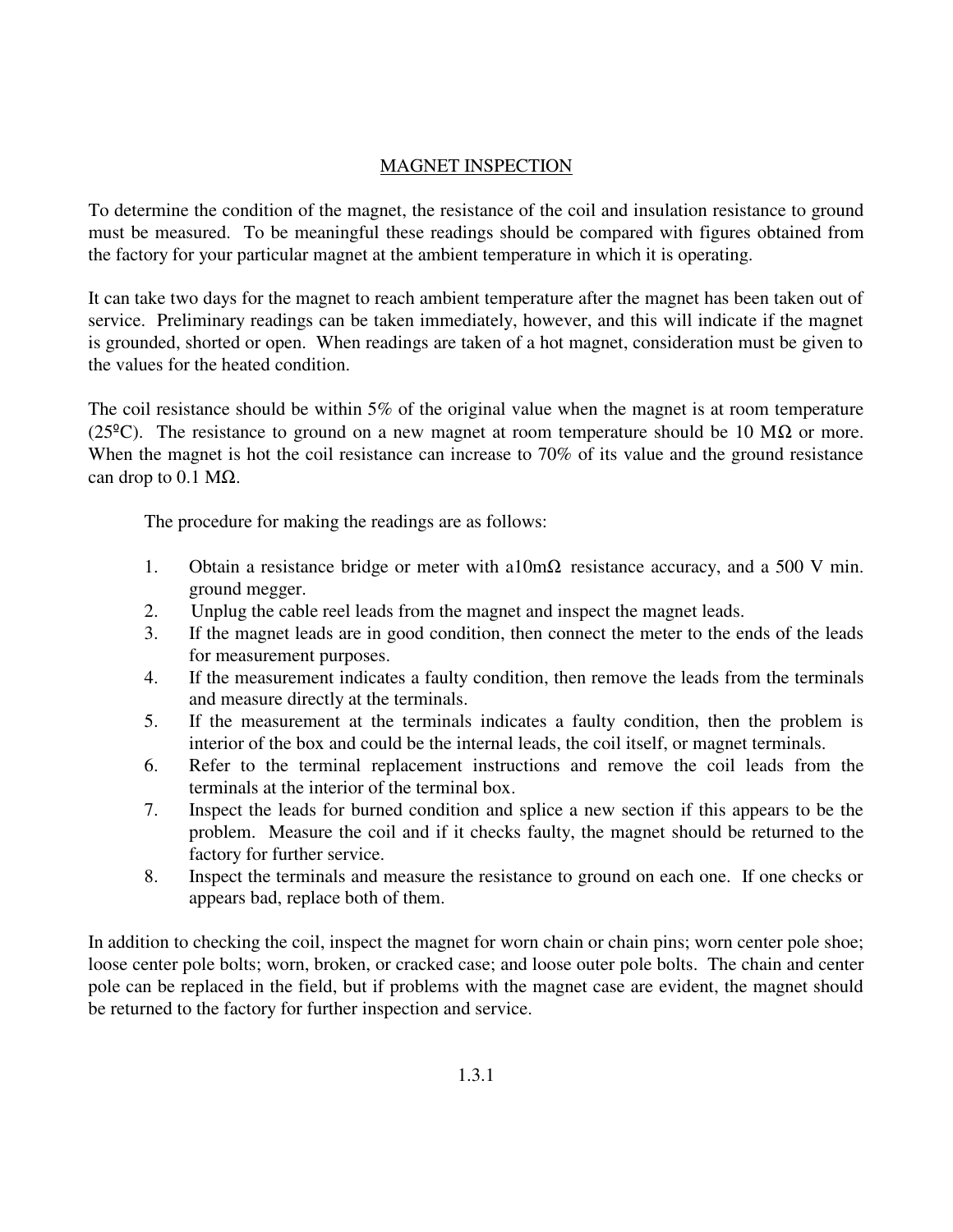### PERIODIC MAGNET INSPECTION

### AND

### MAINTENANCE

Check the general physical condition of the magnet making observations on the following:

- 1. Chain suspension for wear.
- 2. Center pole shoe for wear and tight bolts.
- 3. Casting outer pole shoe for wear and/or cracks.
- 4. Leads frayed or cut leads to be replaced.
- 5. Lead shield for tightness.

### LEADS AND TERMINAL REPLACEMENT:

The procedure for replacing terminals varies depending upon the type of magnet being serviced. The following procedure specifically describes the OHIO WX or SR series of magnets. (Refer to 499A001A1 assembly Page 1.4.1), other OHIO magnets are similar:

Proceed as follows:

- A. Lead assembly replacement:
	- 1. Remove lead shield and lead clamp.
	- 2. Remove rubber terminal boot and disconnect lead connector from terminal with a 3/4"- 19 mm open end wrench.
	- 3. Be careful not to turn the terminal within the Assembly.
	- 4. If damage occurs or is evident to the threads of the terminal stud, replace terminal assembly.
	- 5. Install lead assembly tightening nut to the threaded stud. If replacement leads are not available; a temporary repair can be made by using substitute wire, either #4 - 25 mm² or #2 - 35 mm² rubber covered and reusing the existing terminal fittings. Be careful not to over tighten or cause terminal assembly to turn.
	- 6. Insulate external terminal with rubber boot
	- 7. Tighten the lead clamp using the rubber bushing for strain relief.
	- 8. Tighten lead shield using the 5/16-18 NC hex head bolts.
- B. Terminal Replacement:
	- 1. Remove lead shield, lead clamp and leads as outlined above.
	- 2. Remove both 3.5"- 90 mm pipe plugs.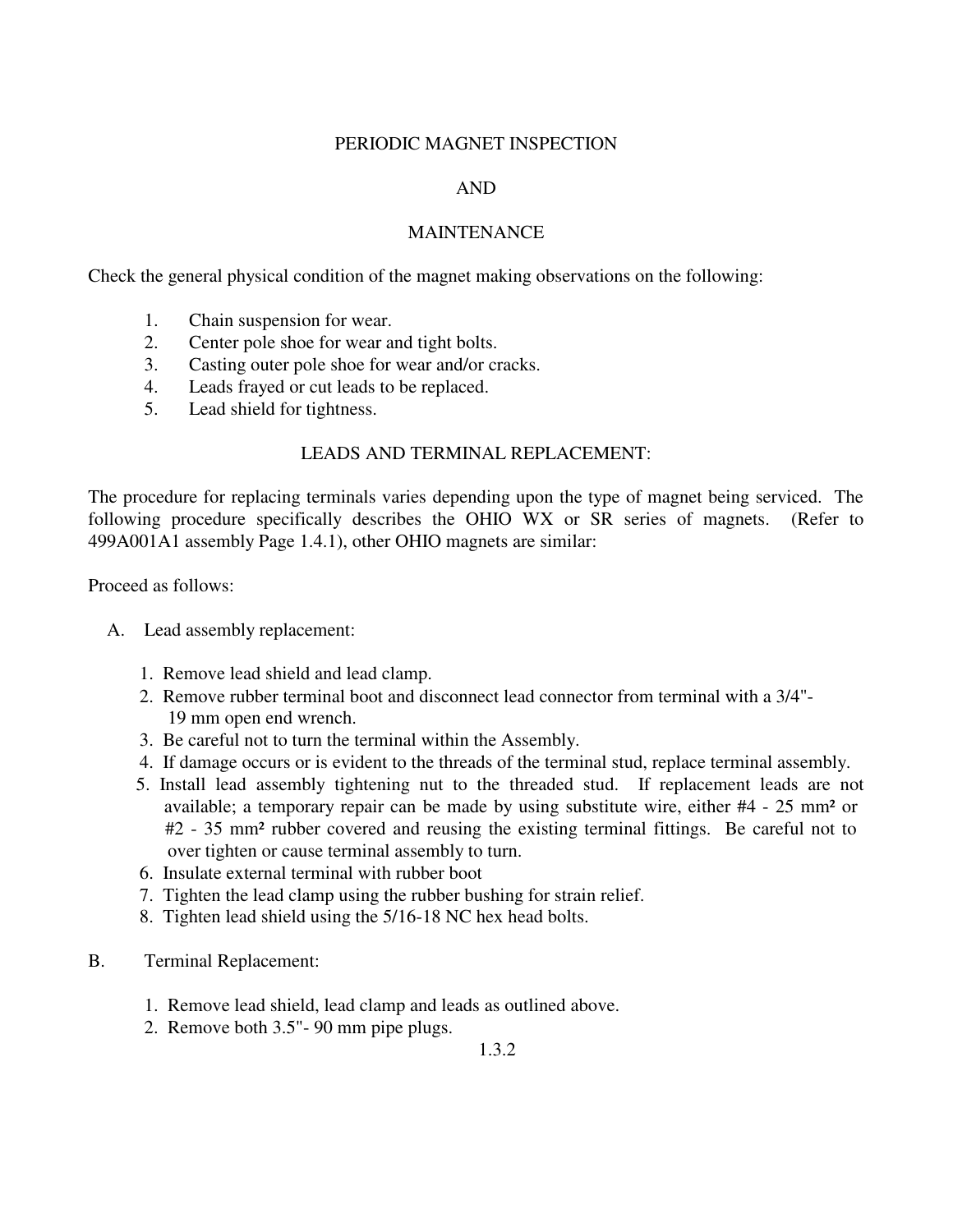- 3. "Dig out" the compound from the box being careful not to cut the coil leads or damage the terminals.
- 4. Observe if compound is charred (black carbon type residue) at the leads or near terminal.
- 5 .If the leads are burned, but still within reach, splice with short length of wire using a KS-26 servit connector.
- 6. Remove all compound within reach and disconnect leads from terminal assembly.
- 7. Make a check of the coil resistance connecting directly to the leads. If the values indicate a faulty coil, replace pipe plugs, lead shield and clamps and return to the factory for further inspection. If coil checks good, continue with terminal replacement.
- 8. Remove terminals using a 3/4"-19 mm open end wrench to remove internal terminal nuts.
- 9. Remove all the loose pieces replacing with new parts. Be sure the silicon rubber sealing washer is on the external portion of the assembly. Tighten the brass nuts with ample force to prevent rotation of the terminal assembly. Tightness will be limited by the compression of the rubber sealing washer.
- 10. Assemble the KF-26 servit to the internal threaded stud and connect coil leads making sure there is physical separation between the wires.
- 11. Fill the terminal box with compound using A-950018-09 or A95001802 Kits (available in one and five US gallon (19 L) Kits). Follow instructions for mixing carefully.
- 12. Replace 3.5"-90 mm pipe plugs using pipe dope on the threads and tighten firmly.
- 13. Replace leads and lead shield per above.
- 14. Connecting to the cable reel leads makes the job complete.

### CHAIN REPLACEMENT:

Should the chain require replacement because of some accidental damage or due to normal wear replace as follows:

- 1. Burn off three retaining plates, one from each ear, or remove pin retainer as applicable.
- 2. Remove chain pins and chain using the crane hook.
- 3. Install new chain and chain pins. (Use new pins every time chain is replaced).
- 4. Weld the chain pin retainer plates to the side of the magnet chain ear, or install pin retainers.

The chain should be checked annually for wear. When any portion of the chain is worn 25% or more, it should be scheduled for replacement.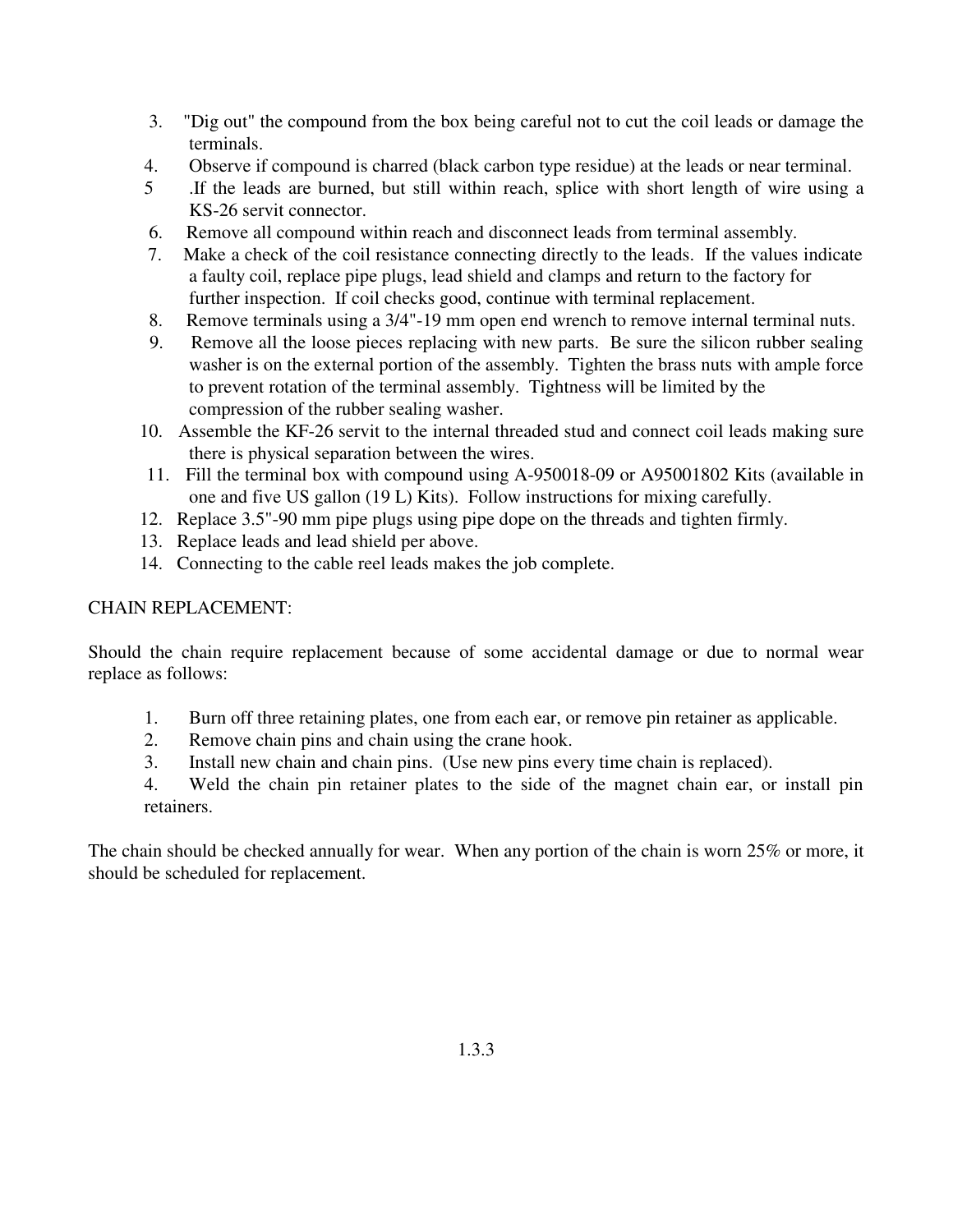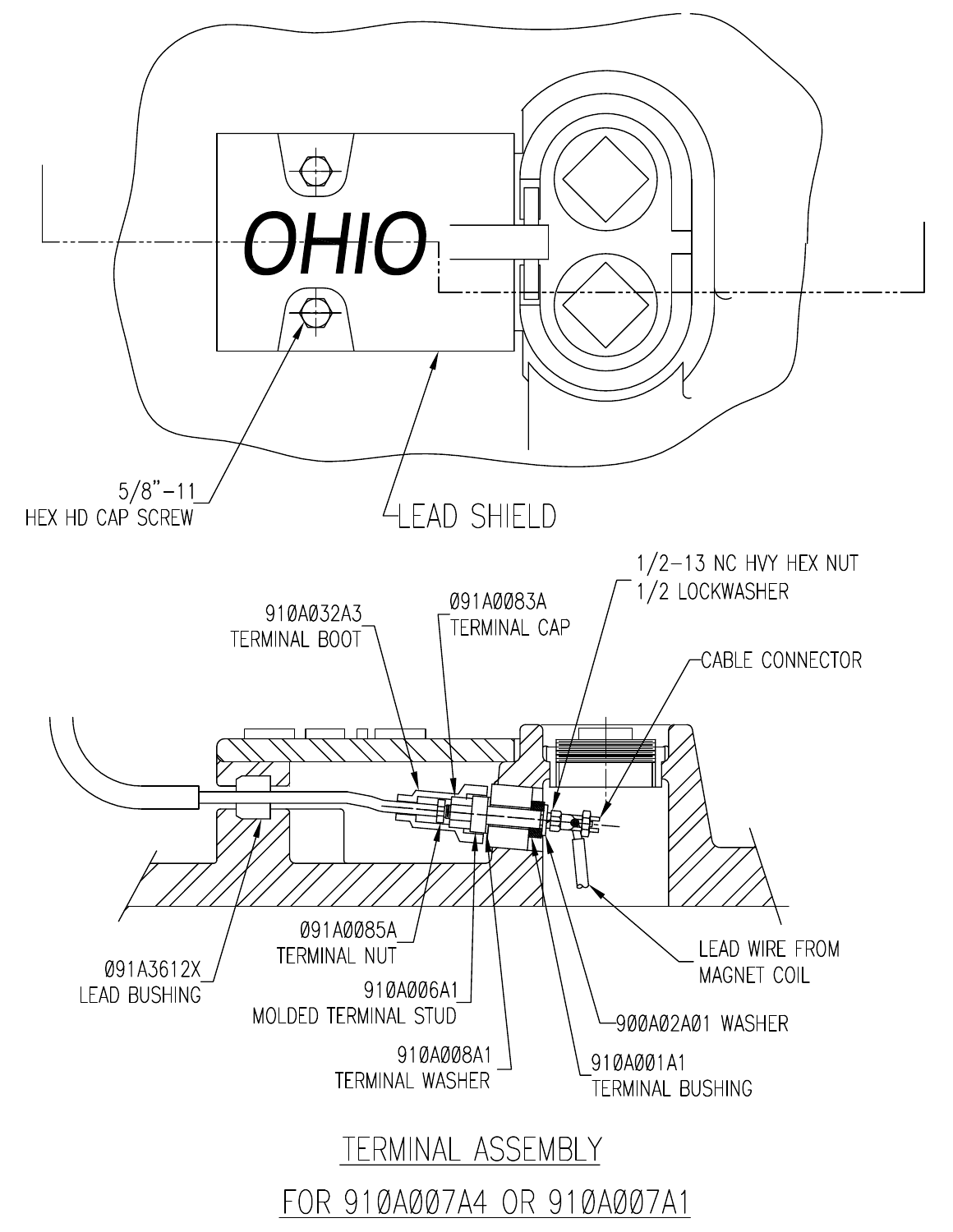### AVERAGE MAGNET RESISTANCE (Cold Resistance 25°C Tolerance ± 5%)

| <b>SIZE</b><br>RESISTANCE $(\Omega)$<br>20 POW-R-LITE<br>(0500)<br>64.4<br>23.0                                               | SIZE<br>RESISTANCE $(\Omega)$<br>48 LS (01200 mm)<br>5.5                                              | <b>SIZE</b><br>RESISTANCE $(\Omega)$<br>71 AWX (ø1800 mm)<br>71 DAWX<br>2.4<br>2.0                  |
|-------------------------------------------------------------------------------------------------------------------------------|-------------------------------------------------------------------------------------------------------|-----------------------------------------------------------------------------------------------------|
| 25 POW-R-LITE (0635)<br>30 POW-R-LITE (0750)<br>34 POW-R-LITE (0900)<br>40 POW-R-LITE (01000)<br>$\frac{15.5}{12.1}$<br>7.7   | 55 AWX (01400 mm) 4.4<br>55 CWX 3.5<br>55 DAWX 4.0<br>55 DCWX 3.5                                     | 72 AWL (ø1800 mm)<br>2.1                                                                            |
| 34 AWX (0900 mm) 12.8<br>34 CWX 10.6<br>34 SRC 10.6                                                                           | $57$ AWL (\$1500 mm) $4.1$                                                                            | 76 DAWL (ø1900 mm) 1.9                                                                              |
| 40 AWX (01000 mm) 8.0<br>40 CWX 8.0<br>40 SRDC 65                                                                             | $3.4$<br>$3.5$<br>$3.2$<br>$3.2$<br>57 SRC<br>57 SRDA<br>57 SRDC<br>57 SREDC                          | 77 DAWX (\$2000 mm) 1.7<br>77 DCWX 2.3                                                              |
| 40 SRDC<br>6.5                                                                                                                | 58 LS (ø1500 mm)<br>3.8                                                                               | 82 SRC (ø2100 mm) 2.3<br>82 SRDA 2.0<br>82 SRDC 1.9<br>82 SREDA 3.8<br>82 SREDC 1.9<br>82 SRSDC 1.6 |
| 45 AWX (\$1100 mm) 5.9<br>45 DAWX 5.5<br>45 CWX 5.0<br>45 DAWX 5.3<br>45 DAWX                                                 | 61 AWL (ø1600 mm)<br>2.8                                                                              |                                                                                                     |
| 47 AWL (\$1288 mm) 4.8<br>47 SRC 5.5<br>47 SRDA 5.2<br>47 SRDC 5.1<br>47 SREDC 4.7<br>, SKC<br>47 SRDA<br>47 SRDC<br>47 SPFFC | 65 SRC (ø1700 mm) 2.7<br>65 SRDA 2.7<br>65 SRDC 2.6<br>65 SREDC 3.0                                   | 83 DAWL (ø2100 mm) 1.6<br>83 AWX 1.5<br>83 DAWX 1.3<br>83 CWX 1.8<br>83 DCWX 1.3                    |
|                                                                                                                               | 66 AWL (01700 mm) 3.0<br>$3.0$<br>$2.8$<br>$2.2$<br>$2.2$<br>66 AWX `<br>66 DAWX<br>66 CDX<br>66 DCWX | 93 DAWX (02400 mm) 1.5<br>93 DAWL                                                                   |
|                                                                                                                               | 67 LS (ø1700 mm)<br>67 LS-X<br>2.7<br>2.7                                                             |                                                                                                     |
|                                                                                                                               | 69 SRDC (ø1800 mm) 1.9<br>69 SREDC 1.7                                                                |                                                                                                     |
|                                                                                                                               |                                                                                                       |                                                                                                     |
|                                                                                                                               |                                                                                                       |                                                                                                     |
|                                                                                                                               |                                                                                                       |                                                                                                     |

GROUND READINGS SHOULD BE ABOVE 100 KQ WHEN MAGNET IS HOT.

HOT RESISTANCE MAY BE UP TO 70% HIGHER THAN COLD RESISTANCE.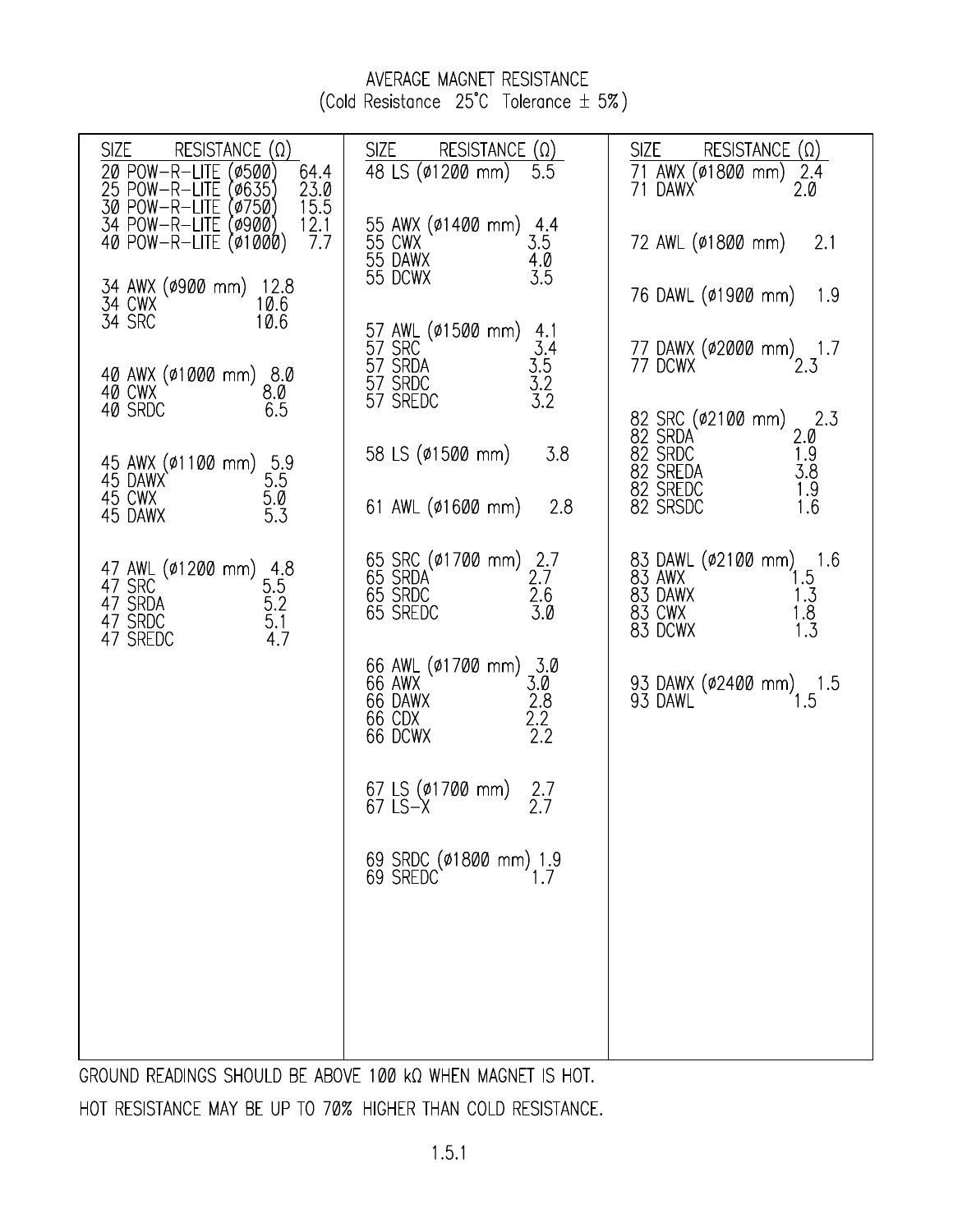### WELDING INSTRUCTIONS FOR REPAIRING CRACKED MAGNET CASTINGS

Clean castings to determine the exact extent of the crack. Small racks can be welded without disassembling the magnet. Large cracks require magnet disassembly because the heating which accompanies the welding may harm the electrical insulation.

Bevel edges of material adjacent to the crack to approximately 75 % the thickness of the metal and at a 60 to 70° included angle. The beveling can be done by grinding on small cracks and thin sections or by the use of a carbon arc on large cracks and heavy sections.

Use a D C welder and set it on positive polarity. Use a high strength, low hydrogen, 6 mm (0.25 inch) rod, between 190375 A. Lay a stringer bead in the bottom of the vee. In this operation, hold the electrode vertical with the face of the work but inclined about 10° in the direction of travel. Be sure that both sides of the joint fuse with the weld metal. This may require a slight sideways motion of the electrode. Avoid overheating the base metal.

If the metal shows a tendency to drop off the electrode in globules, withdraw the electrode momentarily but not far enough to break the arc. After a short pause again lower the electrode and continue depositing weld metal. Repeat this procedure as frequently as necessary.

Upon completing the first pass, allow the metal to cool slowly. As the metal cools peen the weld metal with a peening hammer and a dull chisel to remove oxide, then with a wire brush remove loose oxide or other foreign matter. Lay other passes required to fill the vee.

Allow the metal to cool slowly. When the metal can be handled, grind out the underside of the weld, if practical, and fill the cavity with a stringer bead, one pass only. Grind this area flush.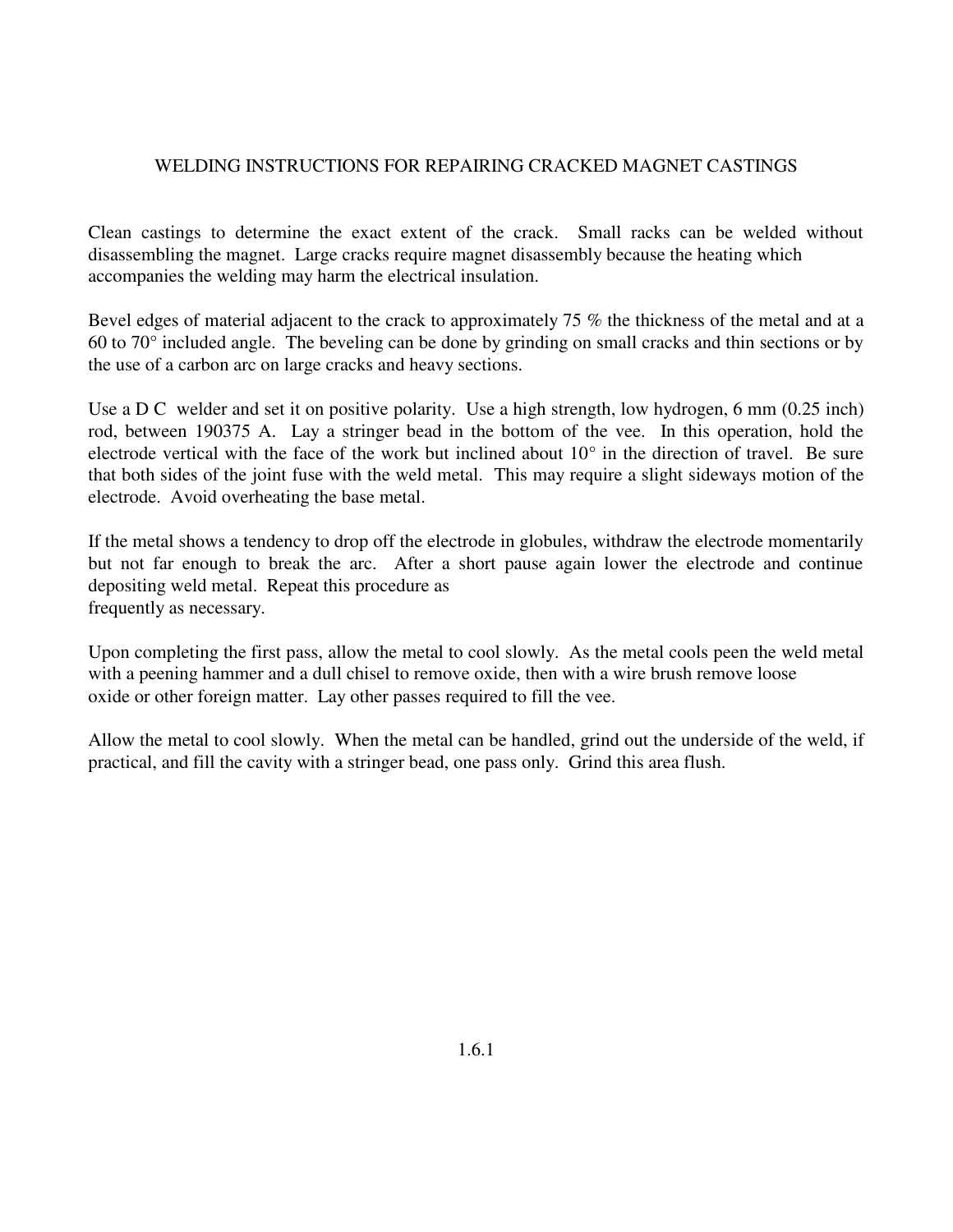



# **SECTION 2**

# **SYSTEM CONNECTIONS & DETAILS**

**OHIO MAGNETICS, INC. A SUBSIDIARY OF PEERLESS-WINSMITH, INC**

> **5400 DUNHAM ROAD MAPLE HTS., OHI0 44137-3687**

**PHONE: (800) 486-6446 MAIN FAX: (216) 662-2911 ENGINEERING FAX: (216) 662-3118 E-MAIL (SALES): sales@ohiomagnetics.com E-MAIL (ENGINEERING): engineering@ohiomagnetics.com INTERNET: http://www.ohiomagnetics.com**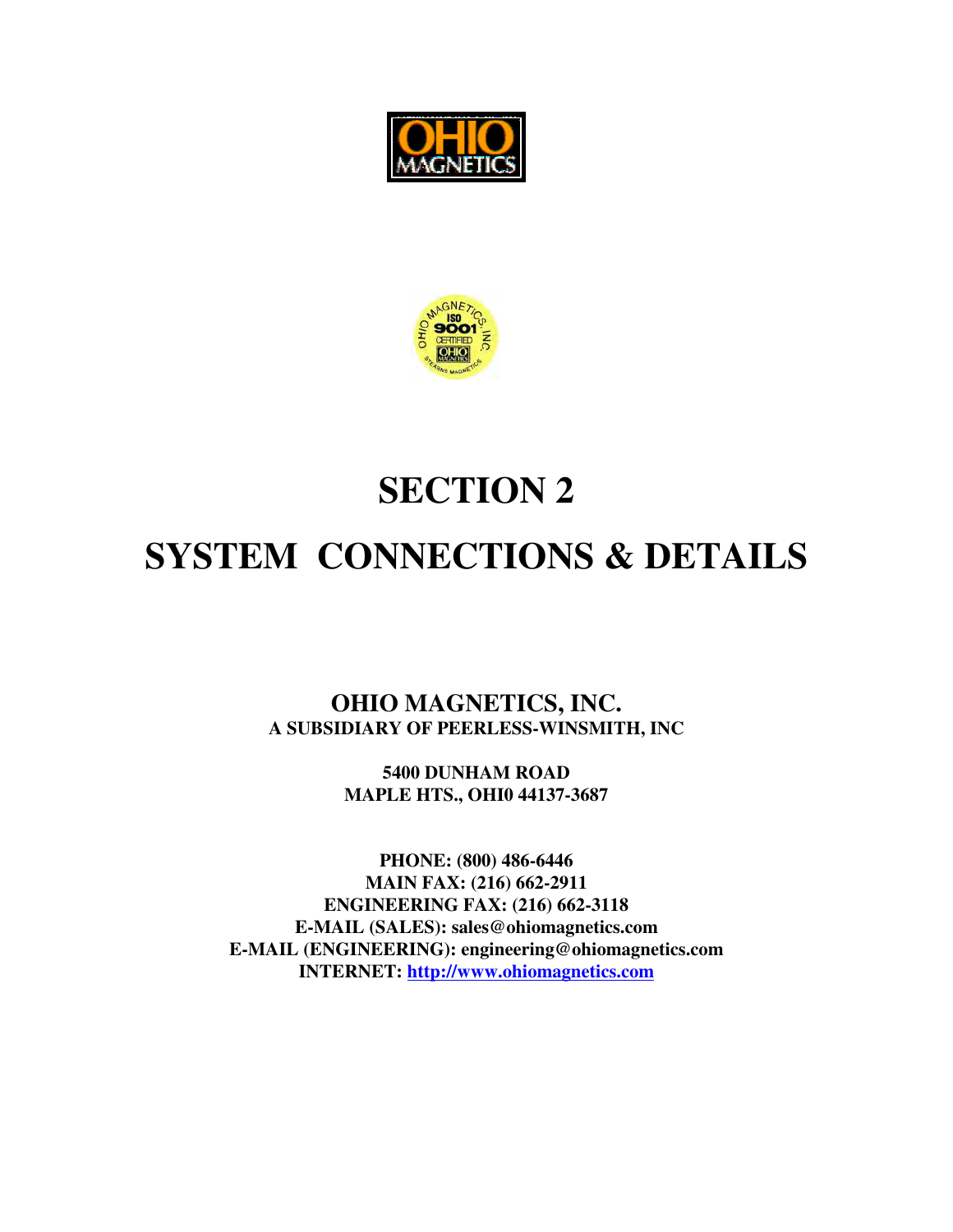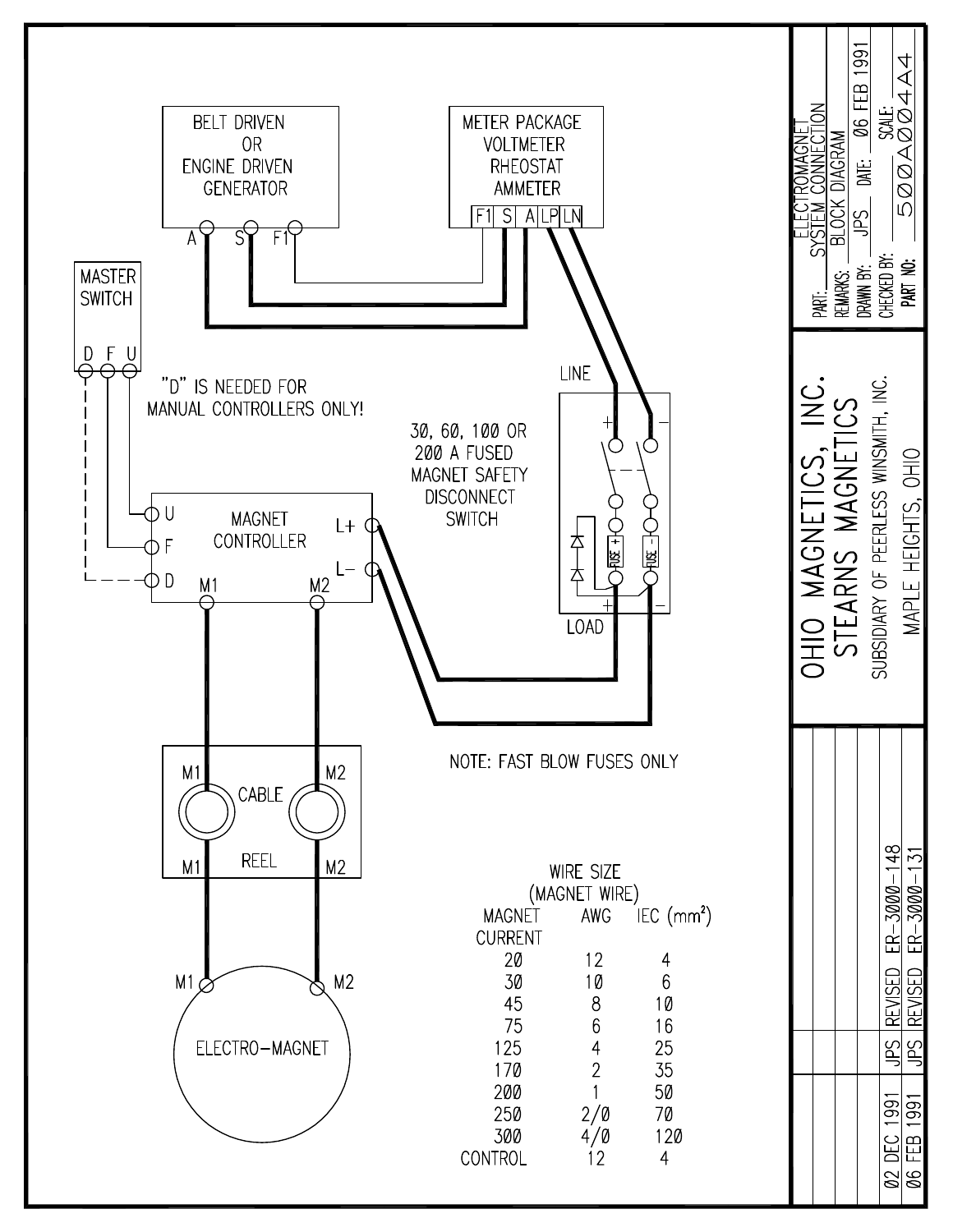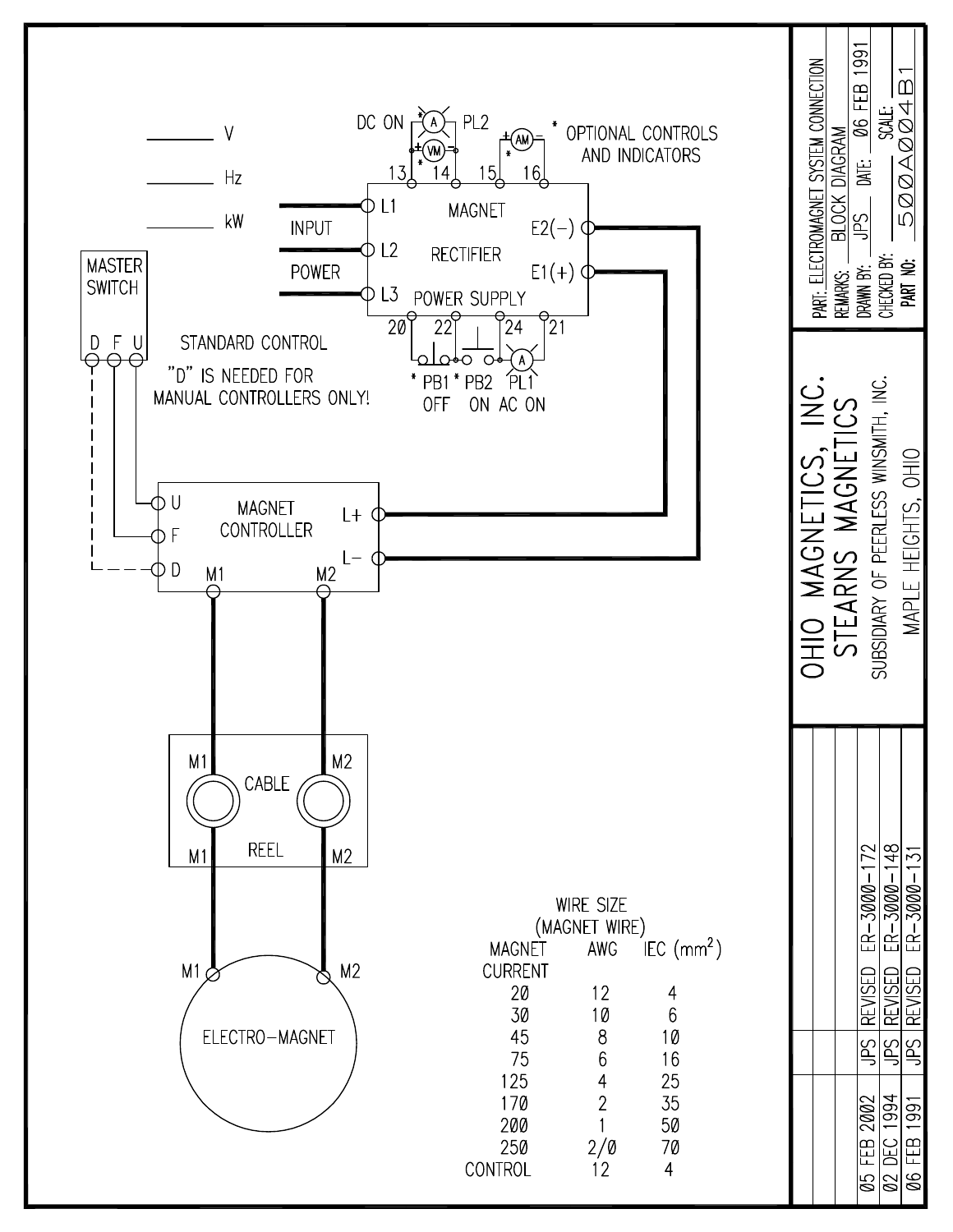| CRANE NO.<br><b>MAGNET SIZE</b><br>MAGNET SR#                                                                                                                                                                                                                                                                                                                                                                                                      |                                                                                                                                                                                                                                                                                                                                          | DATE<br>MAGNET<br><b>RESISTANCE</b>                                                                                                                                                                                                                                                                                   |                                                                                                                                                                                                                                                                                                                                                                                                                           |
|----------------------------------------------------------------------------------------------------------------------------------------------------------------------------------------------------------------------------------------------------------------------------------------------------------------------------------------------------------------------------------------------------------------------------------------------------|------------------------------------------------------------------------------------------------------------------------------------------------------------------------------------------------------------------------------------------------------------------------------------------------------------------------------------------|-----------------------------------------------------------------------------------------------------------------------------------------------------------------------------------------------------------------------------------------------------------------------------------------------------------------------|---------------------------------------------------------------------------------------------------------------------------------------------------------------------------------------------------------------------------------------------------------------------------------------------------------------------------------------------------------------------------------------------------------------------------|
| <b>MAGNET</b>                                                                                                                                                                                                                                                                                                                                                                                                                                      | CONTROLLER                                                                                                                                                                                                                                                                                                                               | <b>GENERATOR</b>                                                                                                                                                                                                                                                                                                      | CABLE                                                                                                                                                                                                                                                                                                                                                                                                                     |
| () LEADS:<br>()Lead Shield<br>tight<br>()Lead in good<br>condition<br>()Terminals:<br>good condi-<br>tion, clean,<br>tight<br>CHAIN & CHAIN<br>PINS:<br>()Inspect for<br>wear<br>()Check pin<br>retainers<br>$()$ CASE:<br>()Check for<br>cracks<br>()Check for<br>minimum of<br>25 mm or 1" wear<br>surface<br>() CENTER POLE:<br>()Check C.P.<br>bolts for<br>tightness<br>()Check shoe<br>wearing sur-<br>face (min 25 mm or 1")<br>()Check for | ) CONDITION:<br>Contact tips<br>)Arc shields<br>)Coils<br>()Pivot pins<br>() RESISTORS:<br>()Open<br>()Burned<br>CONNECTIONS:<br>$()$ Tight<br>$()$ DIRT:<br>()Remove from<br>Panel<br>COVER:<br>()Replace<br><b>GROUND RESIS-</b><br>TANCE:<br>()Input<br>terminals<br>()Magnet<br>terminals<br>() VOLTAGE:<br>()No load<br>()Full load | () BRUSHES:<br>()Wear<br>()Tension<br>()Arcing<br>() COMMUTATOR:<br>()Wear<br>()High bars<br>() BEARINGS:<br>()Lubricate<br>() ACCESS COVERS:<br>()Replace<br>$()$ BELTS $(PTO)$ :<br>()Wear<br>()Tension<br>RHEOSTAT:<br>()Check for<br>wear or<br>damage<br>()Adjust to<br>develop<br>$220 - 240$<br>V full<br>load | () WIRE SIZE:<br>÷.<br>()Adequate<br>CONDITION:<br>()Tape or splice<br>worn or frayed<br>portions<br>) FREE REELING:<br>() To be free of<br>knots and<br>tangles<br>CABLE REELS<br>() BEARINGS:<br>()Lubricate<br>$()$ GEARS:<br>()Greased<br>$()$ SPRING:<br>$()$ Oil<br>() TENSION:<br>()Proper tension<br>() BRUSHES & RINGS:<br>()Wear<br>() INSULATION:<br>()Brush holder<br>()Slip rings<br>() COVERS:<br>()Replace |
| cracks<br>$()$ COIL:                                                                                                                                                                                                                                                                                                                                                                                                                               |                                                                                                                                                                                                                                                                                                                                          | INSTRUCTIONS:                                                                                                                                                                                                                                                                                                         |                                                                                                                                                                                                                                                                                                                                                                                                                           |
| ()Resistance<br>100% cold<br>to 170% hot<br>()Ground resis-<br>tance $100 \Omega$<br>minimum                                                                                                                                                                                                                                                                                                                                                       |                                                                                                                                                                                                                                                                                                                                          | Be careful when making measurements with portable<br>the power supply must be turned off.<br>To measure generator output voltage, connect meter<br>leads to line terminals of the controller. Turn<br>engine "on" and bring up to full speed. With the                                                                | instruments. To make resistance and ground readings,                                                                                                                                                                                                                                                                                                                                                                      |

Ohio Engineers are available to discuss any particular maintenance problems by calling 216/662-8484 or writing Ohio Magnetcs, 5400 Dunham Road, Maple Heights, Ohio 44137-3687.

Ohio Magnetics Maintenance Form No. MF-1  $2.2.1$ 

controller off read voltmeter for no-load condition. Now turn controller on the energize magnet and read voltmeter for full-load readings. Turn controller and power supply off before disconnecting meter leads.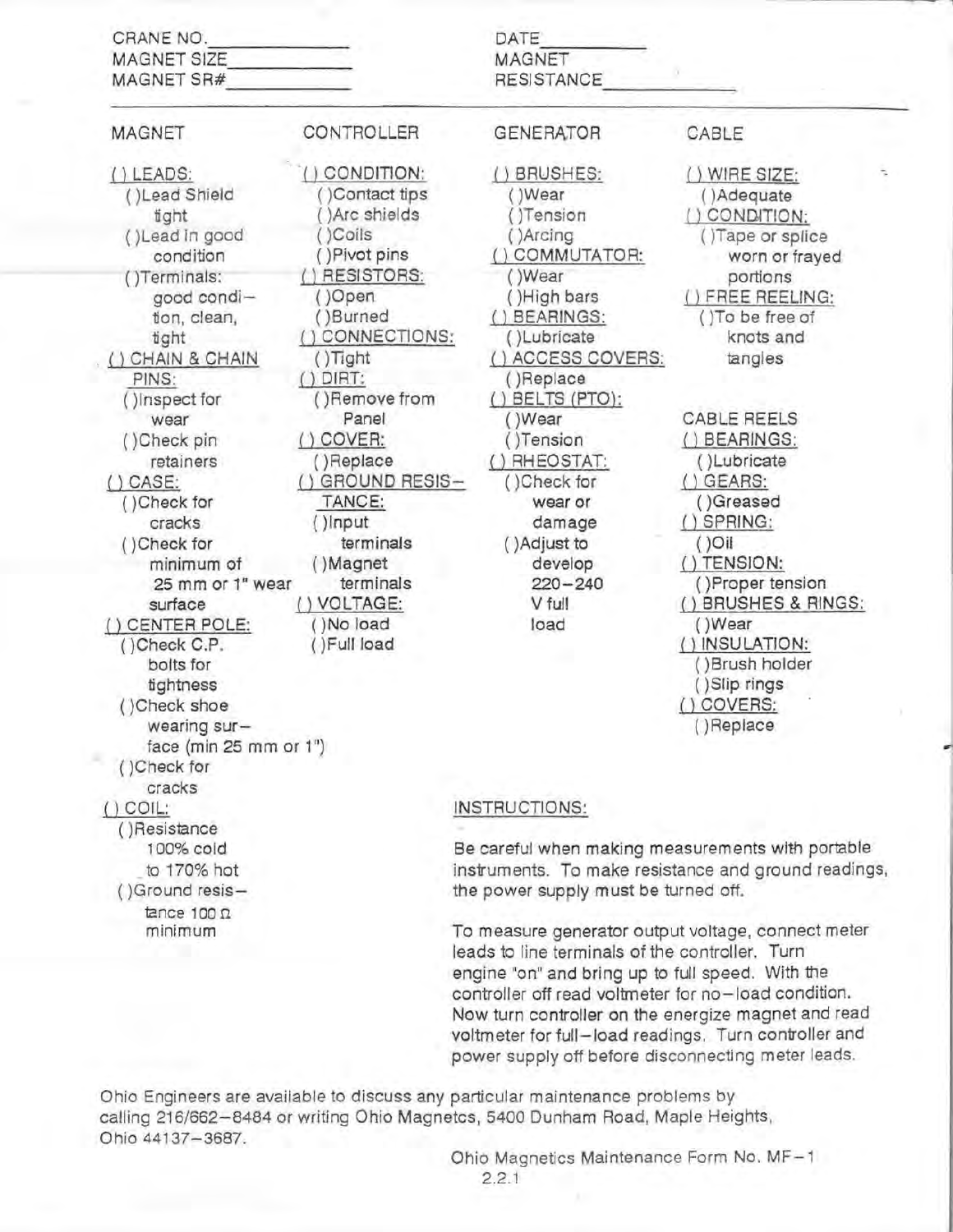# **SECTION 3**

# **MAGNET CONTROLLER INFORMATION**





### **OHIO MAGNETICS, INC. A SUBSIDIARY OF PEERLESS-WINSMITH, INC**

**5400 DUNHAM ROAD MAPLE HTS., OHI0 44137-3687** 

**PHONE: (800) 486-6446 MAIN FAX: (216) 662-2911 ENGINEERING FAX: (216) 662-3118 SALES FAX: (216) 662-9526 E-MAIL (SALES): sales@ohiomagnetics.com E-MAIL (ENGINEERING): engineering@ohiomagnetics.com INTERNET: http://www.ohiomagnetics.com**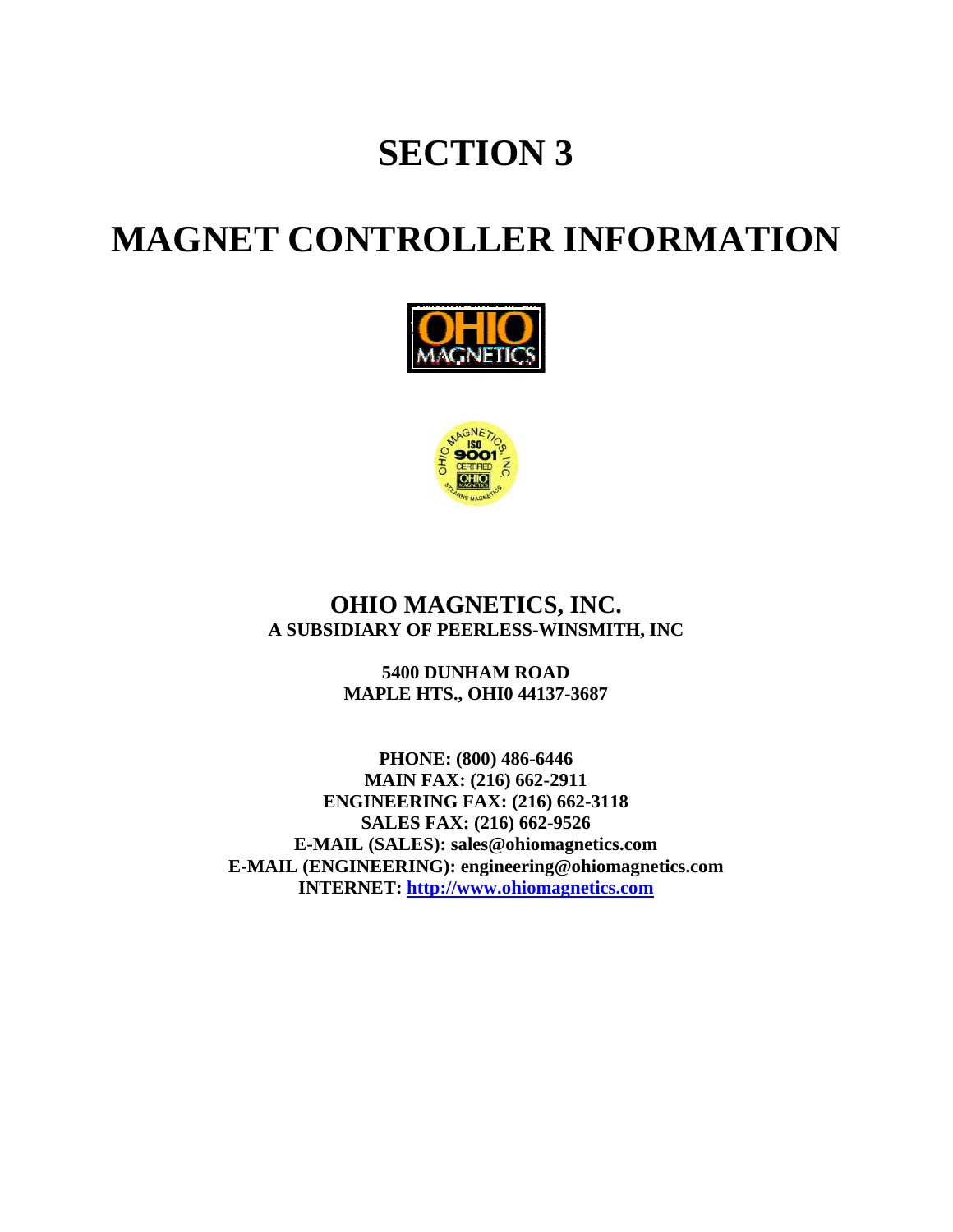### GENERAL CONTROLLER INFORMATION

All electromagnet controllers serve the same functions of energizing and de-energizing the magnet. They dissipate the stored inductive energy in the magnet coil, apply a controlled amount of reverse current to demagnetize the magnet, and finally turn "off" completely the power to the magnet.

Although the basic functions are all common, the major manufacturers of magnet controllers use different circuitry and techniques to perform these functions. Each has its advantages and disadvantages and personal preference and economics usually dictates the selection of a specific product.

### COMMON PROBLEMS

The following problems are common to all controllers and can be used as a guide in troubleshooting your magnet controller:

| <b>PROBLEM</b>                                                 | PROBABLE REMEDY                                                                                                                                                                                                                             |
|----------------------------------------------------------------|---------------------------------------------------------------------------------------------------------------------------------------------------------------------------------------------------------------------------------------------|
| <b>Controller Does Not</b><br>Operate                          | 1. No or Low DC Voltage. Check power supply<br>2. Defective master switch on push button station.<br>3. Burned out or open operating coil.<br>4. Polarity reversed $(L+$ must be positive, $L-$ must be<br>negative).                       |
| <b>Controller Operates No</b><br>or Low Magnet Current         | Main contact tips worn or burned out.<br>1.<br>Contact tip spring broken.<br>2.<br>Contact Shunt Burned or Broken.<br>3.<br>4.<br>Lift contactor armature not closing completely.                                                           |
| <b>Controller Operates Load</b><br><b>Dribbles From Magnet</b> | Controller and Magnet not properly sized.<br>1.<br>Partly Shorted Magnet. See Section 1.<br>2.<br>3.<br>Reverse circuit malfunction check components.<br>Polarity is reversed; CR defective and/or bypassed.<br>4.<br>Diode DM1 open.<br>5. |
| <b>Excessive arcing of Main</b><br>Contacts (Billowing Arc)    | Open in discharge circuit. Check components,<br>1.<br>contacts & wiring<br>Diode DM1 open.<br>2.<br>3.<br>Polarity is reversed; CR defective and/or bypassed.                                                                               |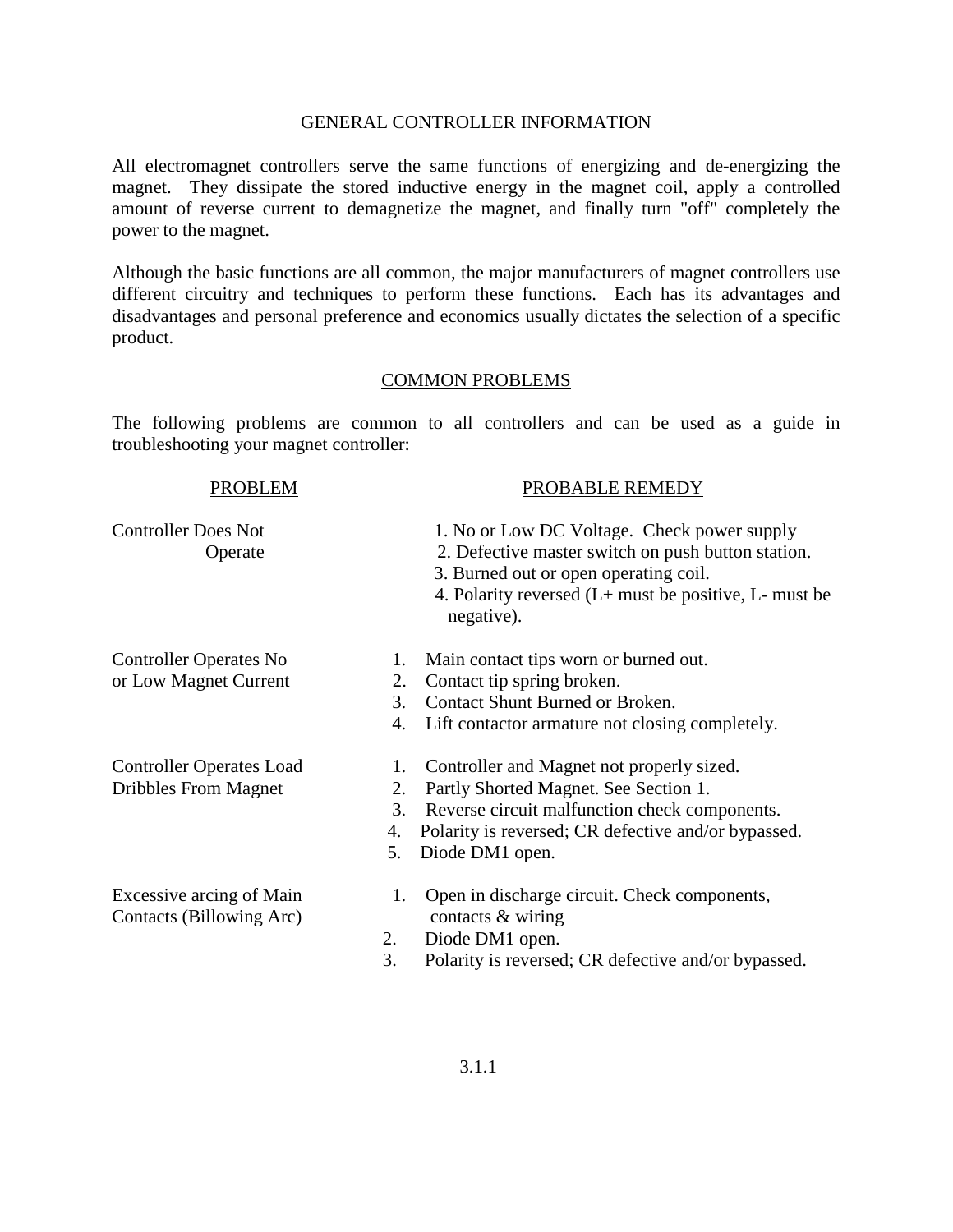| Excessive arcing                                         |    | Shorted reverse circuit resistors.                |
|----------------------------------------------------------|----|---------------------------------------------------|
| of reverse contacts                                      | 2. | Contact tips worn, or contact spring bad.         |
| Reverse contactor                                        | 1. | Open reverse contactor coil or reverse circuit    |
| does not operate                                         |    | component.                                        |
|                                                          | 2. | Diode DM1 open.                                   |
|                                                          | 3. | Defect in pushbutton or Master Switch, for manual |
| controllers only.                                        |    |                                                   |
| Lift $&$ Drop come in<br>together, Resistors<br>overheat |    | 1. Diode DM1 shorted.                             |

### CHECKING DIODES

On newer units employing diodes instead of the auxiliary contact, there is no maintenance required. However, should the operation of the drop cycle be faulty, the diode may be defective. The diode can be checked using a digital multi meter (DMM) with a diode check function. Refer to your meter operation manual on how to use this meter function. The diode can be checked in the following manner.

Make sure all power is off, then:

1. Disconnect the two (2) wires from the diode terminals, isolating the diode from the rest of the circuit.

2. Locate terminals 1, 2 and 3 on the diode. They are impressed to the diode molding.

3. Place the red lead of the DMM on terminal 1 and the black lead on terminal 2. The reading should be low. Reverse the leads and the reading should be high.

4. Place the red lead of the DMM on terminal 3 and the black on terminal 1. The reading should be low. Reverse the leads and the reading should be high.

5. If the readings are good then the diode is ok. If readings show a low reading or a high reading in both directions, then the diode is defective and should be replaced.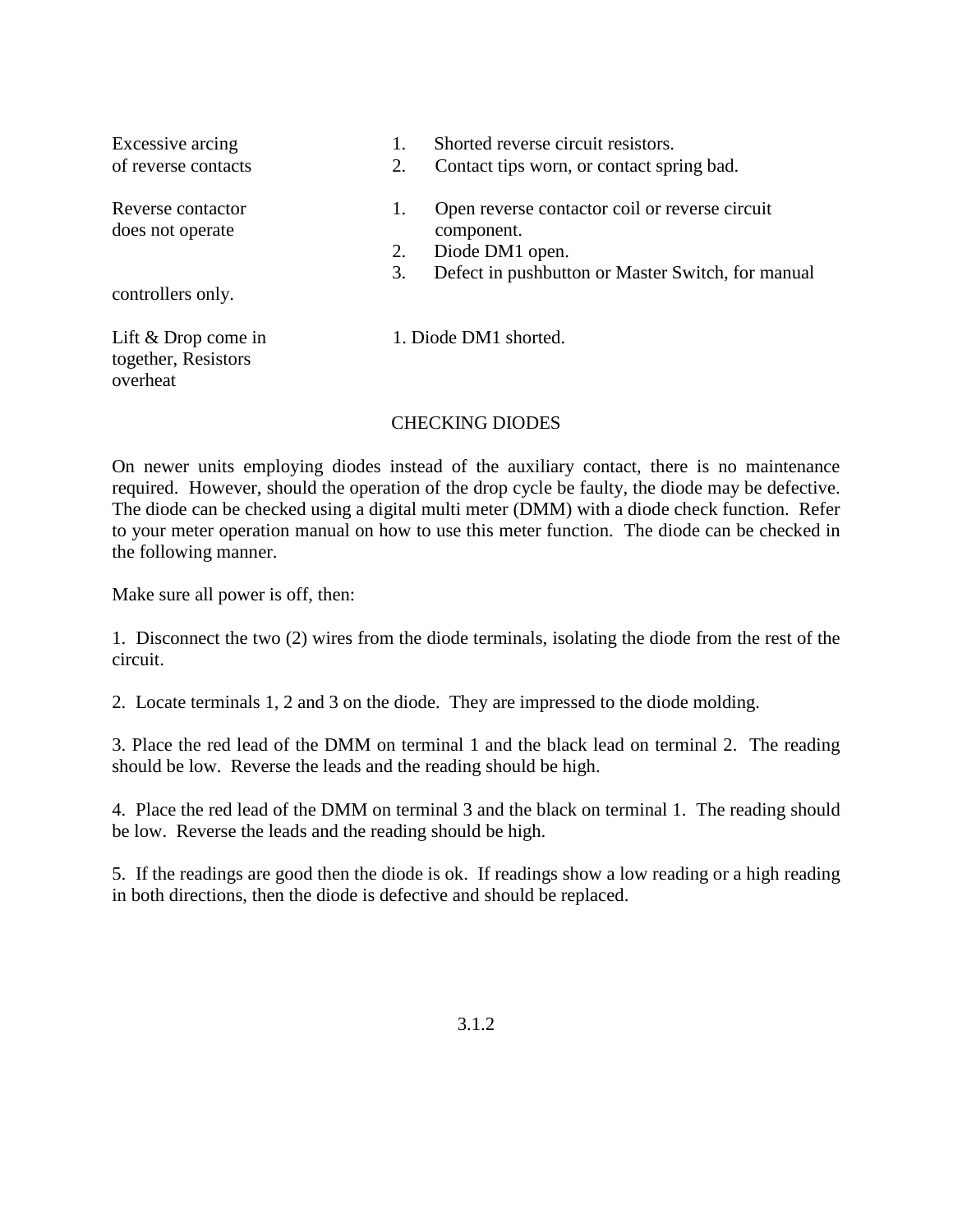### CDS CONTROLLER

### Trouble Shooting

The most common difficulty experienced with magnet controllers is not primarily caused by the controller, but by a ground in the circuit outside the controller. A ground is a very low resistance reading between one of the lines and the framework of the crane.

Grounds usually occur at one of three places: 1) At the magnet; 2) At the cable reel; 3) At the generator. If a ground occurs at two of the above places then faulty operation of the controller results such as poor load drop of the magnet, delayed opening of the drop contactor, or overheating of the two outside resistors  $(R1 \& R2)$  in the controller. Continued use of the controller under these conditions can burn up the resistors, or the drop contactor coil. When the grounds are cleared, and the difficulty persists, check the resistor and drop contactor coil.

If a poor load drop is experienced, and no grounds exist, then observe the operation of the controller. When the master lever is placed in the drop position the main contactor should open, and the drop contactor immediately closes and remains closed only long enough to drop the load. This is for 1 to 2 s on small magnets and 3 to 5 s on larger magnets. If the reverse contactor does not close then check the resistors, reverse contactor coil and replace burned out parts. If the reverse contactor stays closed too long then check for a shorted reverse contactor coil.

If the main contactor refuses to close, when the master is in the lift position, then check for broken wires between controller and master switch. Also check for burned out operating coil.

If the magnet is shorted, it will overheat and have a poor load drop with light material dribbling off, or heavy pieces clinging to the magnet. Have the magnet repaired if it is shorted or has a very low ground reading.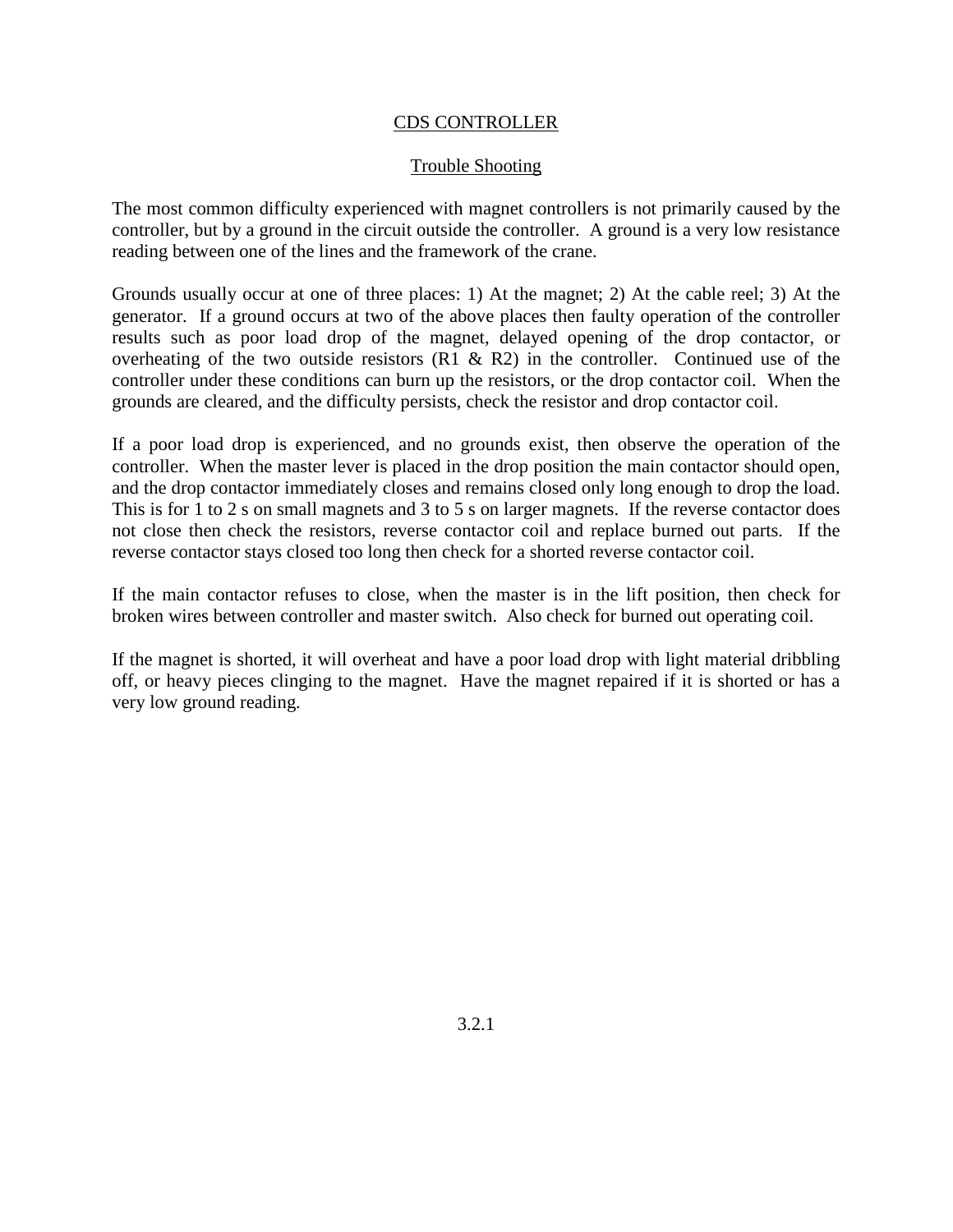### RD3A MAGNET CONTROL

### MAINTENANCE INSTRUCTIONS

### OPERATION:

The magnet controller is an important part of the system for furnishing DC power to the electromagnet. It provides the means for connecting and disconnecting the magnet to the power supply. The complete function of the control is as follows: 1) to apply full power to the magnet; 2) to safely dissipate the inductive energy of the magnet coil; 3) to apply reverse power to the magnet; and 4) to disconnect the magnet from the line.

Full voltage is applied from the power supply to the magnet through contactor "A" which is energized by the contacts of the master switch when the lever is in the "lift" position. On older units, Contactor "A" also has an auxiliary contact which opens when the main contacts close. This auxiliary contact opens the discharge circuit in the controller. On newer units, the controller utilizes a diode for this purpose. The discharge path includes resistor R5 which absorbs the inductive energy of the magnet coil when the lever master is turned to "OFF" position. The circuit prevents excessive arcing at the tips of "A" and "L" contactor. Then opening of "A" contacts applies reduced voltage to the magnet through Resistors R1 and R2 during the initial "OFF" phase of the drop cycle. This reduces the current to the magnet to about 60% of its normal value. Approximately one second (1 s) later, contactor "L" opens and the balance of the line voltage is removed from the magnet. The discharge circuit dissipates the remainder of the magnet current in resistor R5 at this time.

In order to achieve the time delay for the "L" contactor, a timing relay TR1 is used. The timer automatically "times out" when the master switch is moved from "lift" to "off". It is set for approximately 1.25 s and can be easily adjusted with a screwdriver for more or less time, to suit the application.

For the manual controller, unless the master switch is moved to the "drop" position, the load will begin to dribble off, and a partial load can be deposited by returning the master switch to the "lift" position. Full holding power will return to the magnet to retain the remaining load. To drop the entire load, the operator must move the lever to the "drop" position and keep it there until the load has dropped clean, at which time he releases the master switch handle and it automatically return to the "OFF" position. The automatic controller will completely drop the load when the master switch is placed in the "OFF" position. Time TR2 determines the time that the drop contactor stays closed and determines the amount of reverse current to the magnet.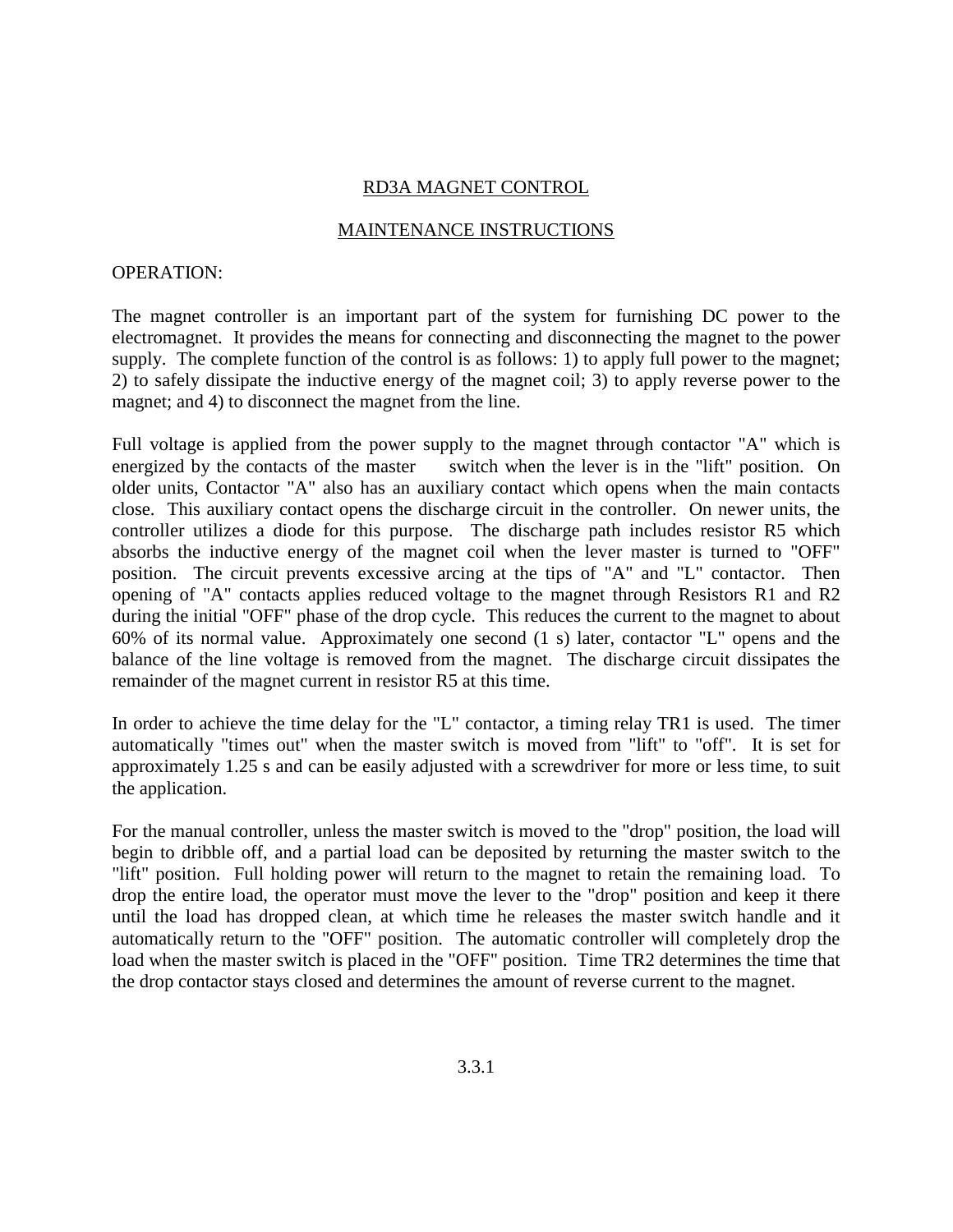In the "drop" position for the manual controller, or "OFF" position for the automatic controller, of the lever master, contactor "D" is energized which connects reverse voltage to the magnet through resistors R3 and R4, which reduces the line voltage to approximately 15% of its normal value. This is sufficient to neutralize the residual magnetism and provide a quick clean drop. In the manual operation, the operator must release the master switch at the moment all the load begins to fall; otherwise, the reverse voltage will retain a small residue of the load which will drop after the master switch is released. In automatic operation, this time is adjusted on TR2.

### PERFORMANCE CHECK:

Check the voltage and ammeter for proper voltage and current levels. The voltage should be 230 V \_ 10%. The current level will depend upon the operating temperature of the magnet; it should be between 70 to 100% of the cold current rating of the magnet. If the current level is below rating, and the line voltage is correct, then check the contact tips of contactor "A"; if they are worn and making poor contact, replace with new tips. If the current is still low, then check the magnet resistance with an ohmmeter. It should be between 100% and 135% of cold rating. If it is above or below these values, the magnet coil is either open, or shorted.

### TROUBLE SHOOTING:

The following trouble shooting guide assumes that a DC Voltmeter and Ammeter panel is connected in the system:

| <b>ITEM</b> | <b>PROBLEM</b>                 | <b>SUGGESTED REMEDY</b>                                                                                                                                                                                                                                                                  |
|-------------|--------------------------------|------------------------------------------------------------------------------------------------------------------------------------------------------------------------------------------------------------------------------------------------------------------------------------------|
| 1.          | No DC voltage<br><b>Or</b>     | Check Power supply for:                                                                                                                                                                                                                                                                  |
|             | Low DC voltage                 | a. AC input voltage                                                                                                                                                                                                                                                                      |
|             |                                | b. Blown fuses                                                                                                                                                                                                                                                                           |
|             |                                | c. Push reset button "ON"                                                                                                                                                                                                                                                                |
|             |                                | d. Defective AC contactor                                                                                                                                                                                                                                                                |
|             |                                | e. Defective rectifier diodes                                                                                                                                                                                                                                                            |
|             |                                | f. Defective surge suppressor                                                                                                                                                                                                                                                            |
| 2.          | No DC Amperes<br>DC Volts O.K. | Check controller as follows:<br>a. Operate master switch to "lift" all devices s<br>should energize A,L, and TR 1. 230 V dc<br>should be at M1 and M2 terminals. If not,<br>check the devices and contact tips for wear.<br>Replace as required.<br>b. Check master switch contact tips. |
|             |                                | c. If 230 V dc is a M1 and M2 terminals, check<br>cable reel, magnet lead connections and magnet<br>for open.                                                                                                                                                                            |
|             |                                |                                                                                                                                                                                                                                                                                          |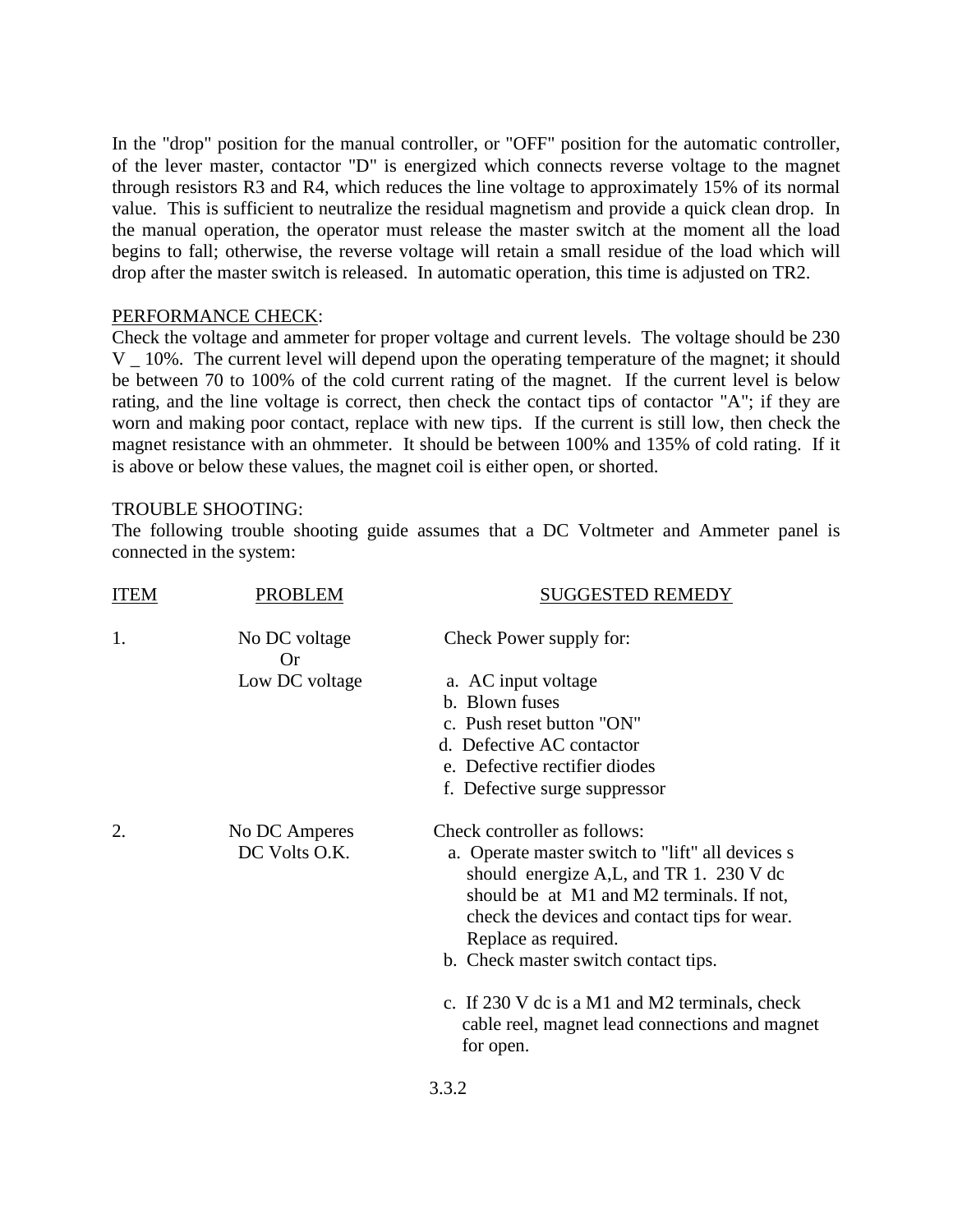| 3. | <b>High DC Amperes</b>                   | Check for short or ground at cable reel cable, magnet leads<br>and magnet.                              |
|----|------------------------------------------|---------------------------------------------------------------------------------------------------------|
| 4. | <b>Excessive Arcing</b><br>of "A" or "L" | Check the following:                                                                                    |
|    | Contacts                                 | a. Check R5 for open.                                                                                   |
|    |                                          | b. Check R1 and R2 for open.                                                                            |
|    |                                          | c. Check per item 3 above.                                                                              |
|    |                                          | d. Check TR 1 for time delay.                                                                           |
|    |                                          | e. Check auxiliary contact on "A" for wear (older units)<br>and Diode on newer units for open circuits. |
| 5. | Poor load drop                           | Ammeter should indicate 15 A                                                                            |
|    | when master                              | maximum. If no current or excess                                                                        |
|    | switchis in the<br>"DROP" position       | current flows, check the following:                                                                     |
|    |                                          | a. Check R3 and R4 for open.                                                                            |
|    |                                          | b. Check contact tips on "D" for wear.                                                                  |
|    |                                          | c. Check master switch contact tip.                                                                     |
|    |                                          | d. Check timer TR $1 < TR$ 2 contact tips.                                                              |
|    |                                          | e. Check "L" auxiliary contact tips.                                                                    |
|    |                                          | f. Check magnet for short or ground.                                                                    |
|    |                                          | g. Check for reversed polarity at $L+$ and $L$ .                                                        |
| 6. | Excessive<br>Heating of                  | Check the following:                                                                                    |
|    | Resistors                                | a. Diode shorted.                                                                                       |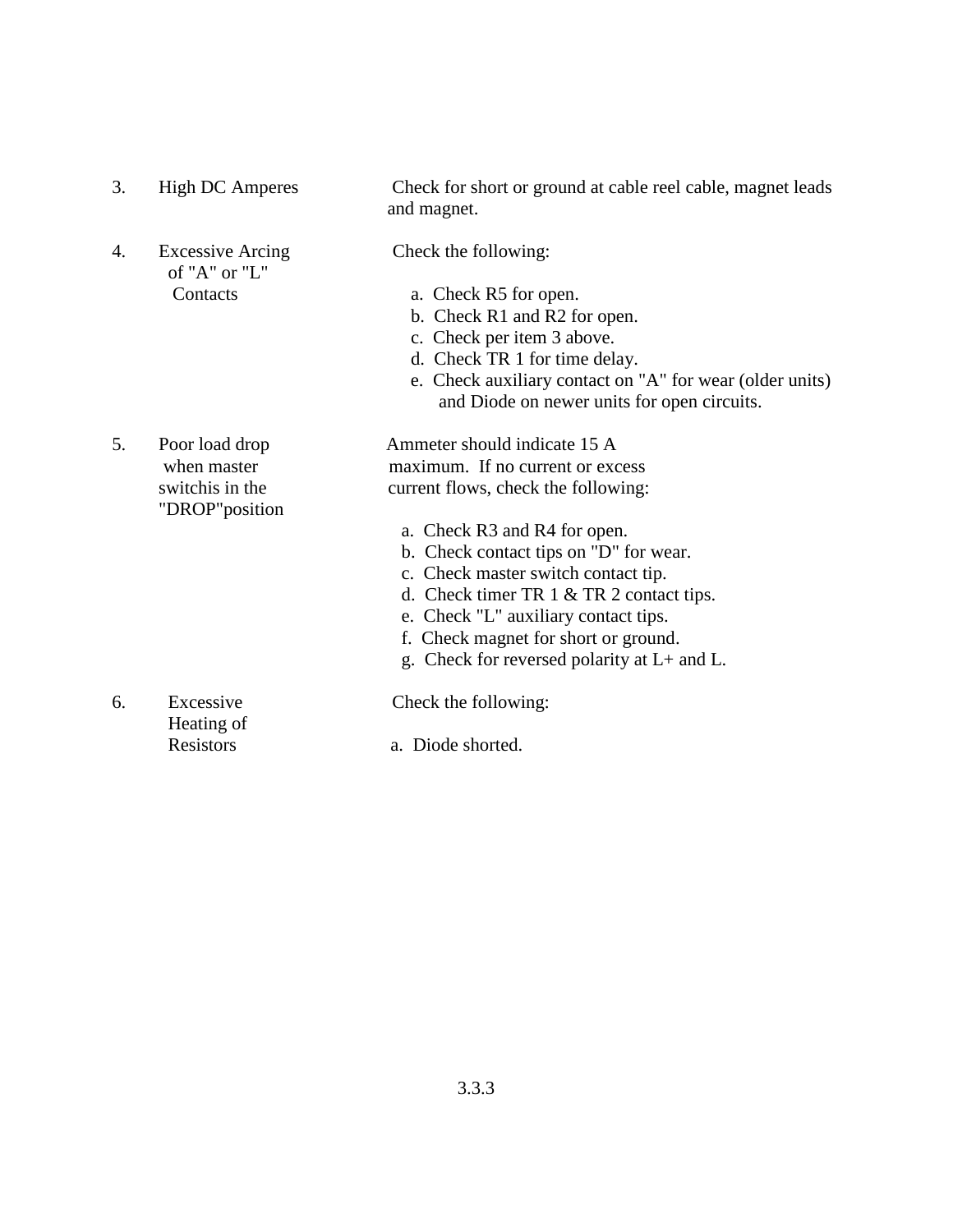### OPERATING INSTRUCTIONS ALL OTHER CONTROLLERS

The magnet controller is an important part of the system for furnishing DC power to the electromagnet. It provides the means for connecting and disconnecting the magnet to the power supply. The complete function of the control is as follows: 1) to apply full power to the magnet, 2) to safely dissipate the inductive energy of the magnet coil, 3) to apply reverse power to the magnet and 4) to disconnect the magnet from the line.

To activate this controller, a master switch or other control function is required with one control contact which must be maintained closed during the entire lifting mode. This contact must be opened to cause the controller to go through its automatic drop phase and release the magnet load.

The magnet control has three separate circuits to perform the required functions. During the "lift" phase, "L" contactor closes and establishes the lift circuit from L+ to L through the "L" closed contacts and energizing the magnet. Diode module DM1 or on older units the auxiliary contact of the "L" contactor is open during this time which disconnect the discharge circuit from the magnet.

To make a drop, the master switch control contact is opened which de-energizes the "L" contactor, opening the lift circuit thru the main contacts and simultaneously closing the auxiliary contact "L" (older units). On newer units, a Diode replaces the contact. It has a high resistance to current flow when in the lift state and low resistance to current flow in the discharge and drop state. This establishes the discharge circuit loop around the magnet. Within the discharge loop is a portion of the "D" (drop contactor) coil with terminals 2\_4. This coil will energize and close the "D" contactor as the magnet current is being dissipated by the resistor in the discharge loop.

Closing of the "D" contacts will establish the reverse circuit which applies reduced voltage of the opposite polarity to the magnet thru the "D" contacts. Within this reverse circuit is another portion of the "D" coil with terminals 1\_3. The current flowing in this circuit and "D" coil 1\_3 aids in holding the "D" contactor closed. When the decay of the magnet discharge current reaches a low enough level, current will start to flow in the magnet from the line in the opposite direction. Current also reverses in direction in "D" coil 2\_4 so that the polarity in both "D" coils are in opposition. As the current in the reverse circuit increases in value, a point will be reached when the fields of the two "D" coils will neutralize each other and the "D" contactor will open taking the magnet, off line.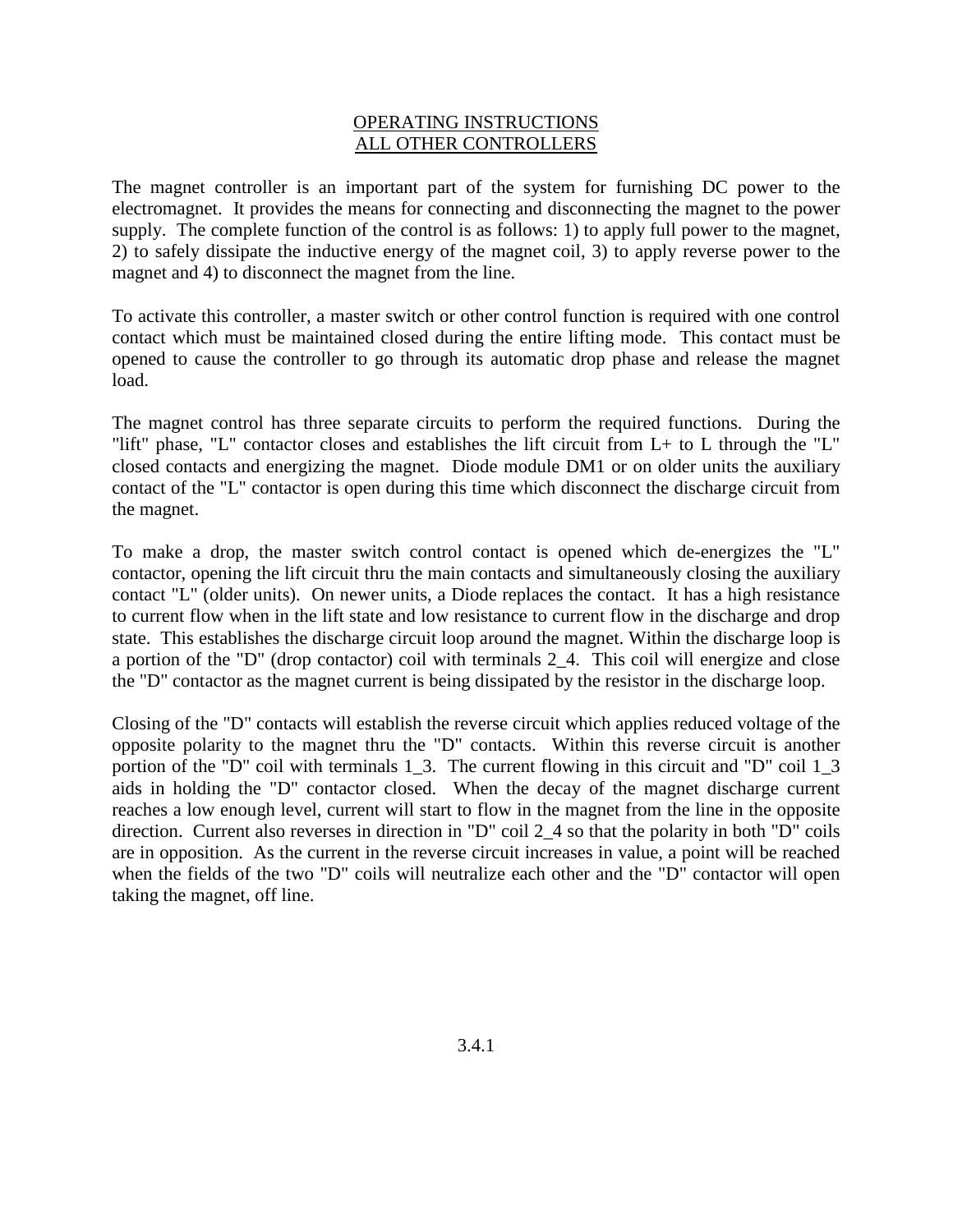This will be the point when sufficient reverse current will be flowing in the magnet to neutralize the magnet residual field and drop the load cleanly. The controller and magnet are now ready for another "lift" cycle.

Proper adjustment of the opening and closing of the main and auxiliary contacts (on older units) of the "L" contactor is important as excess contact arcing could result. The main contact gap should be about 20 mm (0.78") when open. The main contacts should be just opening as the auxiliary contact is about to close. On older units, the auxiliary contact gap opening of 1.5 mm (0.06") maximum at this point is acceptable. To adjust the auxiliary contact, loosen the "offset" pin retaining screw and rotate the operating pin until the above condition is reached. Tighten the screw and check the operation. For the new double contact drop assembly, unloosen the retaining nut locking the auxiliary arm stop screw. Adjust the stop screw to obtain the proper setting and tighten the locking nut.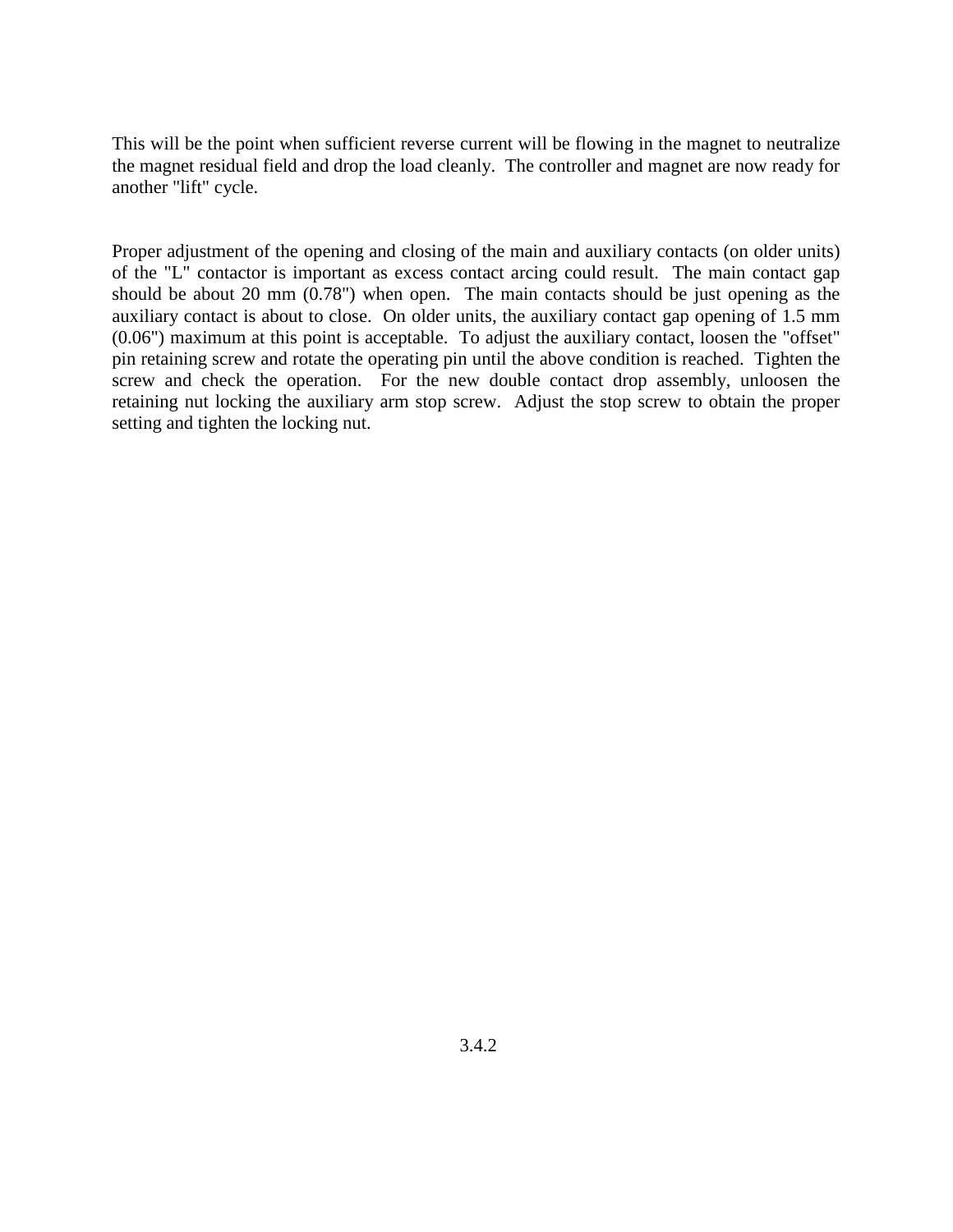# **SECTION 4**

# **CABLE REEL MAINTENANCE**





### **OHIO MAGNETICS, INC. A SUBSIDIARY OF PEERLESS-WINSMITH, INC**

**5400 DUNHAM ROAD MAPLE HTS., OHI0 44137-3687**

**PHONE: (800) 486-6446 MAIN FAX: (216) 662-2911 ENGINEERING FAX: (216) 662-3118 SALES FAX: (216) 662-9526 E-MAIL (SALES): sales@ohiomagnetics.com E-MAIL (ENGINEERING): engineering@ohiomagnetics.com INTERNET: http://www.ohiomagnetics.com**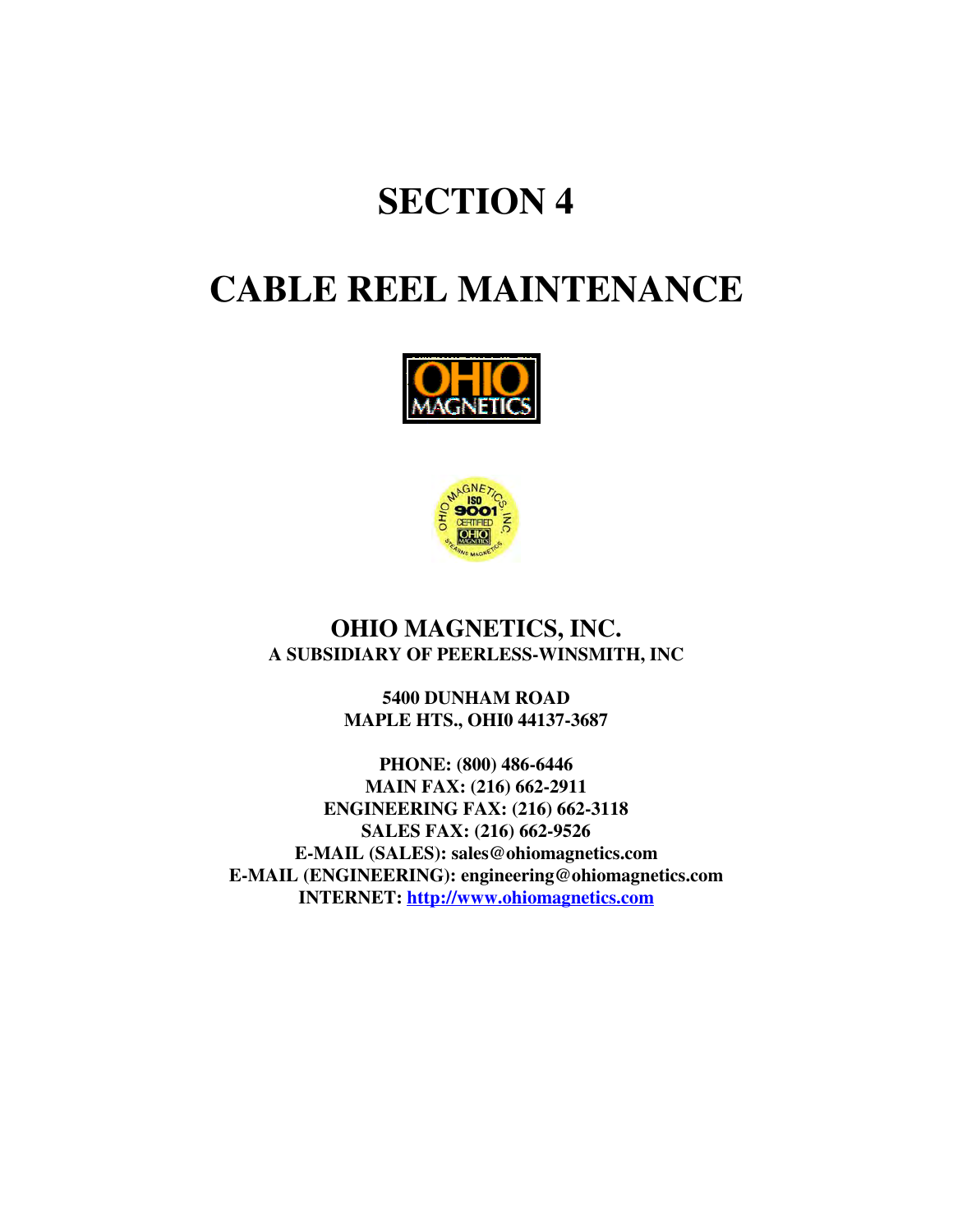### MAINTENANCE INSTRUCTIONS

### GLEASON CABLE REEL

The operation of the reel is automatic. The spring assembly within the reel applies the proper amount of tension to reel up the entire amount of cable after it is pulled out by lowering the hoist to the full extent. There is an excess amount of cable on the reel so that it will not be completely de-reeled under normal operation.

Should the cable become frayed or damaged, it should be replaced or repaired. If the damage is near the magnet, cut off the bad section and splice on a new piece. If the cable is damaged halfway up the hoist, replace the entire cable.

Normally, cable will become worn near the magnet in which case the damaged piece can be removed and the magnet lead connector, 900B11A07, spliced back to the cable. Should the connector itself become damaged, it also should be replaced.

In general, there should be a minimum of two to three wraps of cable remaining on the reel when the cable is extended to where it touches the ground. Add sufficient new cable to the reel to meet this minimum requirement. When the upper half of the cable becomes worn or frayed, all the cable should be replaced. Measure new cable and install as follows:

I. Installation of Cable

Attach the inner end of the cable to the leads on the Reel and anchor the cable to the side of the spool with the cable clamp provided for this purpose. Wind the cable on the spool by turning the spool in the direction in which it turns free of spring tension. (A ratchet device permits the spool to turn free in one direction but winds the spring in the other direction).

II Tension Adjustment:

Remove small cover from spring housing. Insert a spanner wrench and rotate spring hub two revolutions clockwise. This will adjust spring to correct tension. Pull off cable to make sure spring will not wind tight.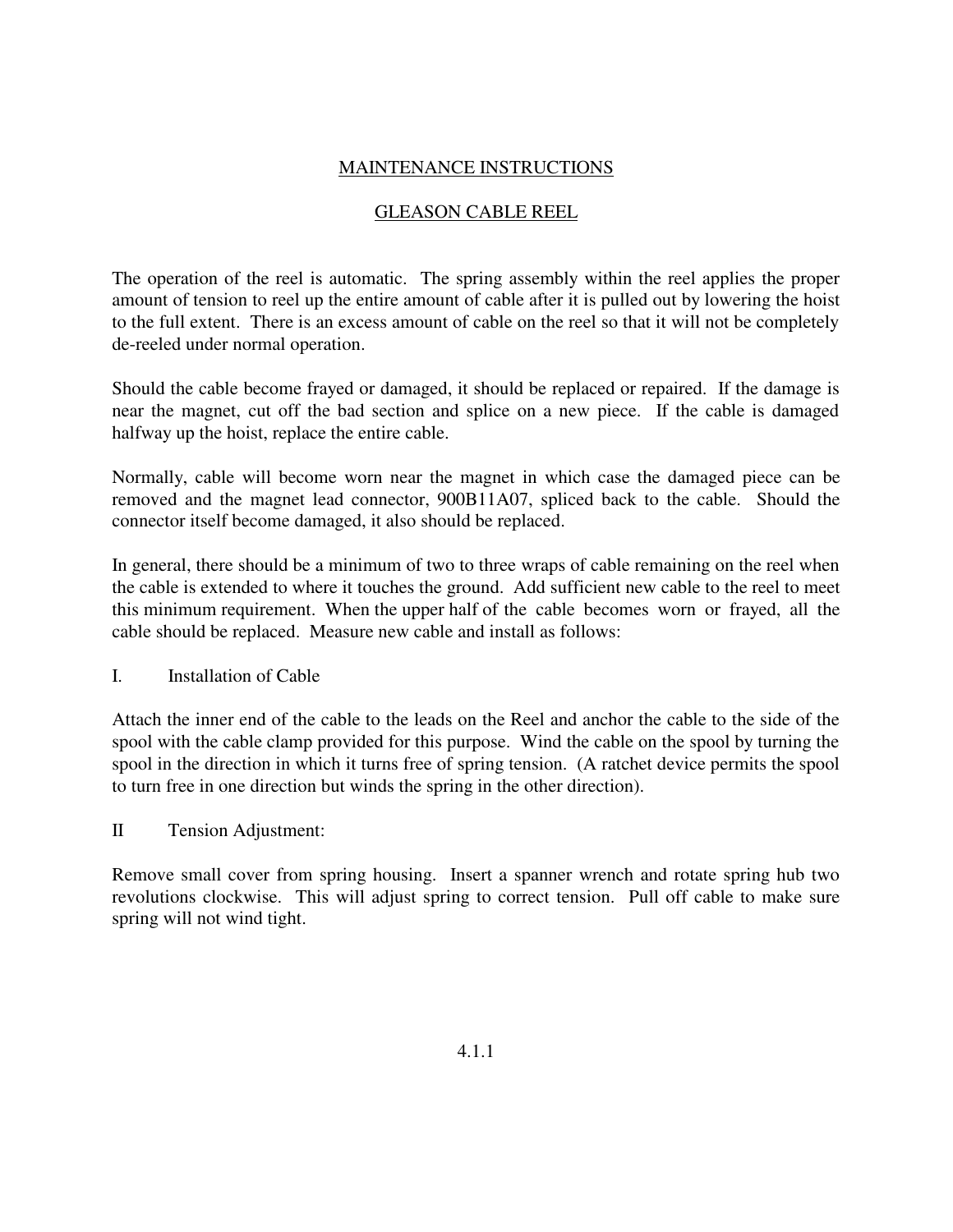### III Grease and Lubrication:

Perform the following every three months:

1. Bearings:

Grease fittings are provided for the bearings, which should be lubricated with a light bearing grease every three months.

2. Gears:

The gears should be greased lightly every two to three months using a light bearing grease. If located in a dusty area, greasing should be kept to a minimum to prevent collecting of abrasive dust particles.

3. Springs:

To keep springs fully active, remove round head machine screw in spring housing and squirt 90 mL (3 oz) of Arctic Light Oil into spring housing. Never use grease.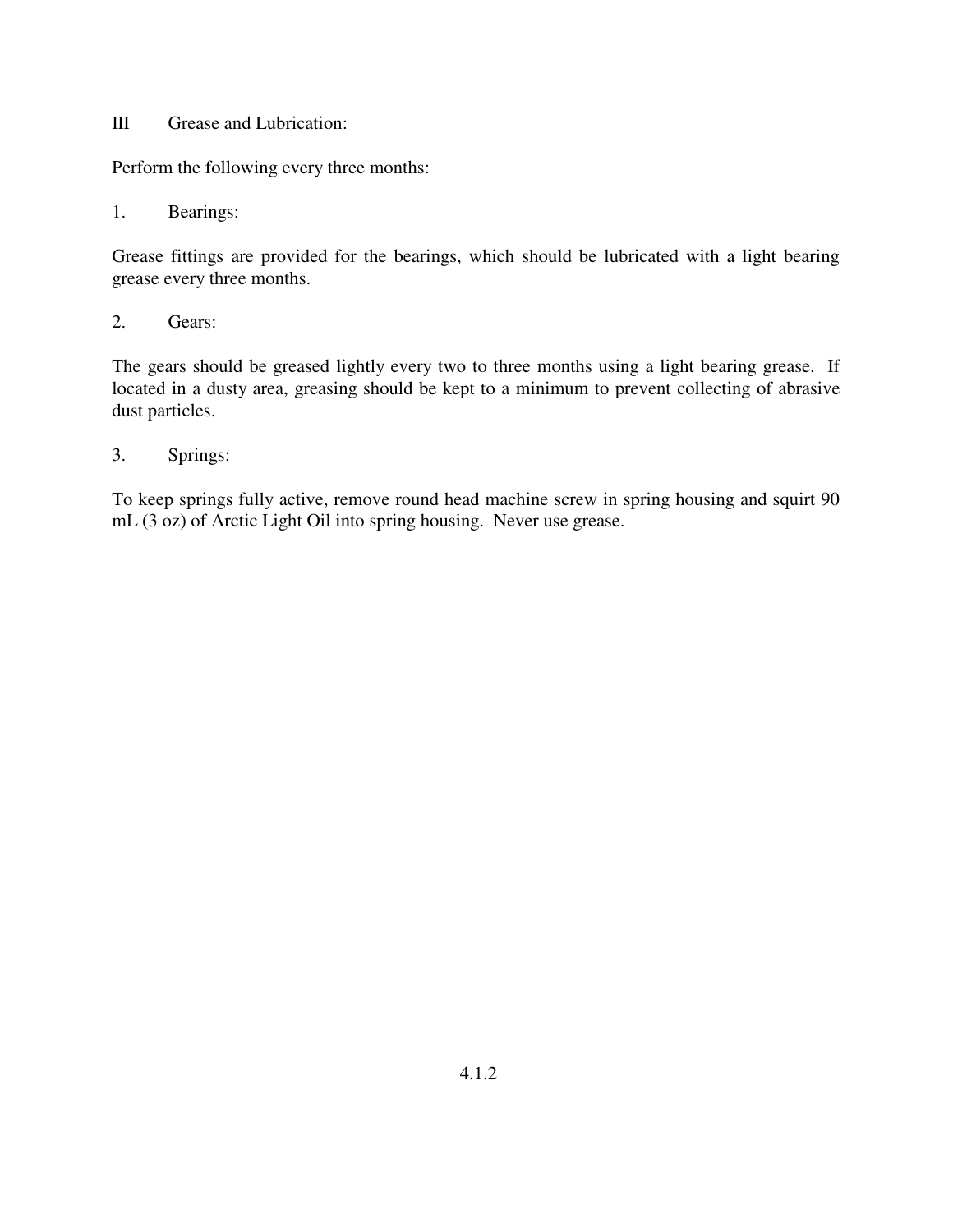



# **SECTION 5**

# DC GENERATOR INFORMATION

OHIO MAGNETICS, INC. A SUBSIDIARY OF PEERLESS-WINSMITH, INC

> 5400 DUNHAM ROAD **MAPLE HTS., OHI0 44137-3687**

PHONE: (800) 486-6446 **MAIN FAX: (216) 662-2911 ENGINEERING FAX: (216) 662-3118** E-MAIL (SALES): sales@ohiomagnetics.com E-MAIL (ENGINEERING): engineering@ohiomagnetics.com **INTERNET:** http://www.ohiomagnetics.com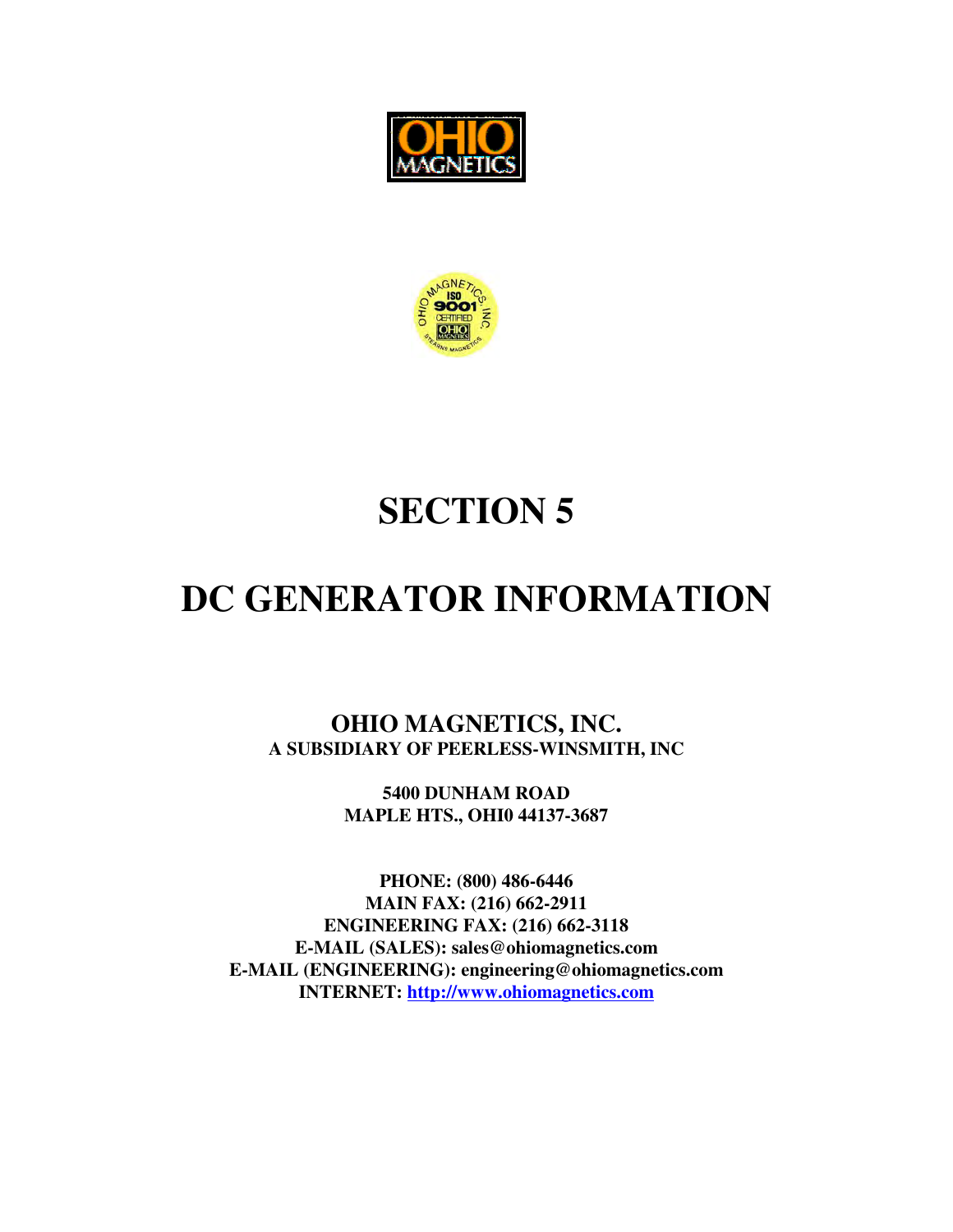### **OHIO** DC GENERATORS **FOR MAGNET SERVICE**

### **GENERAL:**

A DC generator is an electromechanical devise designed to convert mechanical energy into DC electrical energy. It is available as a separate rotating device to be driven by an auxiliary shaft of the main engine of portable cranes. It is also available as a package unit complete with a gasoline or diesel engine.

Belt driven power takeoff generators must be operated at their rated speed in order to develop full rated voltage and power. For optimum performance the speed must be maintained within \_  $50$  r/min.

The generators are compound field wound units which are self regulating between zero and full load. The standard magnet generator is 230 V dc and is available in increments from 5 to 33 kW. This standard speed is 1800 r/min or the PTO units except the light weight 5, 8, and 10 kW units which are rated at 2500 r/min.

These generators are designed with extra thermal capacity to be able to withstand electromagnet service with ample safety factor. They are also mechanically rugged to resist shock and vibration present on portable cranes.

### **INSTALLATION OF P.T.O. UNITS:**

Correct installation of the generator is essential to the proper operation and normal life expectancy of the unit. The following procedures and requirements should be observed:

1. Generator Speed:

Pulley diameters between input and output must be correct in order to obtain rated generator speed when the engine is at normal running speed. Under no conditions should the generator run above 20 % over speed.

Proper size and number of pulleys must be correct to drive the generator without slipping. Use pulleys for "C" size V-belts. Select the quantity of belts as follows: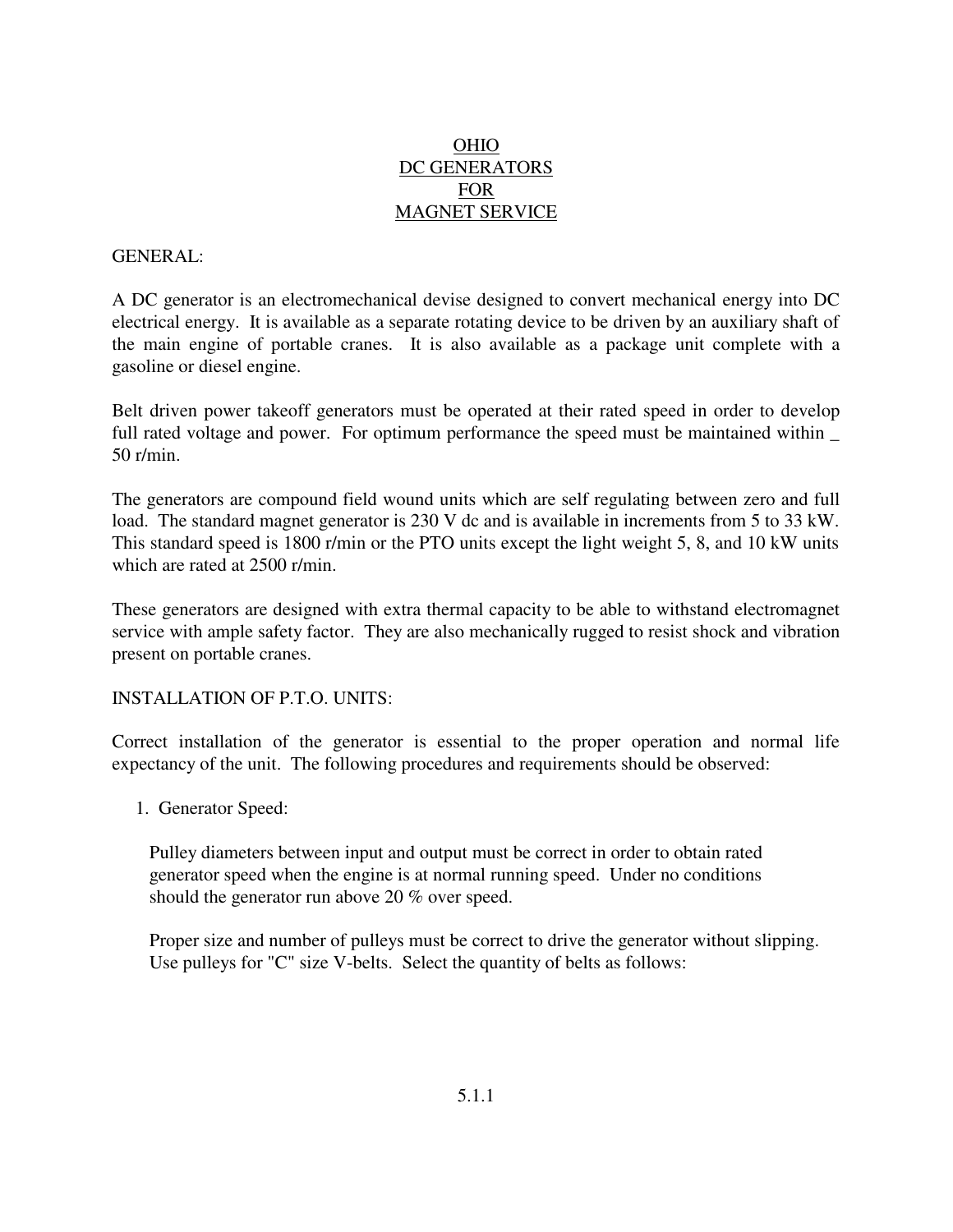| POWER (kW) | NO. OF BELTS |
|------------|--------------|
| $5 - 7$    |              |
| $8-13$     |              |
| 14-32      | $\mathbf 3$  |
| 33         |              |

Belt tension must be correct to prevent belt slippage. Excessive tension is not desirable and will result in high belt wear and possible bearing overload.

 $2.$ Alignment:

> Mount the generator on a flat surface whose plane is parallel to the axis of the drive shaft.

> Position the generator such that the two pulleys are in correct alignment for ideal belt tracking.

 $3.$ Direction of Rotation:

> The generator is fixed to rotate in one direction only. Normally it is shipped to rotate clockwise when viewed from the shaft end. It can be modified to rotate counterclockwise in the field. See instructions below.

 $\overline{4}$ Unobstructed Air Flow:

> Air circulation throughout the generator is required for proper cooling. No obstructions should be placed on either end of the generator that would obstruct the air flow.

### ADJUSTMENTS FOR DIRECTION OF ROTATION: (Excluding the 5 kW generator)

The generator is normally shipped for clockwise rotation. This is the direction the belts will rotate the generator shaft when viewed from the shaft end.

To check or change the adjustments, the two covers on the commutator end must be removed.

The following information is submitted should it be necessary to change the generator rotation.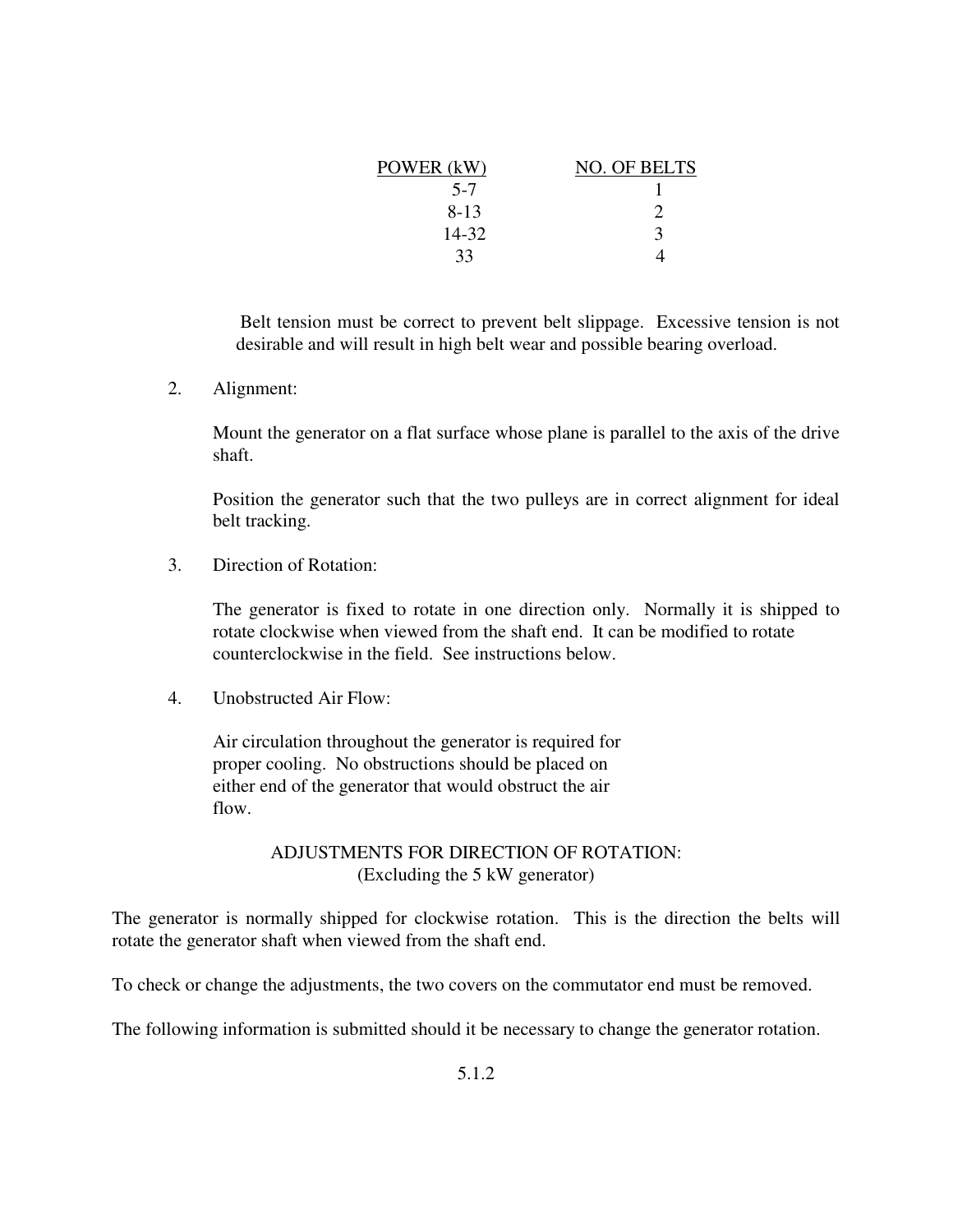If there is only a single position mark on the brush holder ring then the brush does not have to be shifted. If there are marks, proceed as described below: (Note: The brush holder ring may have to be rotated to see the second mark.)

### TO CHANGE TO CLOCKWISE

The red mark on the brush holder ring will be in line with the edge of the aluminum housing.

Position the black mark in line with the edge of the housing, loosen the hex head screws (do not remove) holding the brush holder ring to the housing. Rotate the brush ring until the blue mark is in line with the edge of the aluminum housing. Retighten the hex head screws.

The armature and inter pole connections must be reversed in the generator junction box by connecting A2 and S2 together. Re-insulate these connections. Wires A1, S1, and F1 are to be connected to wires going to the meter rheostat box. Wires A1 and S1 are to be sized for the current rating of the generator and F1 to be #12 - 4 mm<sup>2</sup> wire. See the connection diagram page.

### TO CHANGE TO COUNTERCLOCKWISE:

The black mark on the brush holder ring will be in line with the edge of the aluminum housing.

Position the red mark in line with edge of the housing, loosen the hex head screws (do not remove) holding the brush holder ring to the housing. Rotate the brush ring until the red mark is in line with the edge of the aluminum housing. Retighten the hex head screws.

The armature and inter pole field connections must be reversed in the generator junction box by connecting A1 and S2 together. Re-insulate these connections. Wires A2, S1, and F1 are to be connected to the wires going to the meter-rheostat box. Wires A2 and S1 are to be sized for the current rating of the generator and F1 to be #12-4 mm<sup>2</sup> wire. See connection diagram attached.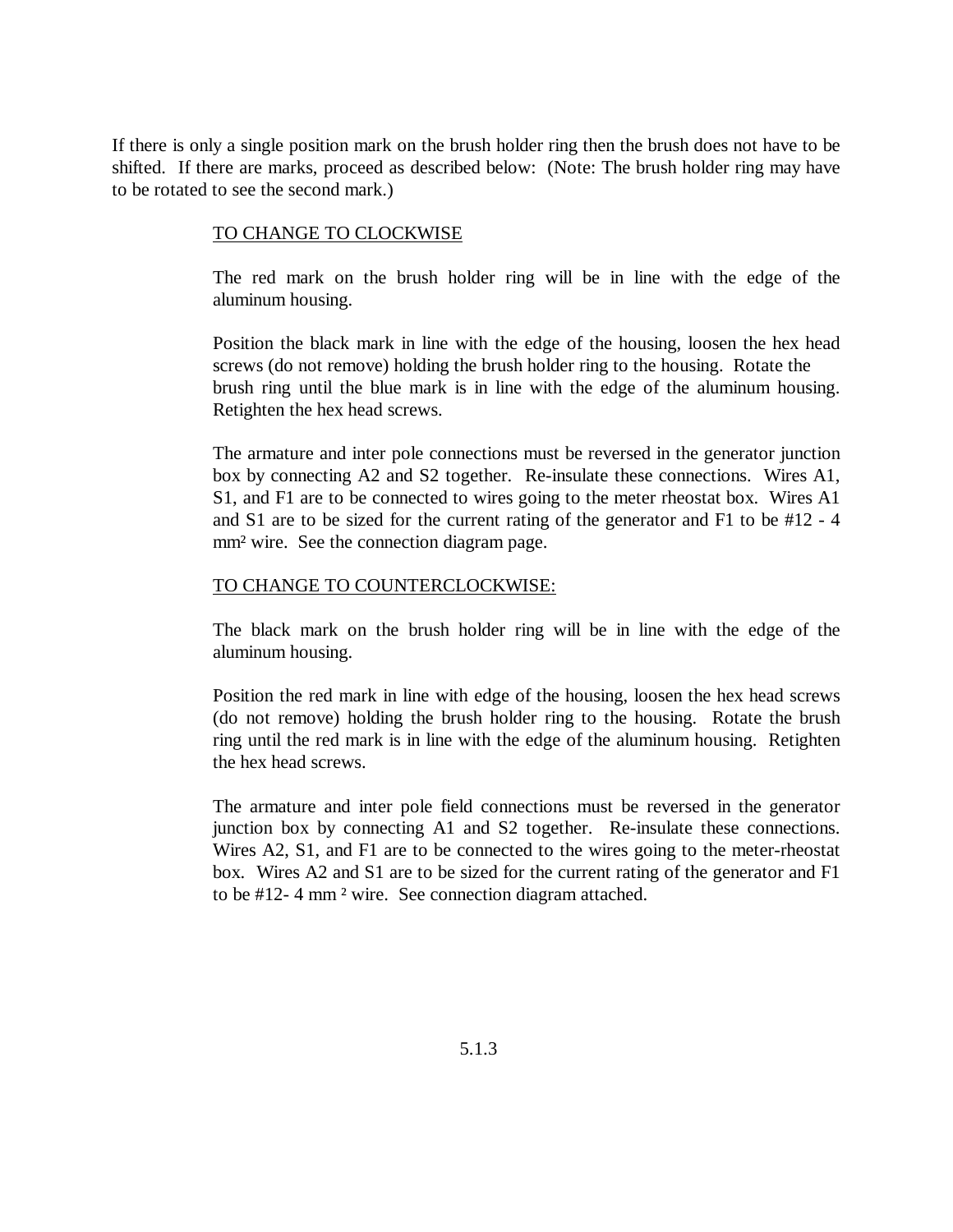### GENERATOR CONNECTION DIAGRAM 8 kW THRU 33 kW

CLOCKWISE ROTATION FACING SHAFT END



COUNTERCLOCKWISE ROTATION FACING SHAFT END

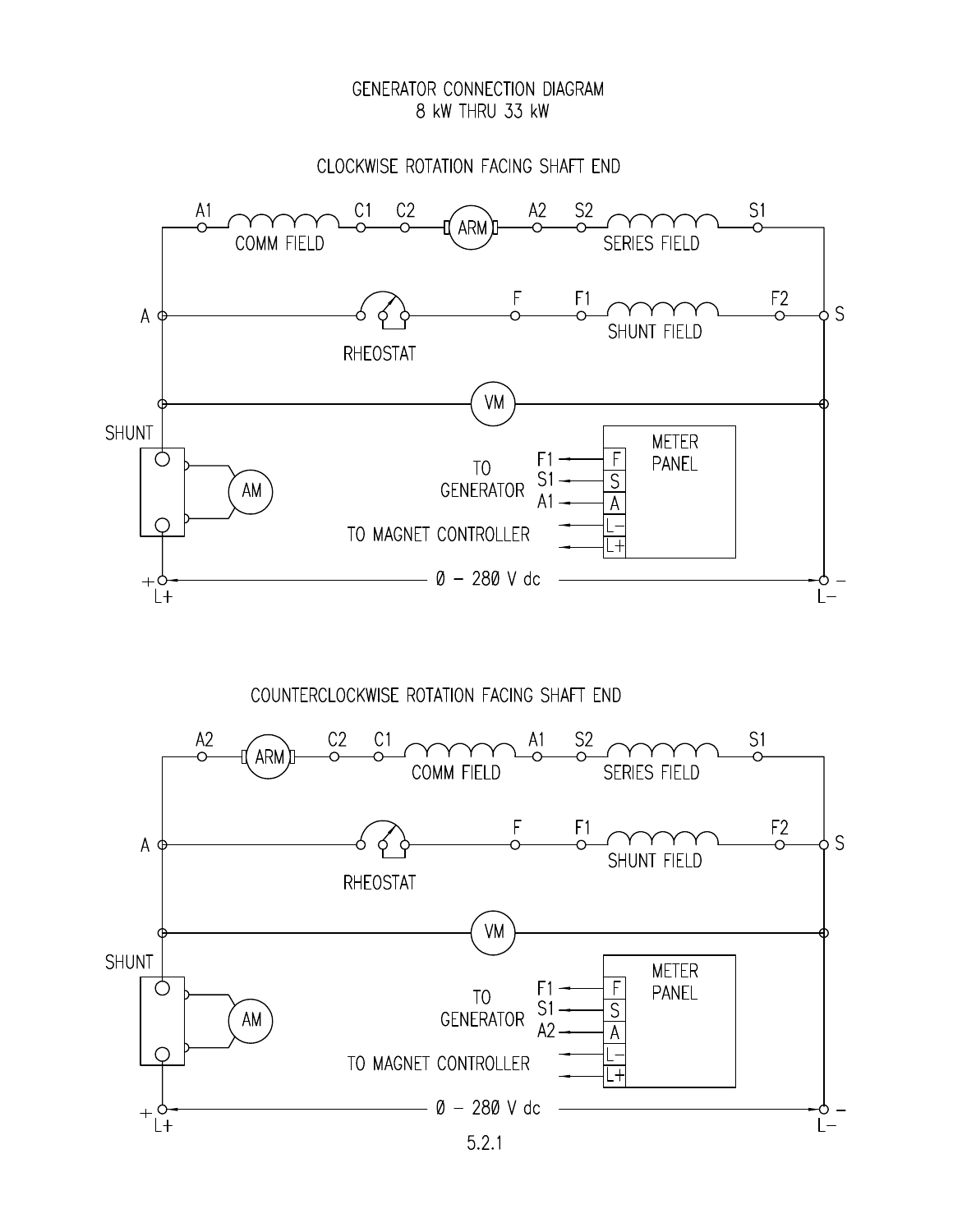### GENERATOR CONNECTION DIAGRAM 5 kW

### CLOCKWISE ROTATION FACING SHAFT END



### CLOCKWISE ROTATION FACING SHAFT END

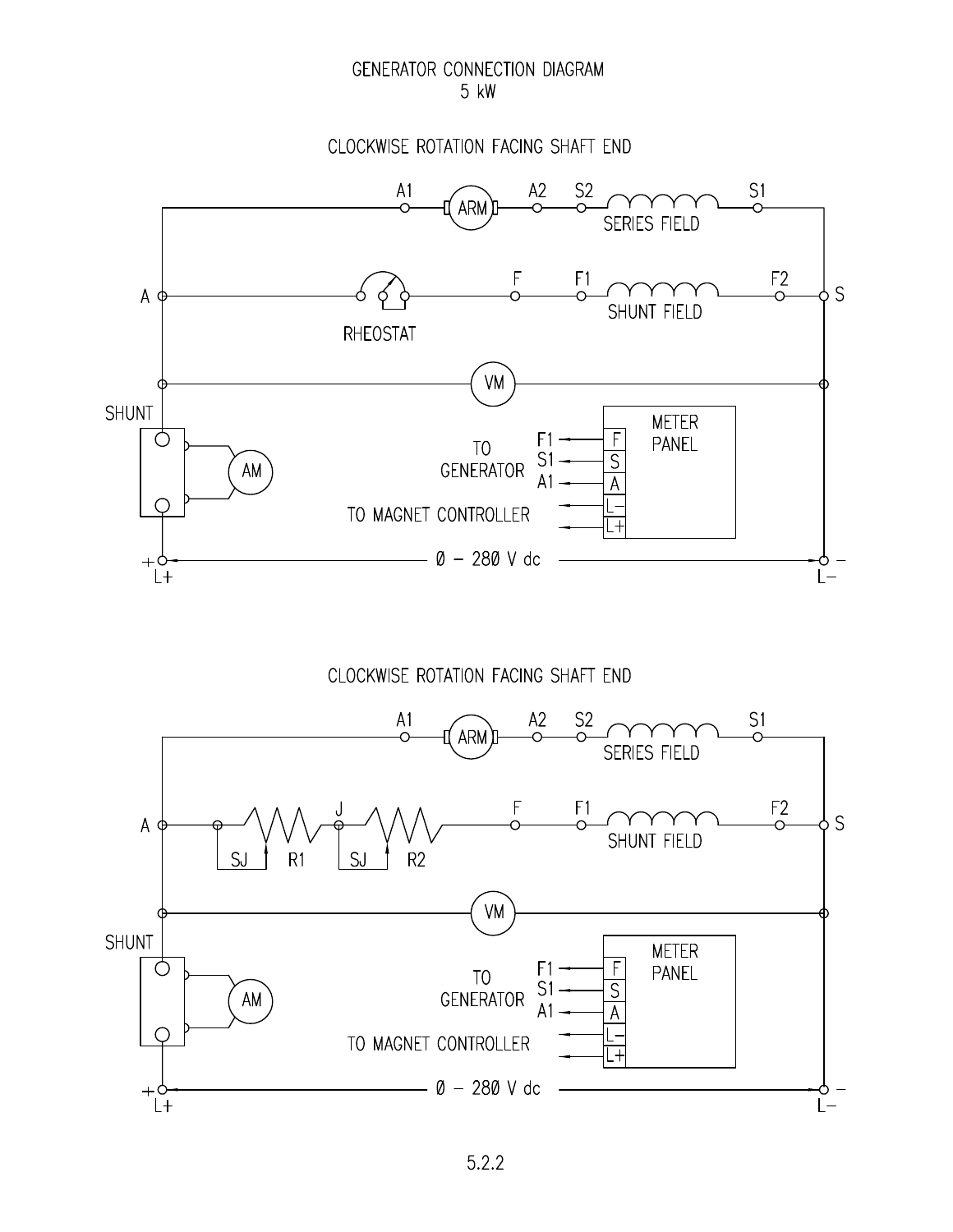### GENERATOR CONNECTION DIAGRAM 8 kW THRU 33 kW

CLOCKWISE ROTATION FACING SHAFT END



COUNTERCLOCKWISE ROTATION FACING SHAFT END

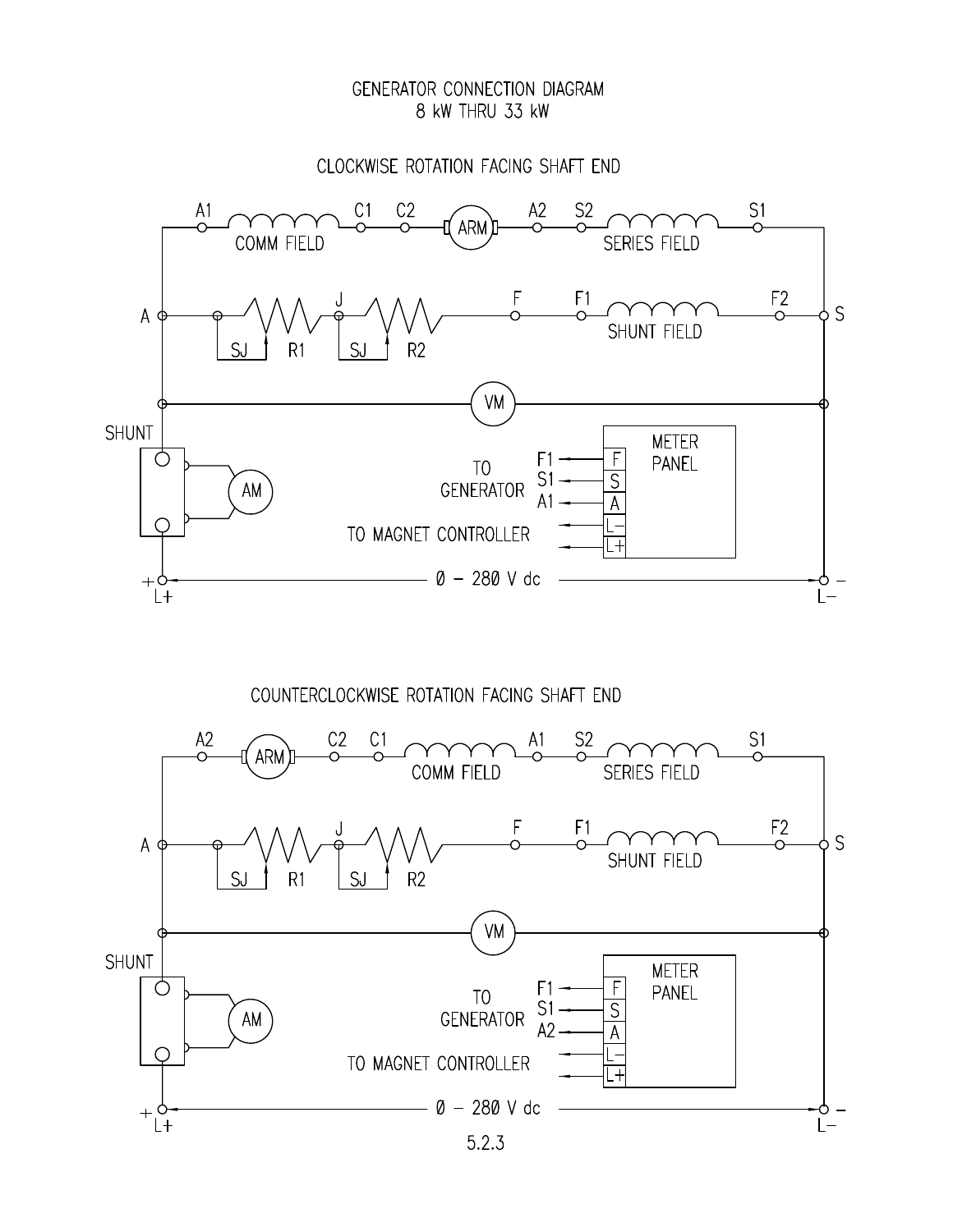### **MAINTENANCE:**

Periodic inspection and maintenance should be performed to prevent failure and downtime. The following items should be checked.

| 1. BELTS:                          | 1. Check tension and belt condition.<br>2. Worn or frayed belts should be replaced.                                                                                                                                                                              |
|------------------------------------|------------------------------------------------------------------------------------------------------------------------------------------------------------------------------------------------------------------------------------------------------------------|
| 2. BRUSHES &<br><b>COMMUTATOR:</b> | 1. Worn or dirty commutator should be<br>cleaned and dressed with a commutator<br>stone.<br>2. Undercut the mica if it extends above<br>the bars.<br>3. Replace worn brushes.                                                                                    |
| 3. BEARINGS:                       | 1. Noisy or loose bearings should be replaced.<br>2. Greasing bearings is not required as they are sealed<br>and lubricated for life.                                                                                                                            |
| <b>TROUBLE SHOOTING:</b>           |                                                                                                                                                                                                                                                                  |
| Problem                            | Solution                                                                                                                                                                                                                                                         |
| Overheating:                       | A. Over load magnet too large for generator.<br>B. Shorted magnet or system.<br>C. Obstruction at the cooling vents.<br>D. Over speed of under speed.                                                                                                            |
| No Voltage:                        | A. Open armature or field.<br>B. Worn brushes and/or brush spring broken.<br>C. Open rheostat.<br>D. Defective Voltmeter.<br>E. Loss of residual magnetism. Flash generator with 12<br>V battery and observe correct polarity.<br>F. Clean and dress commutator. |
| Low Voltage:                       | A. Adjust rheostat.<br>B. Low speed improper pulley ratio or belts slipping.<br>C. Excessive line loss wiring too small.                                                                                                                                         |
| High Voltage:                      | A. Adjust rheostat.<br>B. High speed improper pulley ratio.<br>5.3.1                                                                                                                                                                                             |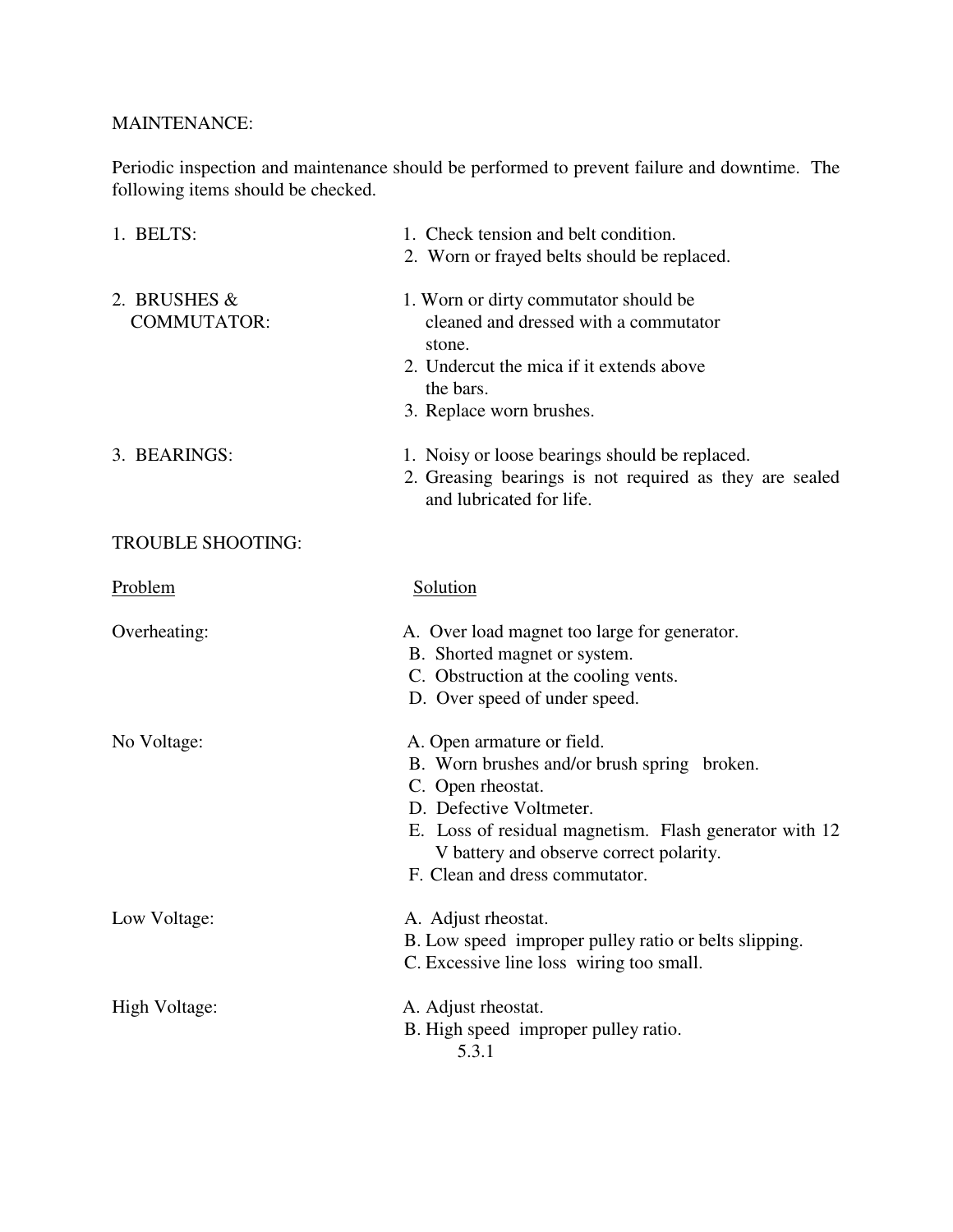Fluctuating Voltage:

- A. Loose terminal connections.
- B. Speed changing.
	-
	- 1. Slipping belts.<br>2. Defective engine governor.

**Sparking Brushes:** 

- A. Worn brushes.
- B. Worn commutator.
- C. Brushes out-of-position.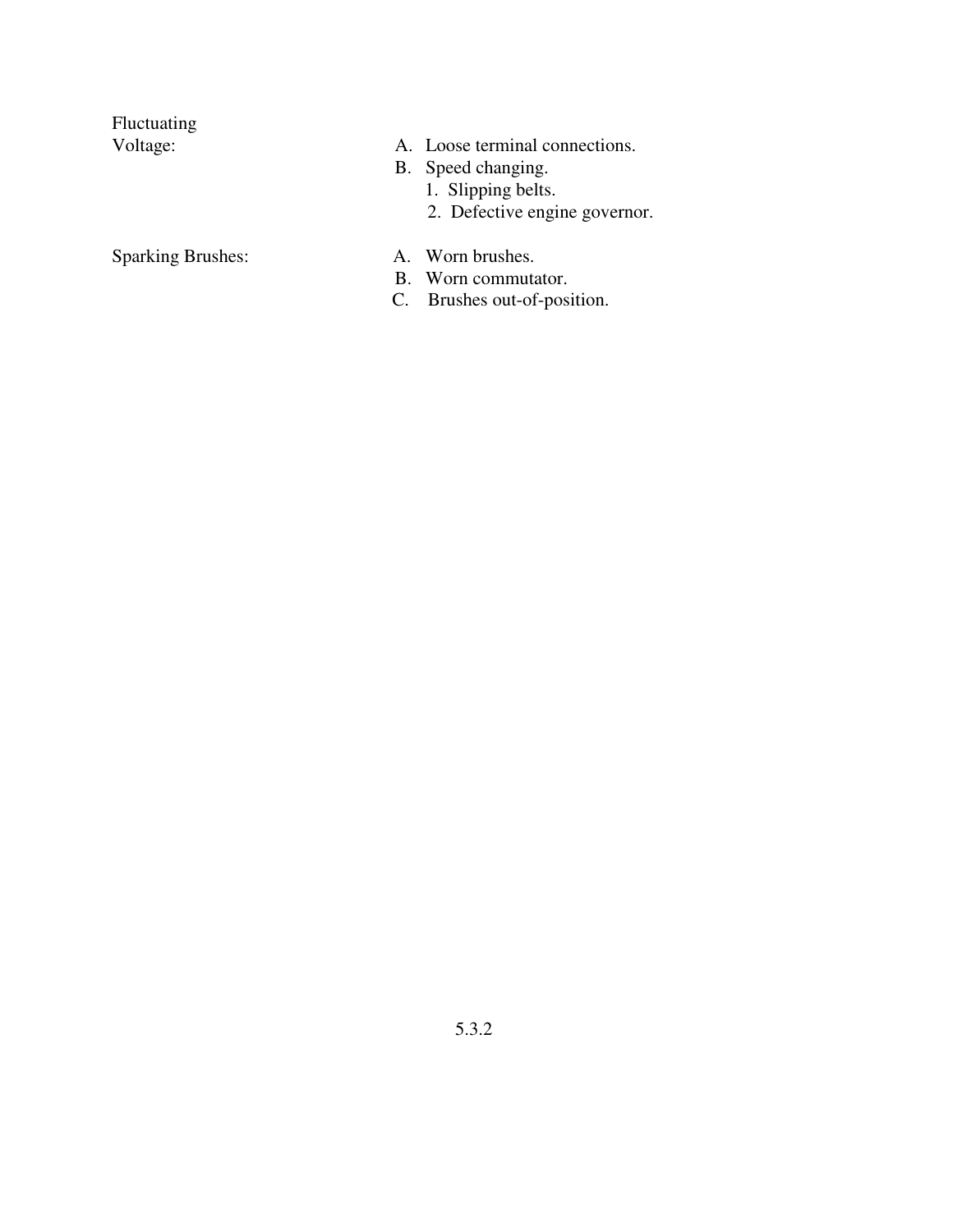### FIELD FLASHING

Restoring residual magnetism to the correct polarity, field flashing may be necessary. Either a 12 V battery or a 50 V dc welder can be used for this purpose. Follow the connection diagram below. Do not permanently connect the power sources to the generators. Contact between the power source and the generator should only be momentary.



COUNTERCLOCKWISE ROTATION (EXCLUDING 5 kW GENERATORS)

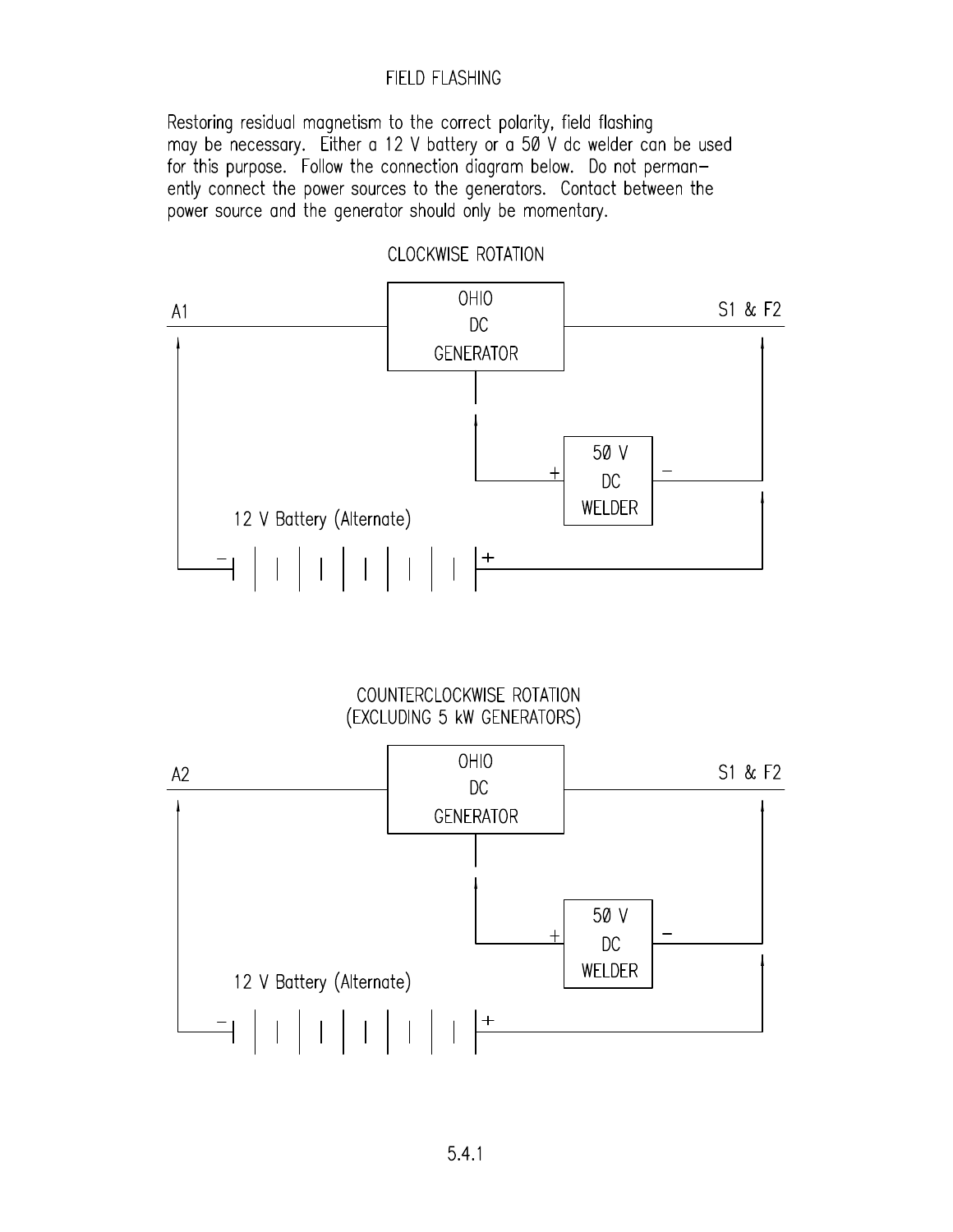### **INSTRUCTIONS FOR ENGINE GENERATOR SETS**

Ohio Engine Generator Sets, both diesel and gasoline, use reliable engines which will give long service if the instructions for starting and operation and maintenance are followed. All engines are shipped with oil already in the crankcase and in the air cleaner unless the unit was shipped by air. The oil level should be checked to make sure it is proper.

The engine generator sets are run at the Ohio factory. It can be used directly on the job. The unit should, however, be checked for nameplate speed to prevent any over speed or under speed problems. Most engines use a variable speed governor. Do not touch this control. It has been preset at the factory. In no case should the generator speed exceed 2200 r/min for a rated 1800 r/min generator or 3000 r/min for a rated 2500 r/min.

Install the engine generator on a flat surface using the bolt holes provided for mounting. Do not twist the base when tightening down the unit. Use lock washers.

Run the engine generator set and make sure it does not vibrate excessively. If there is a vibration problem, reinforce the bolt down points if they are not rigid. If the vibration is being produced by other parts of the machine, isolate the engine generator from this vibration with isolation mounts.

Engine speed should be checked when other maintenance is done.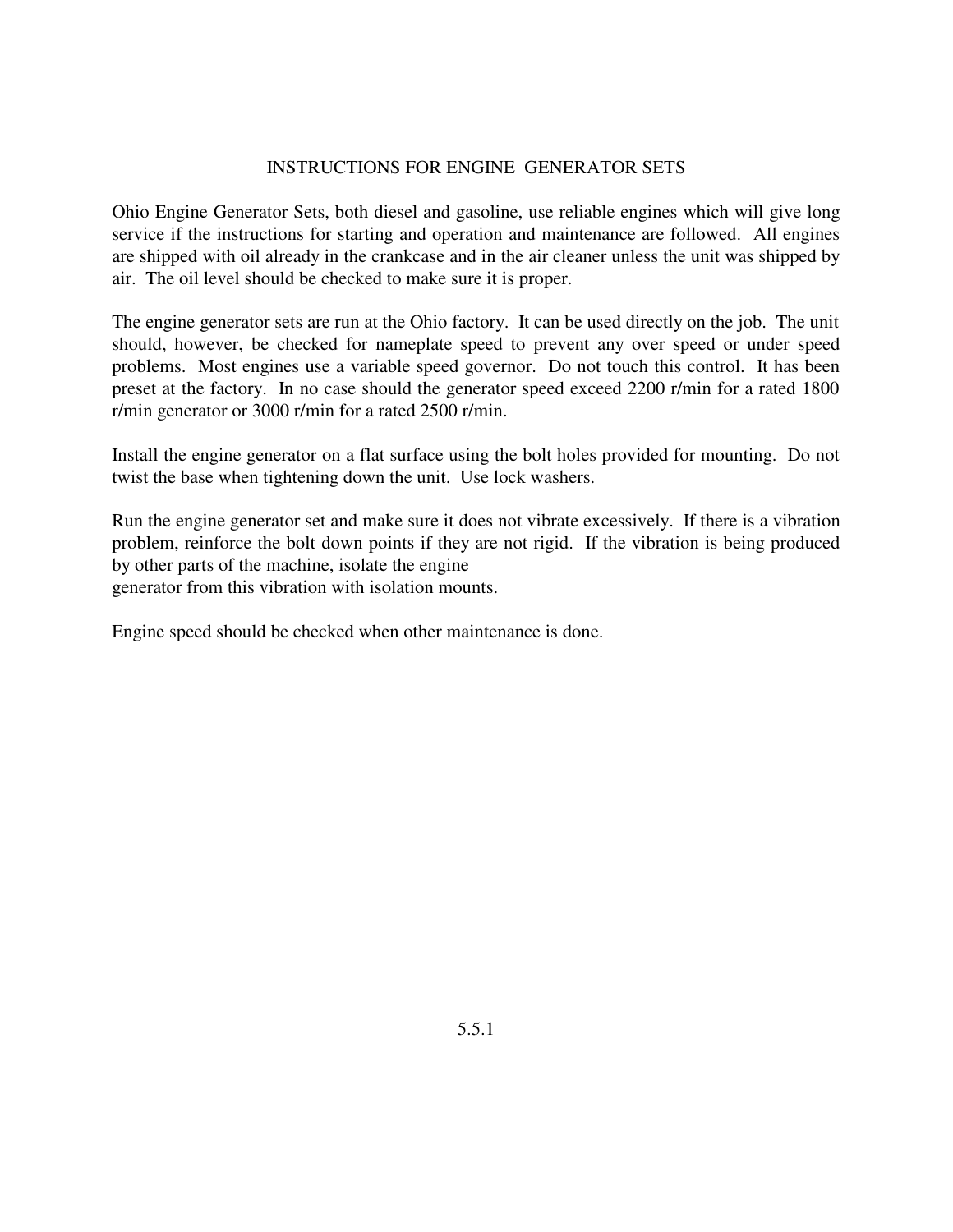| <b>DESCRIPTION</b> | CMPL ARMATURE ASSEMBLY | DRILLED<br>」<br>圣 | stator ring $\bm{k}$ base assembly | BASE SECTION       | BAFFLE MTG BRACKETS | MAIN COILS | MAIN POLES | DRILLED FOR OPT<br>PULLEY COVER | DRILLED FOR OPTH<br>$\mathbf{I}$<br>PULLEY COVER | BEARING – PULLEY END | PULLEY COVER BAND | COMM COVER - DRILLED | BRUSH RING ASSEMBLY | BRUSHES   | BRUSH SPRINGS | COMM COVER BAND | COMM END<br>BEARING -    | FAN BAFFLE | TERMINAL BOX | CHASE NIPPLE | ENEBOLT     | Κ         |
|--------------------|------------------------|-------------------|------------------------------------|--------------------|---------------------|------------|------------|---------------------------------|--------------------------------------------------|----------------------|-------------------|----------------------|---------------------|-----------|---------------|-----------------|--------------------------|------------|--------------|--------------|-------------|-----------|
| PART NO.           | 655024                 | 307B016B1         | 3070015B1                          | 307B015B3          | 307A015A5           | 307B020A1  | 307B017A1  | 307C013A1                       | 307C013A4                                        | $A - 900205 - 14$    | 307C019A2         | 307C014A1            | 910B139A9           | 900B57B03 | 910A139A14    | 307C019A5       | A-900205-13              | 307B018B1  | B-100235     | A-9002000-04 | A-900180-01 | 307A025A1 |
| $\Xi$              |                        |                   |                                    | $\scriptstyle\sim$ | $\ddot{}$           | ෑ          | ෑ          |                                 |                                                  |                      |                   |                      |                     | ↽         | ෑ             |                 |                          |            |              |              |             |           |
| Ě                  |                        | ⋖                 | $\sim$                             | న                  | 28                  | r          | ↽          | ഥ                               | ഗ                                                | ဖ                    |                   | శ                    | ā                   | 882       | 83            | တ               | $\overline{\phantom{a}}$ |            | $\sim$       | m            | Ā           | 10        |



# OPT-5-25-WI351 & OPTH-5-25-WI351

REV. 10-3-00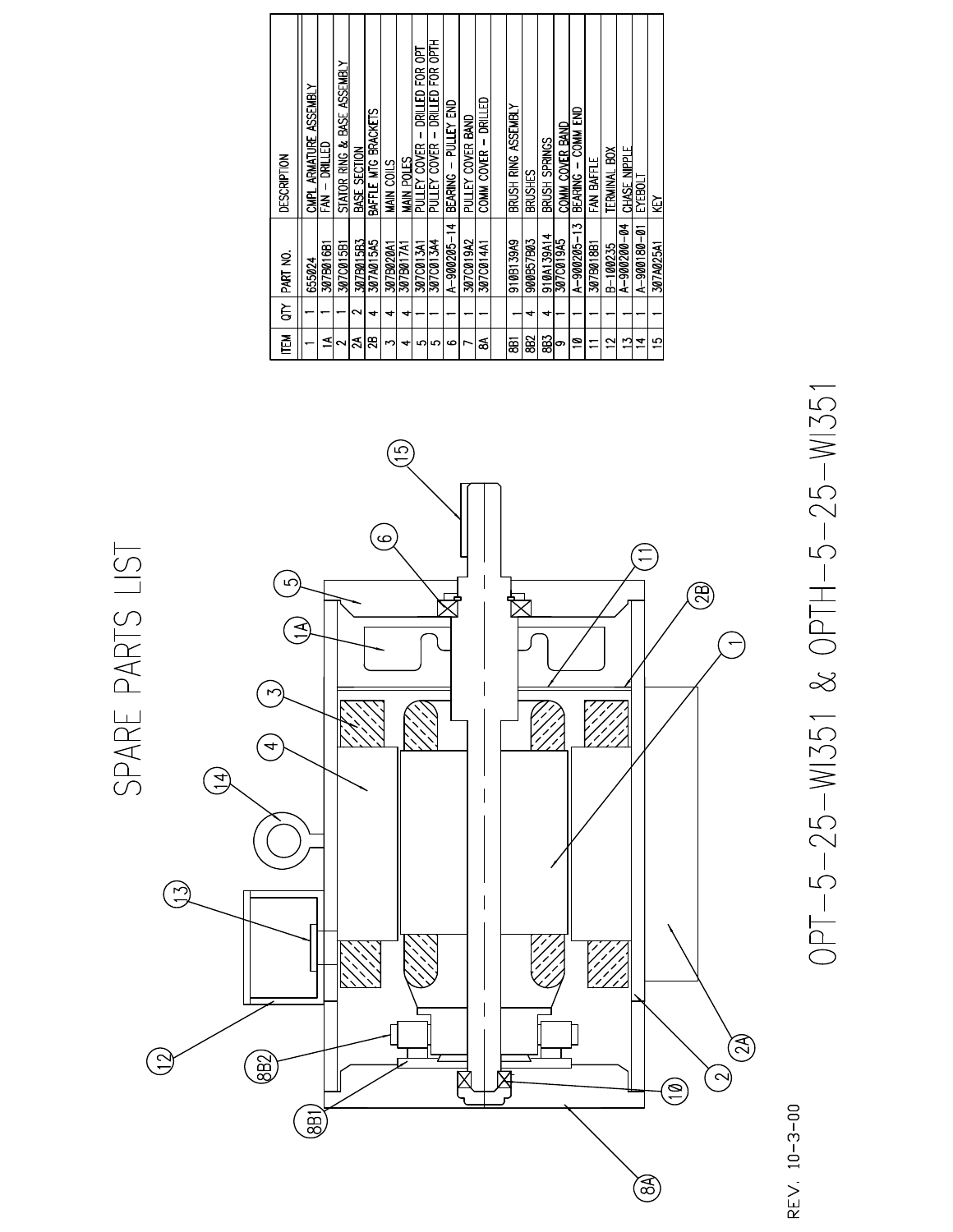| 즡       | ξ      | PART NO.                       | DESCRIPTION                                  |
|---------|--------|--------------------------------|----------------------------------------------|
|         |        | 655002                         | <b>ASSEMBLY</b><br>CMPL ARMATURE             |
| ⋖       |        | B-230505-01                    | 品式<br>- KM<br>KM                             |
| $\sim$  |        | $C - 460101 - 03$              | BASE ASSEMBLY<br>STATOR RING &               |
| న       | ິ      | $A - 100239 - 01$              | BASE SECTION                                 |
| සු      |        | (102)<br>$A - 690101$          | BASE SUPPORT                                 |
| m       | ี      | $B - 441201 - 03$              | COMM COILS                                   |
| ↤       | പ      | $B - 452001 - 03$              | COMM POLES                                   |
| 5       | +      | B-441001-03                    | MAIN COILS                                   |
| $\circ$ | ↽      | B-451001-03                    | MAIN POLES                                   |
| ∼       |        |                                | FOR OPT<br>DRILLED<br>PULLEY COVER           |
| חו      |        | $\frac{C-210522}{C-210522-01}$ | <b>ELS</b><br>EOR<br>DRILLED<br>PULLEY COVER |
| ≾       |        | $\overline{B-230506-01}$       | DRILLED<br>BEARING CAP                       |
| æ       |        | A-900205-27                    | PULLEY END<br><b>BEARING</b>                 |
| ς       | $\sim$ | $A - 100243 - 02$              | PULLEY COVER SCREEN                          |
| వ       |        | $C - 220515$                   | - DRILLED<br>COMM COVER                      |
|         |        |                                |                                              |
| ā       |        | 910/B139A2                     | Brush Ring Assembly                          |
| 882     | ↽      | 900B57B01                      | BRUSHES                                      |
| 383     | +      | 910A139A14                     | BRUSH SPRINGS                                |
| జ       |        | $A-100242-03$                  | Comm Cover Screen                            |
| ඝ       |        | $A - 900205 - 13$              | BEARING - COMM END                           |
| ₩       |        | 910A121A1                      | BRUSH INSPECTION COVER GASKET                |
| 농       | NN     | A-100250                       | <b>COVER</b><br>BRUSH INSPECTION             |
| ග       | N      | 310C025A1                      | FAN BAFFLE                                   |
| ុ       |        | B-100235                       | ă<br><b>TERMINAL</b>                         |
|         |        | A-900200-04                    | CHASE NIPPLE                                 |
| $\sim$  |        | A-900220-01                    | <b>RING</b><br>BEARING RETAINING             |
| S       |        | $A - 900180 - 01$              | EYEBOLT                                      |
| ュ       |        | $A - 1000022 - 11$             | ξŽ                                           |



OPT-10-25-WI320 & OPTH-10-25-WI320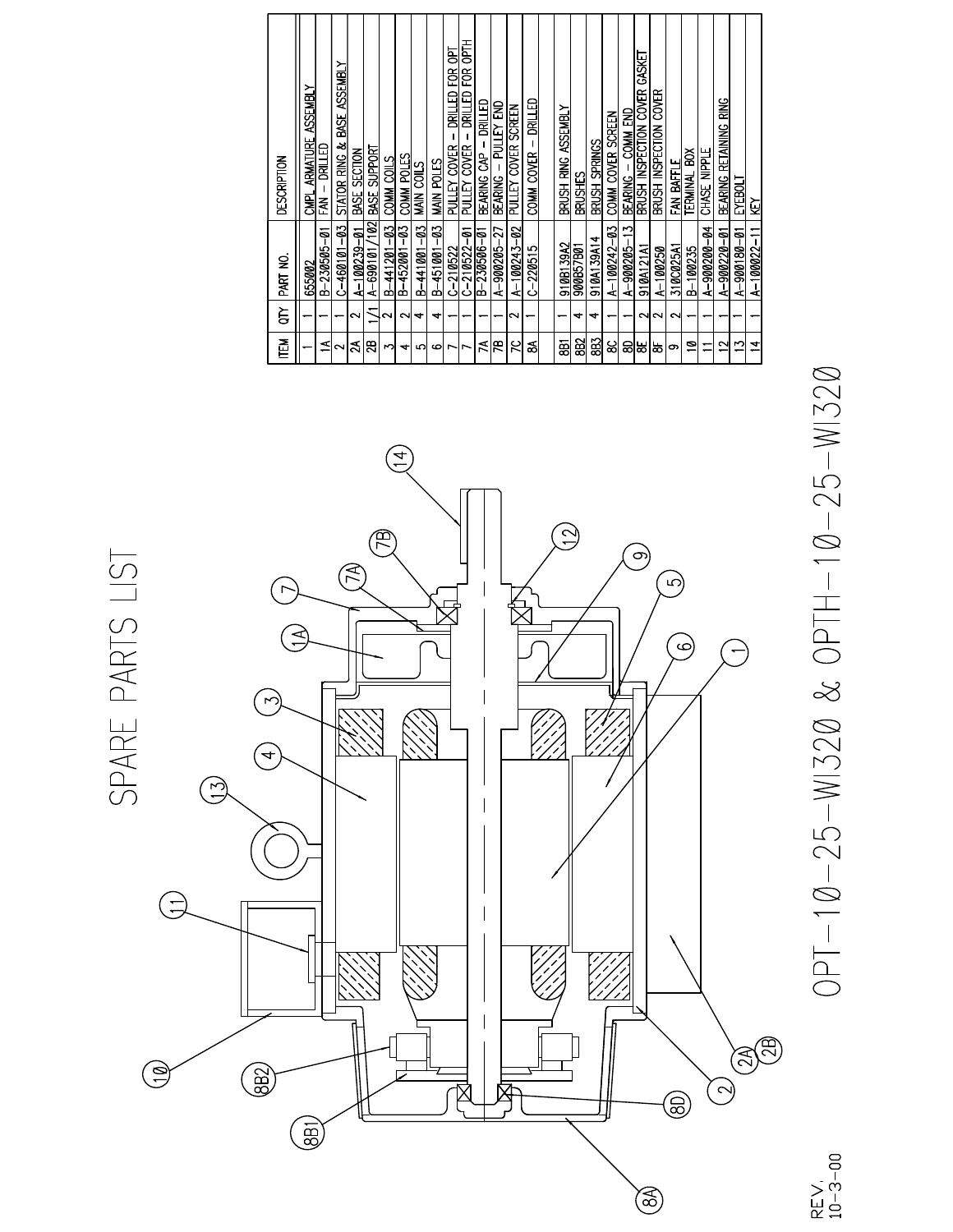| Ě      | ξ      | PART NO.                     | <b>DESCRIPTION</b>                                  |
|--------|--------|------------------------------|-----------------------------------------------------|
|        |        |                              |                                                     |
|        |        | 655012                       | <b>ASSEMBLY</b><br><b>ARMATURE</b><br><b>CMPL</b>   |
| ⋖      |        | B-230504-01                  | $FM - RULED$                                        |
| $\sim$ |        | $C - 460100 - 03A$           | STATOR RING & BASE ASSEMBLY                         |
| న      | $\sim$ | A-690100A                    | BASE SECTION                                        |
| æ      | NN     | $A - 100239 - 02$            | BASE SUPPORT                                        |
| r      |        | $B - 441200 - 04$            | COMM COILS                                          |
| 4      | $\sim$ | B-452000-04                  | <b>COMM POLES</b>                                   |
| ഥ      |        | B-441000-04                  | MAIN COILS                                          |
| م      | +      | B-451000-04                  | MAIN POLES                                          |
|        |        | $-210520$<br>اٺ              | ēΟ<br>ĕ<br>DRILLED<br>PULLEY COVER                  |
|        |        | $\frac{ C-210520-01 }{ V A}$ | 통<br>ទ្រ<br><b>RILLED</b><br><b>COVER</b><br>PULLEY |
| й      |        | E                            | DRILLED<br>BEARING CAP                              |
| Æ      |        | A-900205-28                  | PULLEY END<br><b>BEARING</b>                        |
| 50     | $\sim$ | $A - 100243 - 01$            | SCREEN<br><b>COVER</b><br>PULLEY                    |
| వ      |        | $C - 220512$                 | - DRILLED<br>COMM COVER                             |
|        |        |                              |                                                     |
| ā      |        | 910B137A2                    | Brush Ring Assembly                                 |
| 882    | 4      | 900B57B02                    | BRUSHES                                             |
| 8B3    | ෑ      | 910A137A8                    | Brush Springs                                       |
| ၼ      |        | $A-100242-01$                | COMM COVER SCREEN                                   |
| ඝ      |        | A-900205-26                  | COMM END<br>BEARING -                               |
| ₩      |        | 910A121A3                    | <b>GASKET</b><br>BRUSH INSPECTION COVER             |
| ౹ఙ     | ี่ ผ   | A-100228                     | BRUSH INSPECTION COVER                              |
| တ      | $\sim$ | 311C025A1                    | FAN BAFFLE                                          |
| ុ      |        | $B-100256$                   | ă<br><b>TERMINAL</b>                                |
| ┯      |        | $A - 900200 - 03$            | CHASE NIPPLE                                        |
| $\sim$ |        | $A - 900220 - 02$            | RING<br>BEARING RETAINING                           |
| S      |        | A-900180-01                  | EYEBOLI                                             |
| 14     |        | $A - 100022 - 08$            | ΚŅ                                                  |



0PT-15-18-WI306 & OPTH-15-18-WI306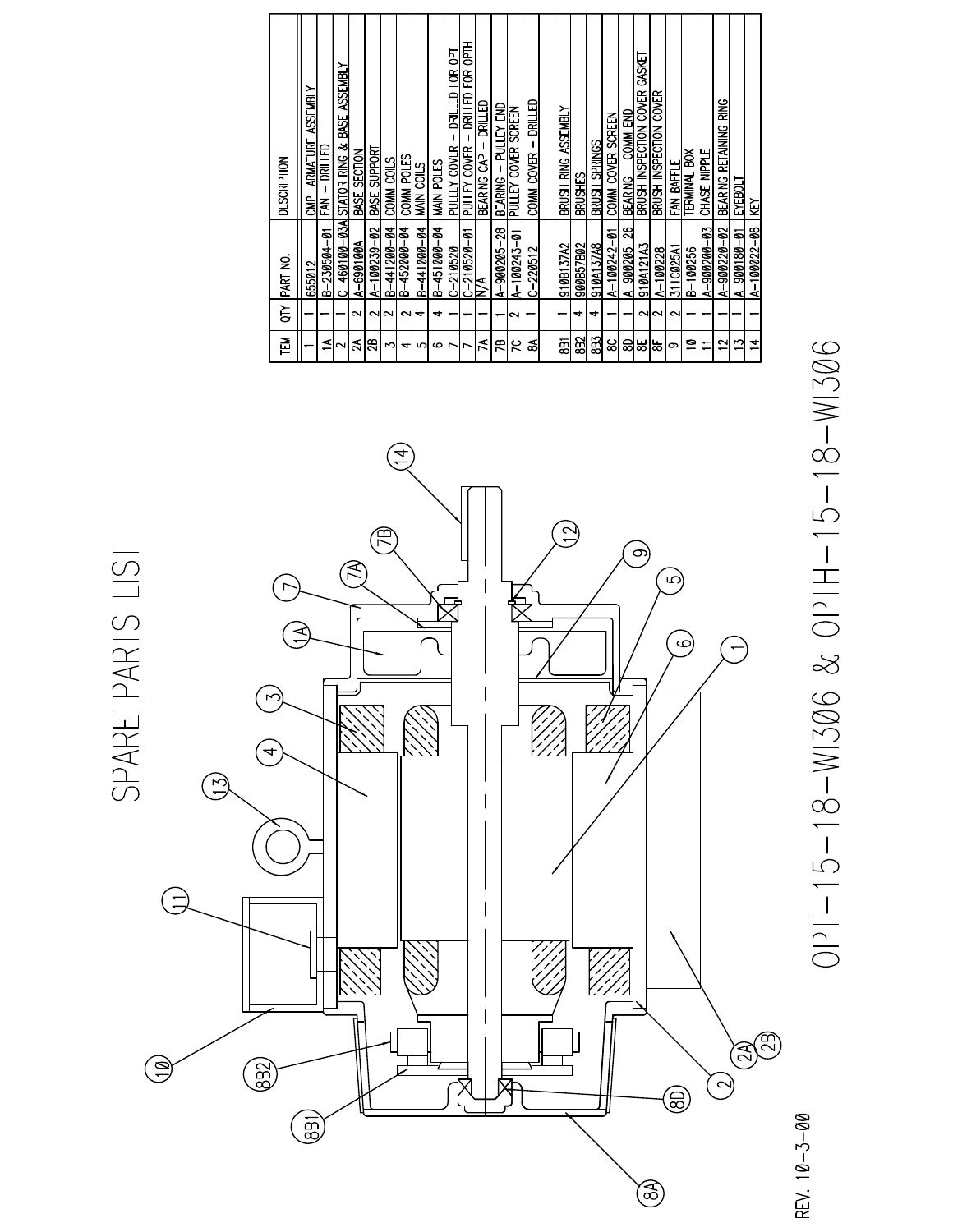| 迳              | È      | PART NO.                          | <b>DESCRIPTION</b>                                |
|----------------|--------|-----------------------------------|---------------------------------------------------|
|                |        | 655015                            | <b>ASSEMBLY</b><br>CMPL ARMATURE                  |
| ⋖              |        | B-230504-01                       | $FM - RULED$                                      |
|                |        | $C-460100-02A$                    | BASE ASSEMBLY<br>STATOR RING &                    |
| న              | $\sim$ | $A - 690100A$                     | BASE SECTION                                      |
| g              | $\sim$ | $A - 100239 - 02$                 | BASE SUPPORT                                      |
| ∽              |        | $B-441200-03A$                    | COMM COILS                                        |
| 4              | $\sim$ | B-452000-03                       | COMM POLES                                        |
| 5              |        | B-441000-03B                      | MAIN COILS                                        |
| مە             | ෑ      | B-451000-03                       | MAIN POLES                                        |
|                |        | $C - 210520$                      | 医耳巴<br>PULLEY COVER                               |
|                |        | $\frac{C-210520-01}{B-230506-02}$ | ह<br>Ê<br>DRILLED<br>PULLEY COVER                 |
| й              |        |                                   | FOR OPTH<br>DRILLED<br>BEARING CAP                |
| m              |        | A-900205-28                       | BEARING - PULLEY END                              |
| 5              | N      | $A - 100243 - 01$                 | PULLEY COVER SCREEN                               |
| శ              |        | $C - 220512$                      | - DRILLED<br>COMM COVER                           |
|                |        |                                   |                                                   |
| ā              |        | 910B137A2                         | Brush Ring Assembly                               |
| 882            | ෑ      | 900B57B02                         | BRUSHES                                           |
| 8B3            | ෑ      | 910A137A8                         | BRUSH SPRINGS                                     |
| జ              |        | A-100242-01                       | COMM COVER SCREEN                                 |
| ඝ              |        | A-900205-26                       | COMM END<br>BEARING -                             |
| ₩              | $\sim$ | 910A121A3                         | GASKET<br>BRUSH INSPECTION COVER                  |
| ౹ఙ             |        | A-100228                          | BRUSH INSPECTION COVER                            |
| တ              | N      | 311C025A1                         | FAN BAFFLE                                        |
| ខ              |        | B-100256                          | š<br><b>TERMINAL</b>                              |
|                |        | A-900200-03                       | CHASE NIPPLE                                      |
| N              |        | $A - 900220 - 02$                 | <b>SNIS</b><br><b>RETAINING</b><br><b>BEARING</b> |
| r              |        | A-900180-01                       | EYEBOLT                                           |
| $\overline{1}$ |        | A-100022-08                       | ŠΣ                                                |



OPT-20-18-WI307 & OPTH-20-18-WI307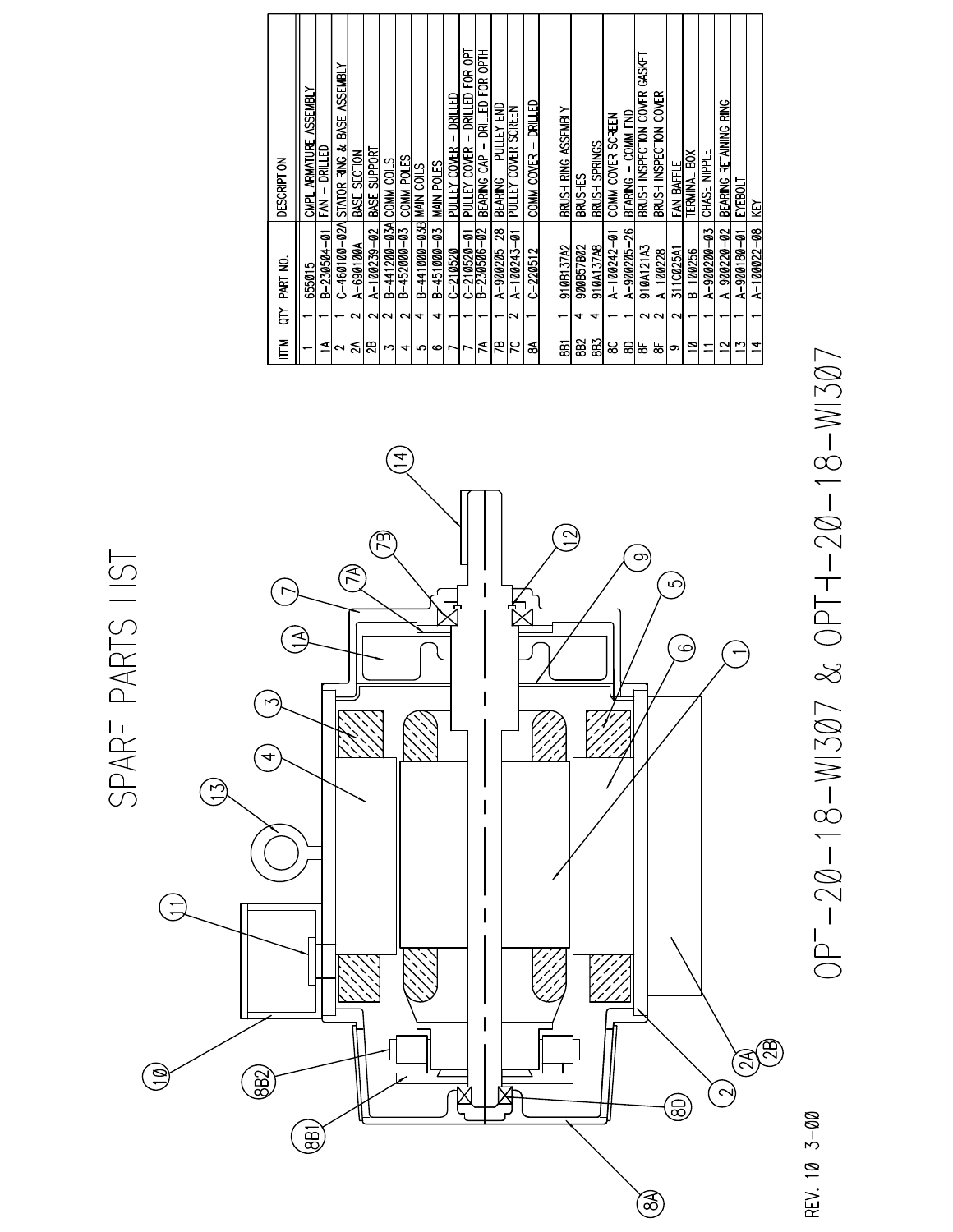| 匵            | ξ      | ş<br>PART I                        | DESCRIPTION                                       |
|--------------|--------|------------------------------------|---------------------------------------------------|
|              |        | 655019                             | <b>ASSEMBLY</b><br><b>ARMATURE</b><br><b>CMPL</b> |
| ⋖            |        | B-230504-01                        | DRILLED<br>ЕĂ                                     |
| $\sim$       |        | $C-460100-01A$                     | <b>BASE ASSEMBLY</b><br>STATOR RING &             |
| న            | $\sim$ | A-690100A                          | BASE SECTION                                      |
| 28           | $\sim$ | $A-100239-02$                      | BASE SUPPORT                                      |
| m            |        | B-441200-01                        | COMM COILS                                        |
| +            | $\sim$ | B-452000-01                        | COMM POLES                                        |
| ഗ            |        | B-441000-01                        | MAIN COILS                                        |
| G            | ↤      | B-451000-01                        | MAIN POLES                                        |
| ∼            |        | $C - 210520$                       | ēσ<br>EOR<br>DRILLED<br>PULLEY COVER              |
| ∼            |        | $\frac{-210520-01}{\sqrt{1}}$<br>ن | 통<br>E<br>医耳巴<br>PULLEY COVER                     |
| ₹            |        | z                                  | 圆圆<br>BEARING CAP                                 |
| m            |        | A-900205-28                        | PULLEY END<br>$\mathbf{I}$<br><b>BEARING</b>      |
| K            | N      | $A - 100243 - 01$                  | PULLEY COVER SCREEN                               |
| శ            |        | $C-220512$                         | 品式<br>COMM COVER -                                |
|              |        |                                    |                                                   |
| 8f           |        | 910B137A2                          | Brush Ring Assembly                               |
| ඝු           | ↽      | 900B57B02                          | BRUSHES                                           |
| 383          | ෑ      | 910A137A8                          | BRUSH SPRINGS                                     |
| ଌ            |        | $A-100242-01$                      | COMM COVER SCREEN                                 |
| ඝ            |        | A-900205-26                        | BEARING - COMM END                                |
| ₩            |        | 910A121A3                          | BRUSH INSPECTION COVER GASKET                     |
| ఙ            | $\sim$ | $A-1000228$                        | <b>COVER</b><br>BRUSH INSPECTION                  |
| တ            | $\sim$ | 311C025A1                          | FAN BAFFLE                                        |
| ø            |        | B-100256                           | TERMINAL BOX                                      |
|              |        | $A - 900200 - 03$                  | CHASE NIPPLE                                      |
| $\mathbf{r}$ |        | $A - 900220 - 02$                  | BEARING RETAINING RING                            |
| S            |        | A-900180-01                        | EYEBOLI                                           |
| 4            |        | $A-100022-08$                      | ē                                                 |
|              |        |                                    |                                                   |



0PT-25-18-WI308 & OPTH-25-18-WI308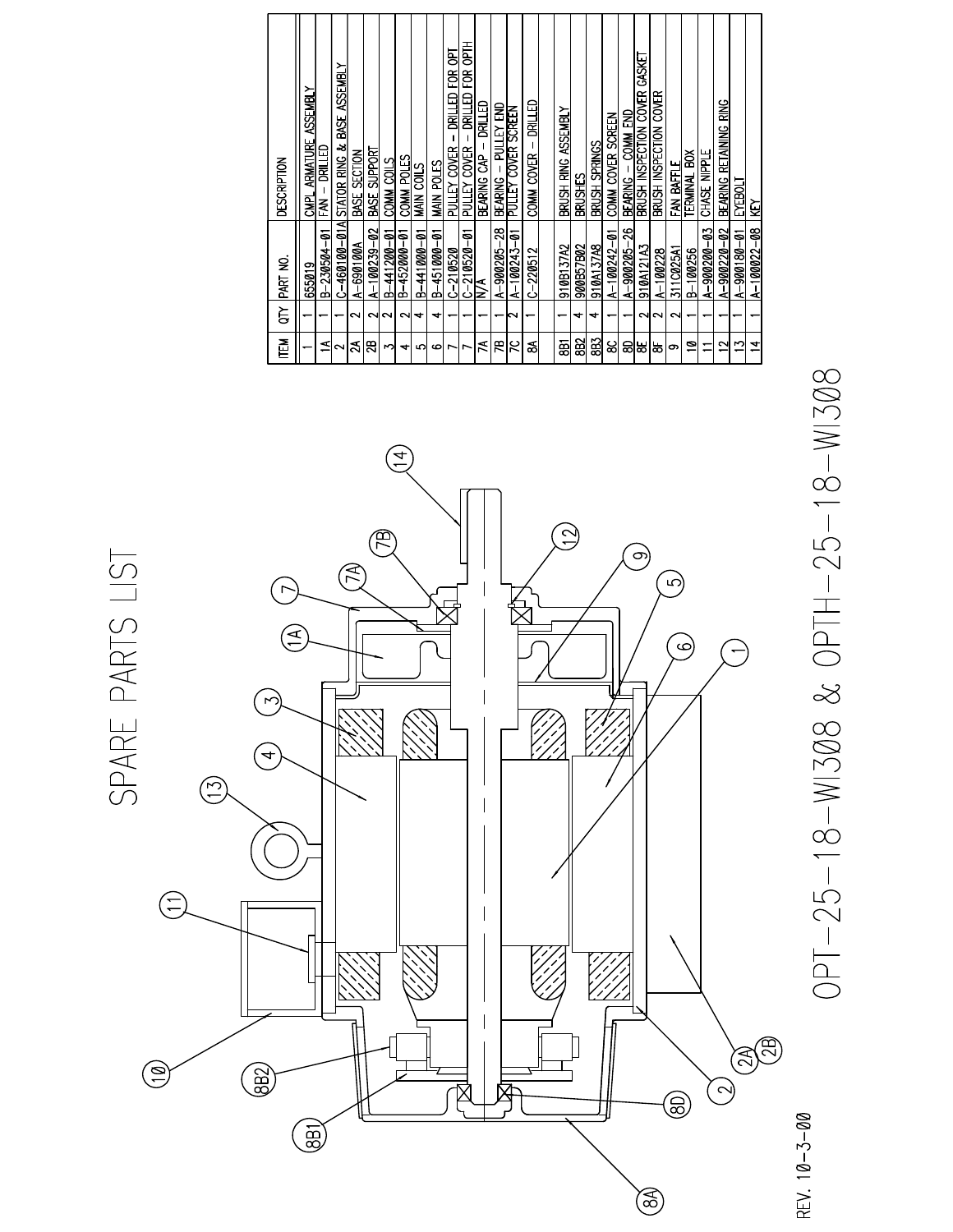| DESCRIPTION | ASSEMBLY<br><b>ARMATURE</b><br>CMPL | <b>CONTRO</b><br>ЕĂ | STATOR RING & BASE ASSEMBLY | BASE SECTION | BASE SUPPORT   | COMM COILS    | COMM POLES  | MAIN COILS    | MAIN POLES  | DRILLED FOR OPT<br>PULLEY COVER | 좁아<br>EQR<br>θ<br>晨<br>PULLEY COVER  | 日本国<br>BEARING CAP | PULLEY END<br>$\mathbf{I}$<br><b>BEARING</b> | PULLEY COVER SCREEN | 品式<br>COMM COVER - | <u>ASSEMBLY</u><br>BRUSH RING | BRUSHES   | BRUSH SPRINGS | COMM COVER SCREEN | COMM END<br>bearing — | BRUSH INSPECTION COVER GASKET | BRUSH INSPECTION COVER | FAN BAFFLE   | TERMINAL BOX | CHASE NIPPLE      | <u>BEARING RETAINING RING</u> | EXEBOLT     | ΚY                |
|-------------|-------------------------------------|---------------------|-----------------------------|--------------|----------------|---------------|-------------|---------------|-------------|---------------------------------|--------------------------------------|--------------------|----------------------------------------------|---------------------|--------------------|-------------------------------|-----------|---------------|-------------------|-----------------------|-------------------------------|------------------------|--------------|--------------|-------------------|-------------------------------|-------------|-------------------|
| PART NO     | 655022                              | B-230508-01         | $C-460106$                  | A-690109     | $A-100239-03$  | $B-441203-01$ | B-452004-01 | $B-441002-01$ | B-451002-01 | $C-210531$                      | နု<br>$-210531$<br>$-230509$<br>لماك |                    | A-900205-33                                  | $A - 100243 - 05$   | $C - 220516$       | 910C138A2                     | 900B57B02 | 910A137A8     | $A - 100265 - 01$ | A-900205-32           | 910A121A4                     | $A - 100262$           | $A - 100260$ | $B-100259$   | $A - 900200 - 03$ | A-900220-05                   | A-900180-02 | $A - 100022 - 09$ |
| ξ           |                                     |                     |                             | ∾            | NN             |               | N           | ෑ             | ෑ           |                                 |                                      |                    |                                              | N                   |                    |                               | ∞         | ∞             |                   |                       | N                             | $\sim$                 |              |              |                   |                               |             |                   |
| 百三          |                                     | ⋖                   | ∾                           | న            | $\overline{a}$ | M             | ↽           | ഗ             | ڡ           | r                               | r                                    | ₹                  | Æ                                            | χ                   | ౙ                  | ā                             | 8B2       | 8B3           | ଞ୍ଜ               | ඝ                     | ಹ                             | ္ထ                     | တ            | ្ទ           |                   | ∾                             | r           | $\overline{1}$    |



OPT-33-18-WI309 & OPTH-33-18-WI309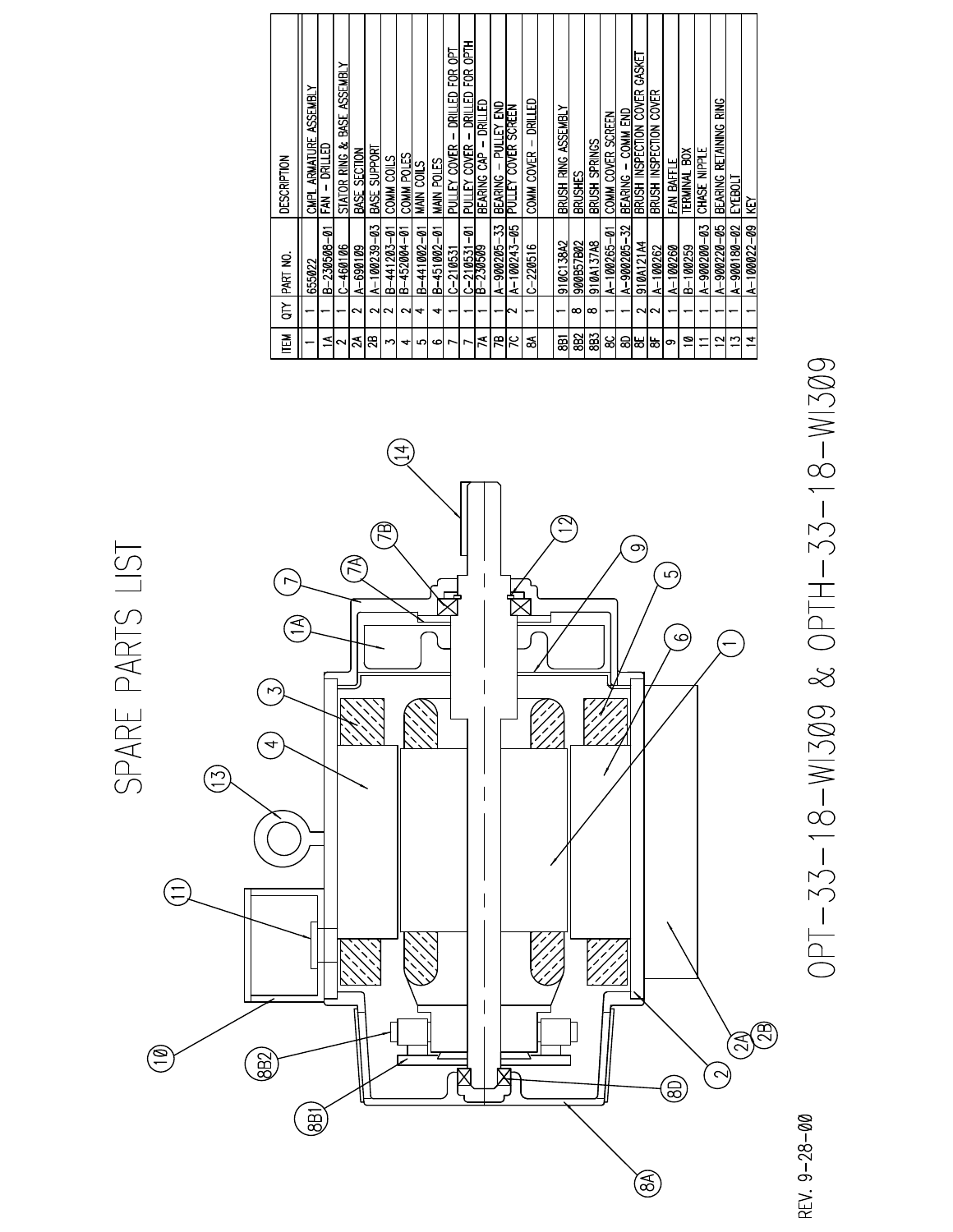### **INSTRUCTIONS FOR REWORK OF 5 kW "CW" TO "CCW" GENERATOR**

- $1.)$ Remove the key from the existing shaft extension.
- $2.)$ Remove the hole plug from the end cover opposite the existing shaft extension.
- Thread the new shaft extension in tapped hole provided in the armature shaft, using "lock- $3.)$ tite" on the threads (provided in your conversion kit) to make sure the shaft adaptor is securely attached.
- $4.$ The key that was removed from the other shaft extension is to be used on the new extension.
- Remove the screws and lockwashers (on the  $\emptyset$ 75 mm (3.00") B.C.) on the pulley cover  $5.)$ and assemble path shaft covers over the shaft. The lower one (lower by  $1.5 \text{ mm } (0.06^{\circ})$ ) is to be assembled first.

The Conversion Kit Consists of: 307L02A01 Kit

- $(1)$ Tube "Lock-tite" - 6 mL - A-950049-01
- $(2)$ Shaft Covers - (1) 307A028A1 & (1) 307A028A2
- Shaft Adapter 307B021A2  $(1)$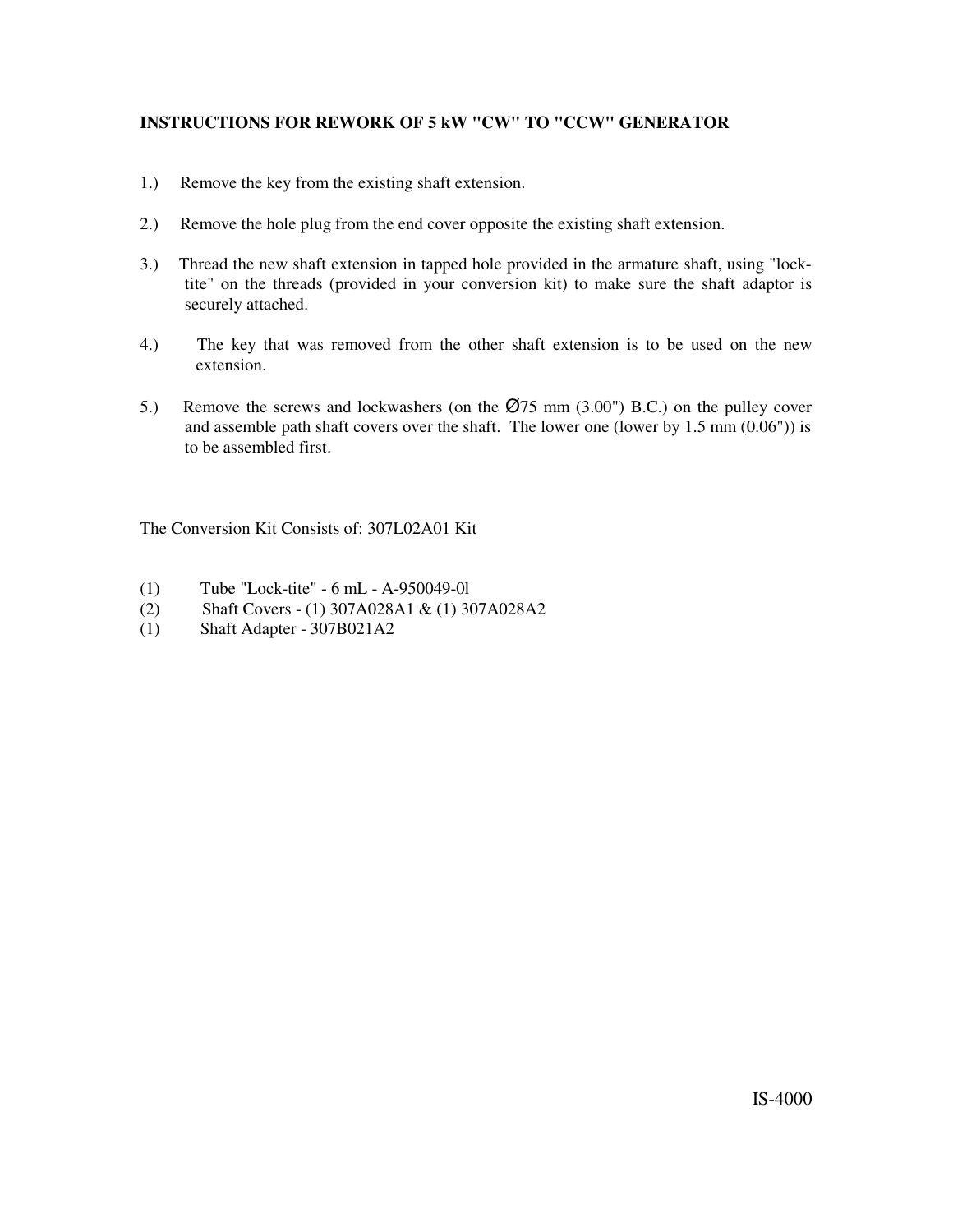### **ADJUSTMENT PROCEDURE FOR GENERATOR SLIDE BAR RESISTORS**

REFERENCE PANEL ASSEMBLY DIAGRAM: 101CO11A9 (50 A); 101CO11A8 (100 A); 101CO11A7  $(150 A); 101CO11A6 (200 A)$ 

REFERENCE METER PANEL WIRING DIAGRAM FOR OHIO GENERATORS: 101B002H15 (50 A); 101B002H13 (100 A); 101B002H14 (150 A); 101B002H10 (200 A); 101B002H21 (50 A); 101B002H20  $(100 A); 101B002H17 (150 A); 101B002H25 (200 A)$ 

REFERENCE METER PANEL WIRING DIAGRAM FOR ONAN GENERATORS: 101B002H22 (50 A); 101B002H26 (100 A); 101B002H27 (150 A); 101B002H28 (200 A)

### **INSTRUCTIONS:**

1.) Turn on the generator and measure the voltage. If the voltage is in the range of 230 to 250 V-dc, no adjustments need be made.

### Warning: ! DANGER OF ELECTROCUTION! Do not adjust the resistors with power on! Shut down the generator first. Also beware that resistors may be hot. Check for heat before touching resistors.

1.) Loosen the slide contact on BOTH resistors. If the voltage is too high, slide the RI (TOP RESISTOR) contact to the left and the R2 (BOTTOM RESISTOR) contact to the right. Move the contact no more than 10 mm at a time and equally on both resistors. If the voltage is too low, then move the contacts in the opposite direction stated above.

2.) Restart the generator and check the voltage again. If the voltage is within the proper limits, then no further adjustments need be made. If the voltage is still outside the limits, repeat step 1.

If over time, the voltage drifts out of range, repeat steps 1 and 2 to correct the error.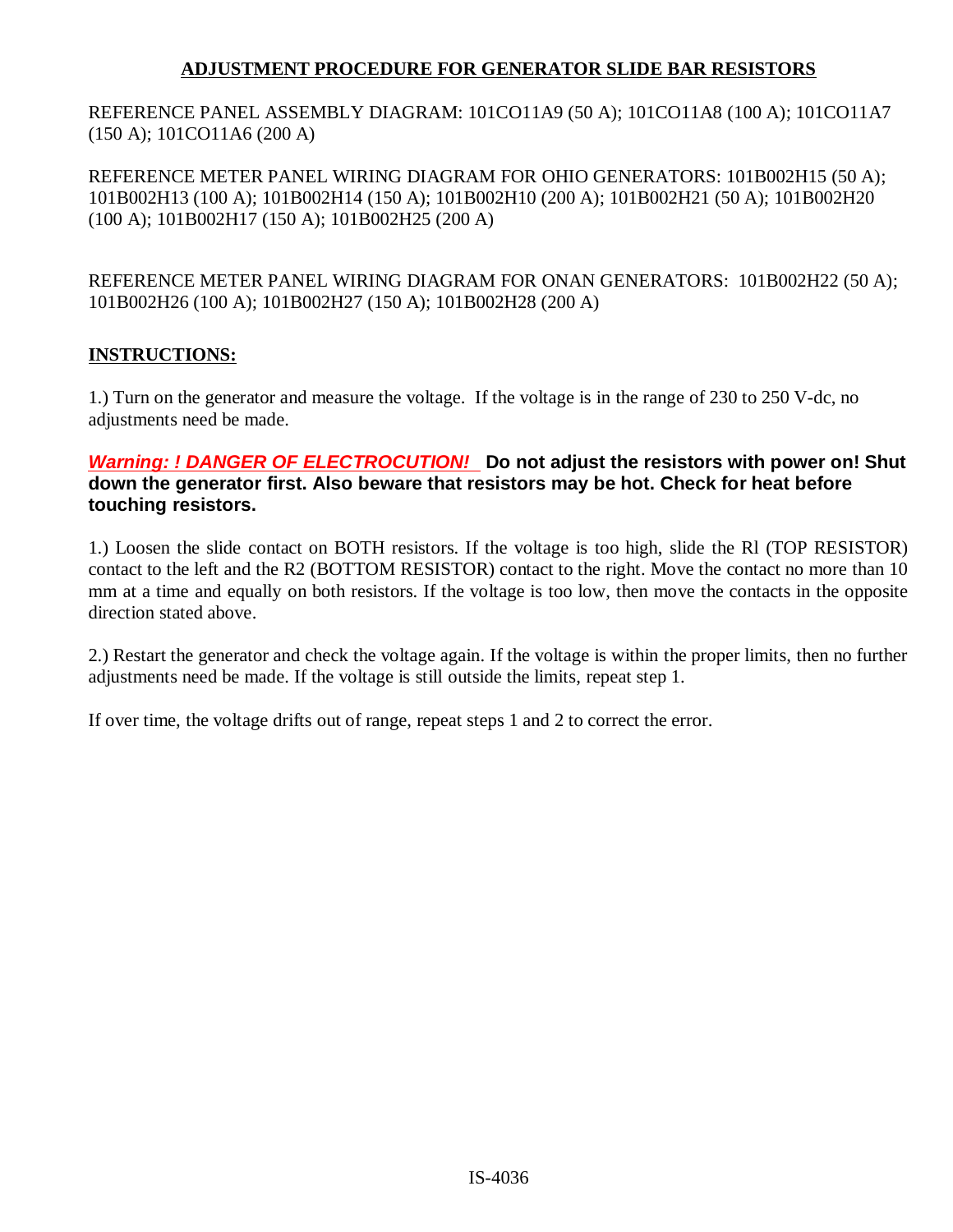



# **SECTION 6**

# **HYDRAULIC GENERATOR PACKAGES**

**OHIO MAGNETICS, INC. A SUBSIDIARY OF PEERLESS-WINSMITH, INC.** 

> **5400 DUNHAM ROAD MAPLE HTS., OHI0 44137-3687**

**PHONE: (800) 486-6446 MAIN FAX: (216) 662-2911 ENGINEERING FAX: (216) 662-3118 SALES FAX: (216) 662-9526 E-MAIL (SALES): sales@ohiomagnetics.com E-MAIL (ENGINEERING): engineering@ohiomagnetics.com INTERNET:** [http://www.ohiomagnetics.com](http://www.ohiomagnetics.com/)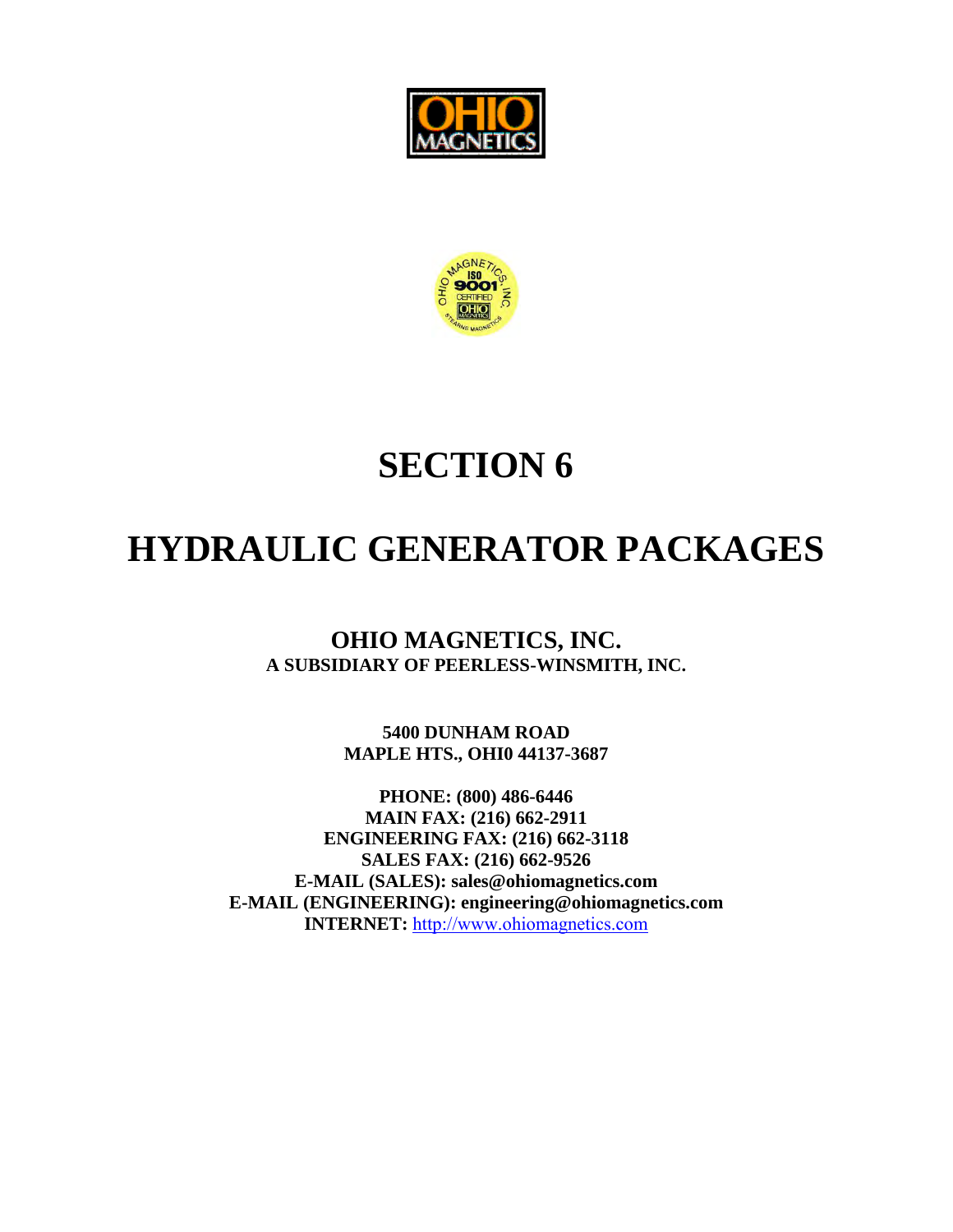### **Introduction:**

The function of this document is to provide Preventive Maintenance information for an OHIO Hydraulic Generator Package and Magnet.

We recommend combining the Preventive Maintenance and Inspection Program for a magnet system (hydraulic package is included) with your general guidelines for Vehicle/Equipment Inspection.

### **Visual Inspection (walk around inspection) should be conducted on a daily basis or at the beginning of each shift.**

All Preventive Maintenance and Troubleshooting steps should be according to OHIO's Maintenance Manual.

### **!! CAUTION !!**

**1.) The system operates under high pressure. DO NOT loosen any hydraulic fitting or hose when the system is pressurized.** 

**2.) Collect any hydraulic fluid in accordance with all regulations to prevent harm to persons and the environment.** 

*\* Frequency of inspection should not exceed 250 hours of operation \**

# *Installation*

- 1) Mount the unit in a convenient location.
- 2) Ohio Magnetics recommends the use of a dedicated Hydraulic Pump to supply the Hydraulic Generator Drive. By using a dedicated pump, the balance of the hydraulic systems are not adversely affected.
- 3) Route the hydraulic lines to and from the Hydraulic Control Valve on the Package skid. Use hydraulic hose or lines rated for 21.0 MPa [3000 psi] (minimum). The supply line shall be Ø1" DN25 (minimum) and the return line shall be  $\varnothing$ 1 ¼" DN32 (minimum).
- 4) On the 15 kW and larger generators, a case drain has to be routed back to the system tank. The motor case drain is located on the top of the motor housing to ensure the motor has lubricating oil to operate.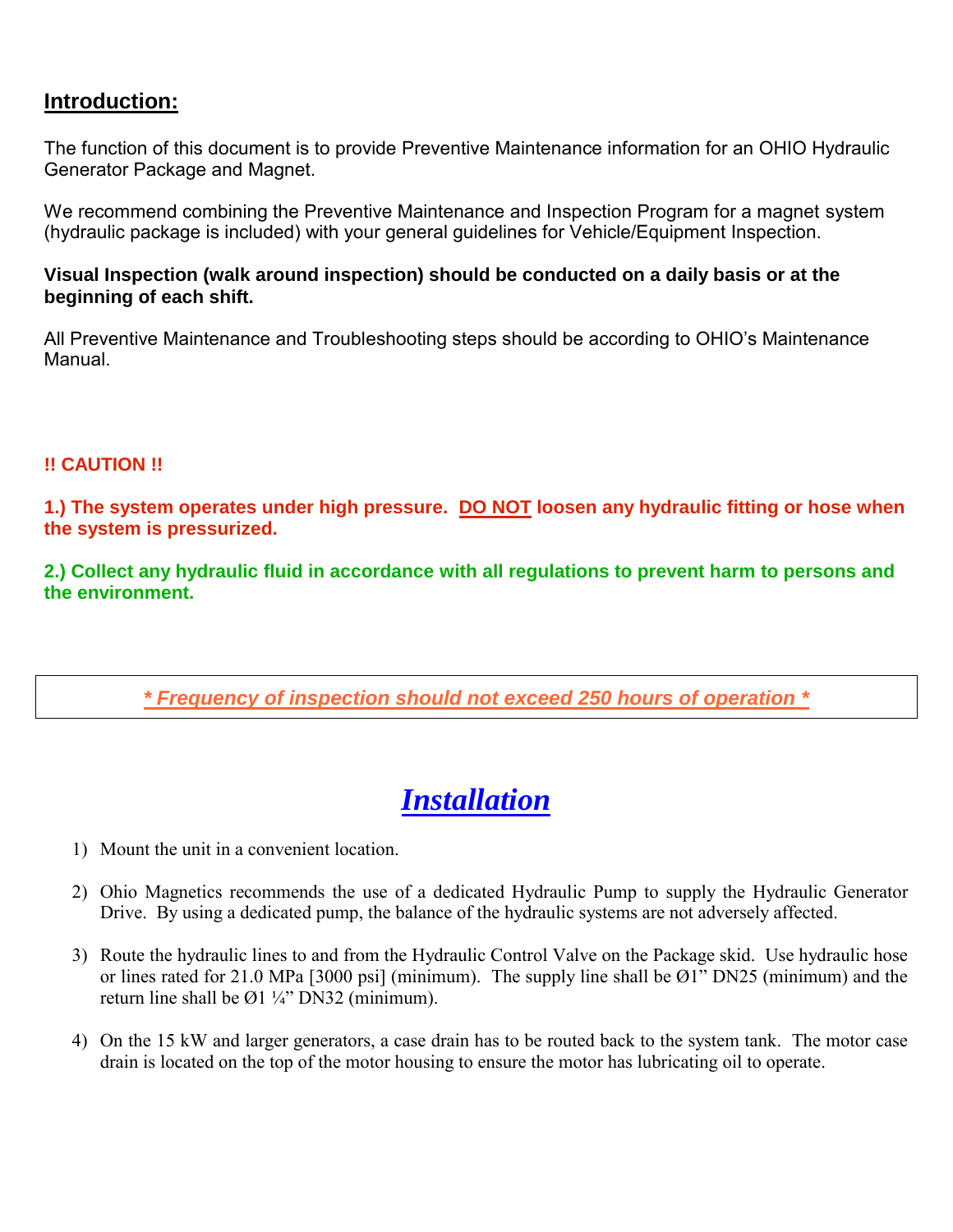

Fig. 1 Hydraulic Schematic

### **REQUIRED PRESSURES AND FLOWS FROM PUMP**

| 5 KW 45 L/min [12 GPM] @ 16.3 MPa [2368 PSI]   |  |
|------------------------------------------------|--|
| 10 KW 120 L/min [32 GPM] @ 9.2 MPa [1338 PSI]  |  |
| 15 KW 120 L/min [32 GPM] @ 12.4 MPa [1803 PSI] |  |
| 20 KW 120 L/min [32 GPM] @ 15.8 MPa [2304 PSI] |  |
| 25 KW 120 L/min [32 GPM] @ 17.2 MPa [2805 PSI] |  |

 **Table 1. Generator Flow Requirements**